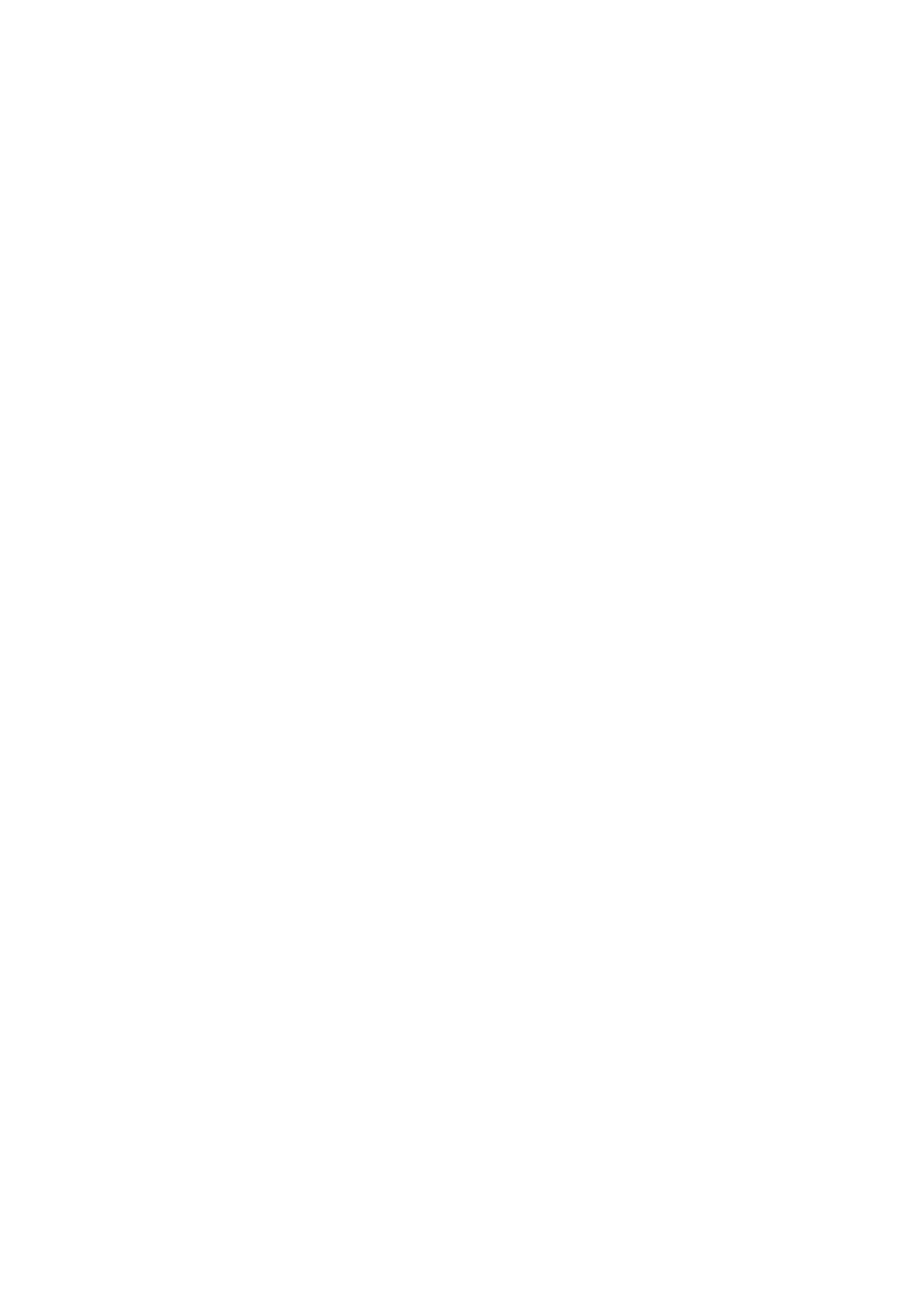# **DUSHANBE INTERNATIONAL FORUM ON FRESH WATER**

As it is known, UN General Assembly at its 55-th session under initiative of the President of the Republic of Tajikistan E.Sh.Rakhmonov declared 2003 as International Year of Fresh Water.

In order to underline importance of this initiative, in Tajikistan on August 29 –September 1, 2003 International Water Forum took place under support of leading international organizations and special agencies. In order to underline importance of this initiative, in Tajikistan since August 29 till September 1, 2003 Dushanbe International Fresh Water Forum was held under support of leading international organizations and specialized agencies.

Common theme of Dushanbe Forum was "Water, Environment and Security". Three-days forum consisted from plenary sessions with presentations of famous specialists, discussions at high level, special events and presentations of international and national organizations, NGOs, as well as exhibition "Water World". One day before forum several technical tours were organized.

Following thematic areas were determined for discussion during the forum:

- Water and interstate cooperation
- Water and health
- Water saving technologies and water productivity in agriculture
- Information exchange for water partnership strengthening.

Range of officials from different continents, known professionals and experts, representatives of international and interstate organizations took part in the forum.

Organizing Committee and Working Group have developed and give information on special site in internet www.freshwaterforum.org. Dushanbe Water Appeal is final document of the forum.

#### **DUSHANBE WATER APPEAL**

Fresh water is necessary for life and is a inseparable part of ecosystem and most important component for achieving sustainable development.

At the Summit of Millennium in 2000 and Summit on Sustainable Development in 2002 leading role of water has been recognized and commitments were taken by the states to develop clear agenda for solution of short-, middle- and long-term issues in water resources development, sanitation and environment protection.

Primary role in these documents implementation belongs to adequate public opinion formation. International Fresh Water Year 2003 declared by the UN General Assembly and based on Tajikistan initiative promoted the world community awareness improvement. This year should become transition from discussions and commitments declaration to concrete programs and projects implementation.

History witnesses that water crisis can grow into conflict but water resources can be catalyst of cooperation between countries and people with regard for existing and future generation rights.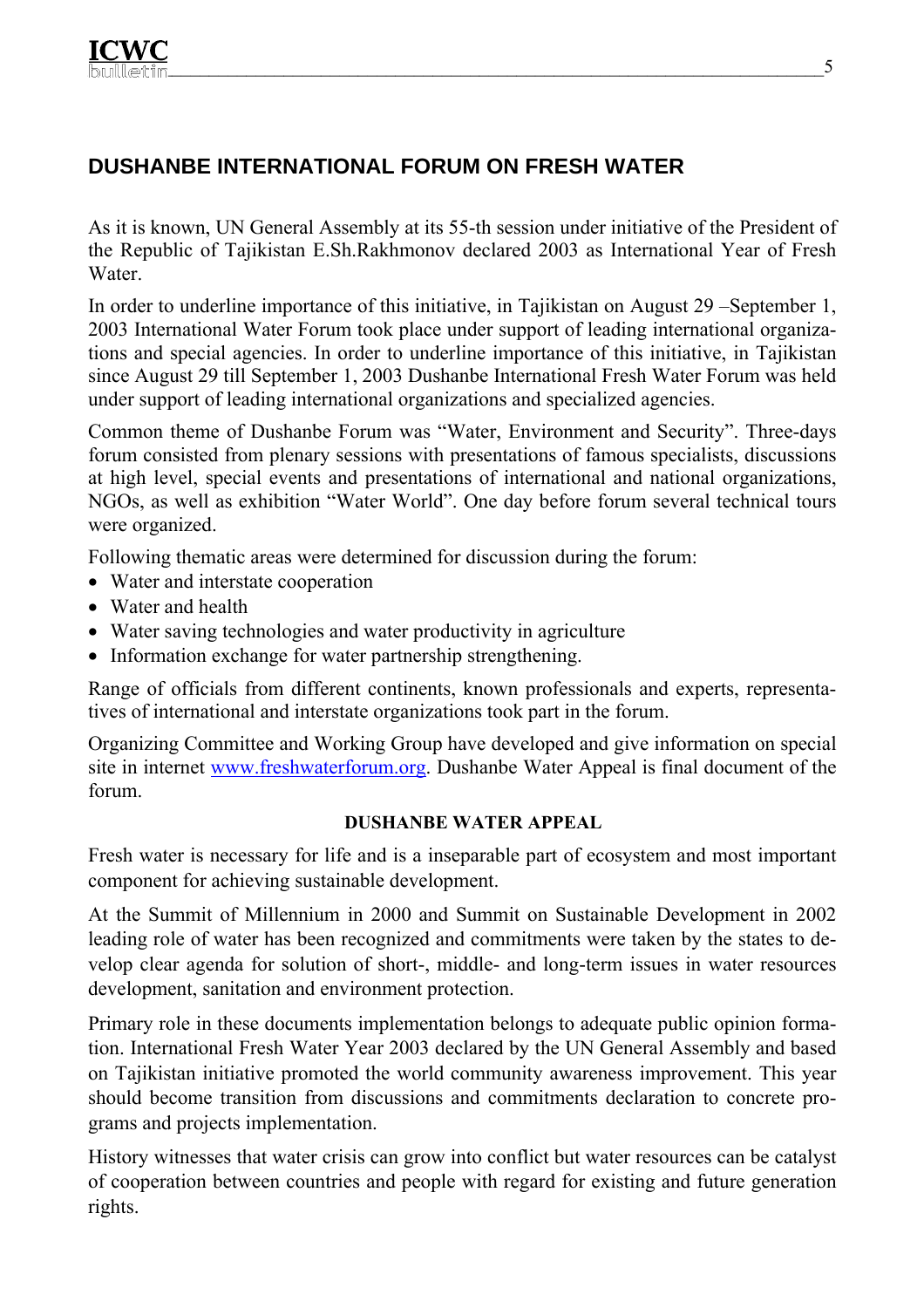

Water management should be used for peace and prosperity. Countries should share experience, knowledge and advanced technologies in rational water use. Water should serve a link in common efforts in water resources protection, equitable distribution sustainable development and peace.

We, participants of Dushanbe Fresh Water Forum representing governments, scientific and educational organizations, local administrations, NGO and international organizations as well as private sector.

We call for:

- All politicians, governmental officials and public activists put water highly on agenda and support proposal of the Tajikistan President E.Rahmonov to the Third World Water Forum in Kyoto (Japan) about International Decade "Water for Life";
- All countries not joining common declaration «Perspective of renewable energy sources development» accepted in Johannesburg to consider possibility to join it.
- Confirm commitments to make contribution in achieving Millennium Development Goals and Plan of World Summit on Sustainable Development:
- by 2015 reduce by 2 times share of population not having access to safe drinking water and basic sanitation;
- by 2005 prepare national plans of integrated water management and effective water use.

We suggest to all countries to achieve it through:

- introduction of integrated (complex) water resources management in order to take into account interests of all sectors using water resources (power engineering, agriculture, industry, water supply and sanitation) as well as all people living upstream and downstream, in cities and villages;
- transition to basin water management including transboundary waters, widening mandate of water-related organizations, development regional legal base of their functioning involving various sectors of economy and society;
- strengthening public awareness to provide future generations with information helping address emerging challenges of next century, creation of necessary conditions for information exchange and promotion of its distribution among competitive water users;
- development of advanced financial mechanisms, financially stable strategies including new pricing policy with regard for ecosystem services, creation of public funds, risks minimization, private sector and investments involvement;
- promotion of partnership links between public and private sector with regard for poor people needs satisfaction within framework of stable and transparent base though establishing international network of integrated water management;
- development of unused hydropower resources to increase share of renewable energy sources;
- achieving set objectives to reverse natural resources degradation and increase biological diversity by 2010.

We greet:

• Tajikistan initiative of International Fresh Water year 2003 and Dushanbe Fresh Water Forum declared by UN General Assembly;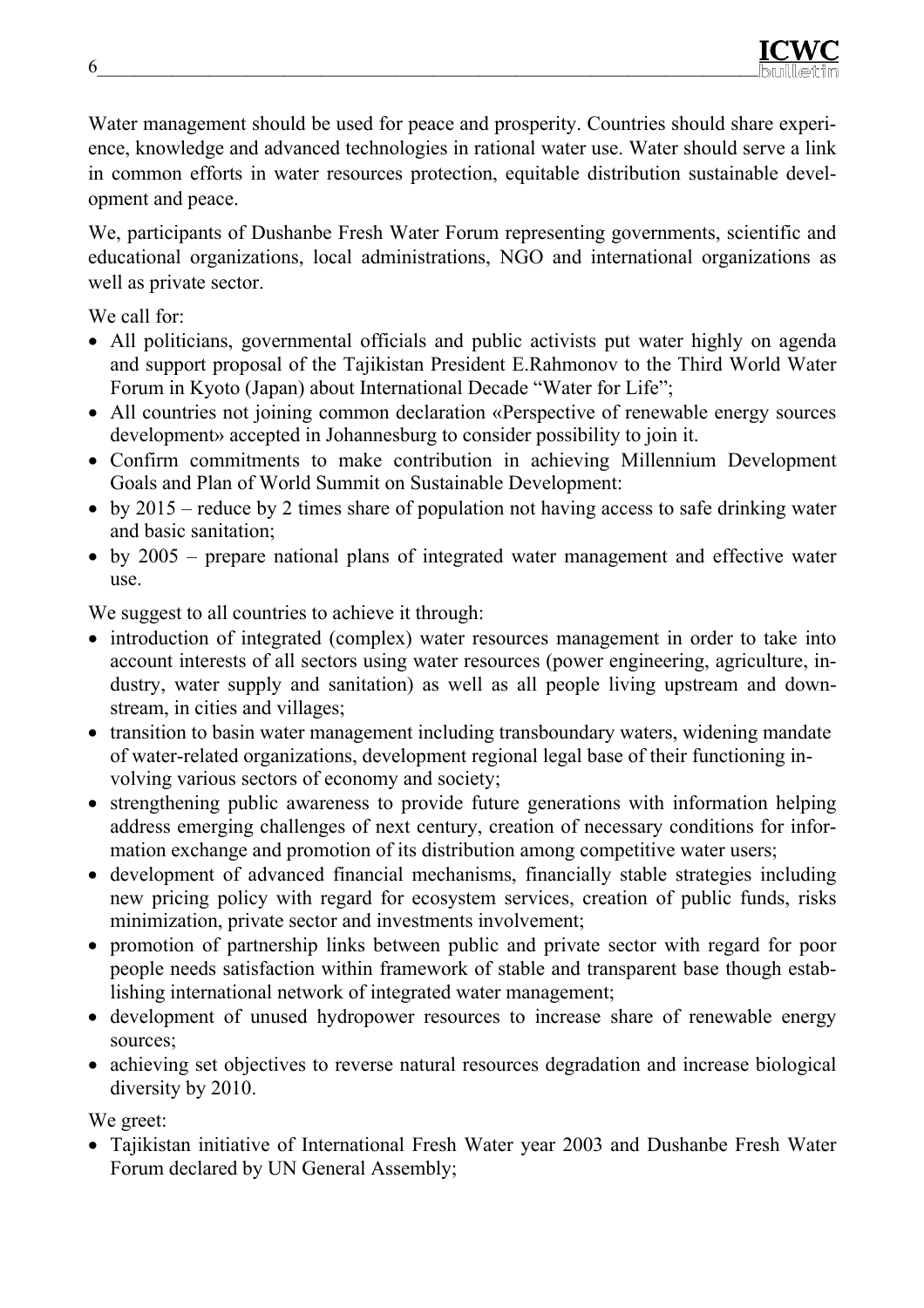

- decision of Heads of State of "Central-Asian Cooperation" organization on establishing international water-power consortium as a step to integrated water management in scale of river basin;
- -appeal of Heads of State of Central Asia on giving IFAS status of UN organization and UN Commission establishing for external assistance coordination within the Aral sea basin;
- Asian-Pacific Region initiative on priority protection of fresh water quality and population provision as a base for World Summit on Sustainable Development objectives achieving.

We suggest to declare decade 2005-2015 International Decade "Water for Life" and establish permanent monitoring of international forum decisions implementation (it is expedient to establish International Center on Fresh Water in Dushanbe).

*Excepted by participants of Dushanbe International Fresh Water Forum on September 1, 2003.*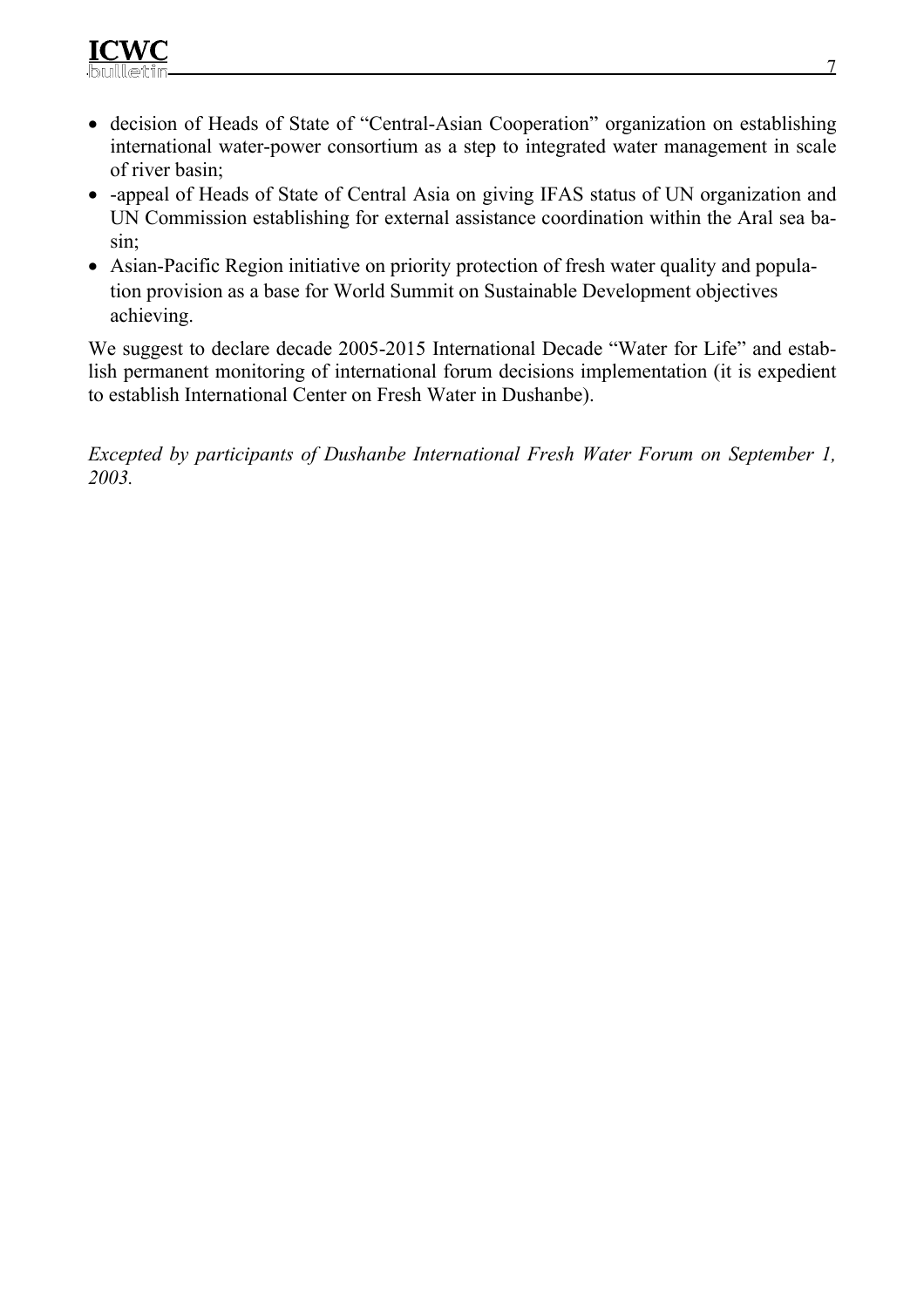

*10-year jubilee of International Fund for Aral sea Saving (IFAS)* 

## **DECISIONS OF INTERNATIONAL FUND FOR ARAL SEA SAVING BOARD**

August 28, 2003 Dushanbe

#### **Preparation and realization of measures dedicated to 10-year jubilee of International Fund for Aral sea Saving and Dushanbe International Fresh Water Forum**

1. Accept information of EC IFAS about measures dedicated to «Program of Preparation and realization of measures dedicated to 10-year jubilee of International Fund for Aral sea Saving» and Dushanbe International Fresh Water Forum.

2. EC IFAS and its branches, ICWC, SDC take active part in preparation of special presentation ASBP-2 at the Dushanbe International Fresh Water Forum

3. EC IFAS and its branches as well as other IFAS subdivisions to make efforts for realization of «Program of Preparation and realization of measures dedicated to 10-year jubilee of International Fund for Aral sea Saving».

| Republic of Kazakhstan | A. Ryabtsev  |
|------------------------|--------------|
| Kyrgyz Republic        | B. Mambetov  |
| Republic of Tajikistan | K. Koimdodov |
| Turkmenistan           | T. Altiev    |
| Republic of Uzbekistan | A. Jalalov   |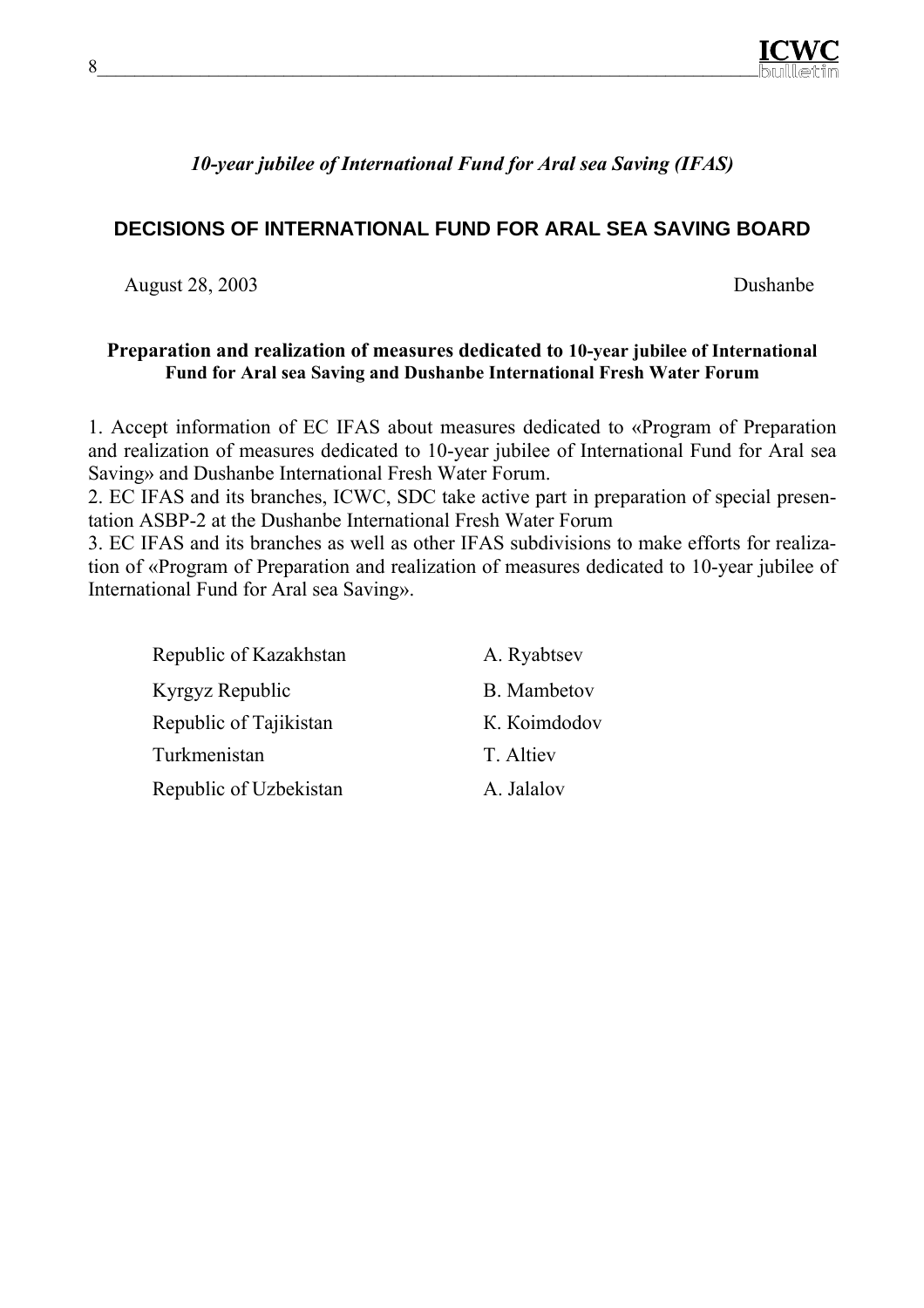### **Approval of «Program of concrete actions on improvement of ecological and socialeconomic situation in the Aral sea basin for 2003-2010»**

1. Approve prepared by all states – IFAS founders **«**Program of concrete actions on improvement of ecological and social-economic situation in the Aral sea basin for 2003-2010»  $(ASBP-2)$ ».

2. EC IFAS jointly with ICWC and SDC provide coordination of activities within this program and inform governments and IFAS Board about its implementation.

| Republic of Kazakhstan | A. Ryabtsev  |
|------------------------|--------------|
| Kyrgyz Republic        | B. Mambetov  |
| Republic of Tajikistan | K. Koimdodov |
| Turkmenistan           | T. Altiev    |
| Republic of Uzbekistan | A. Jalalov   |

## *Measures on promotion of social projects and programs on population provision with safe drinking water*

Accept EC IFAS information about «Measures on promotion of social projects and programs on population provision with safe drinking water».

Taking into account importance of drinking water supply, EC IFAS and its branches to pay special attention to this issue during fees distribution among the states.

EC IFASD together with ICWC and SDC involving specialized organizations specify level of drinking water supply in the region and take measures on social situation improvement.

| Republic of Kazakhstan | A. Ryabtsev  |
|------------------------|--------------|
| Kyrgyz Republic        | B. Mambetov  |
| Republic of Tajikistan | K. Koimdodov |
| Turkmenistan           | T. Altiev    |
| Republic of Uzbekistan | A. Jalalov   |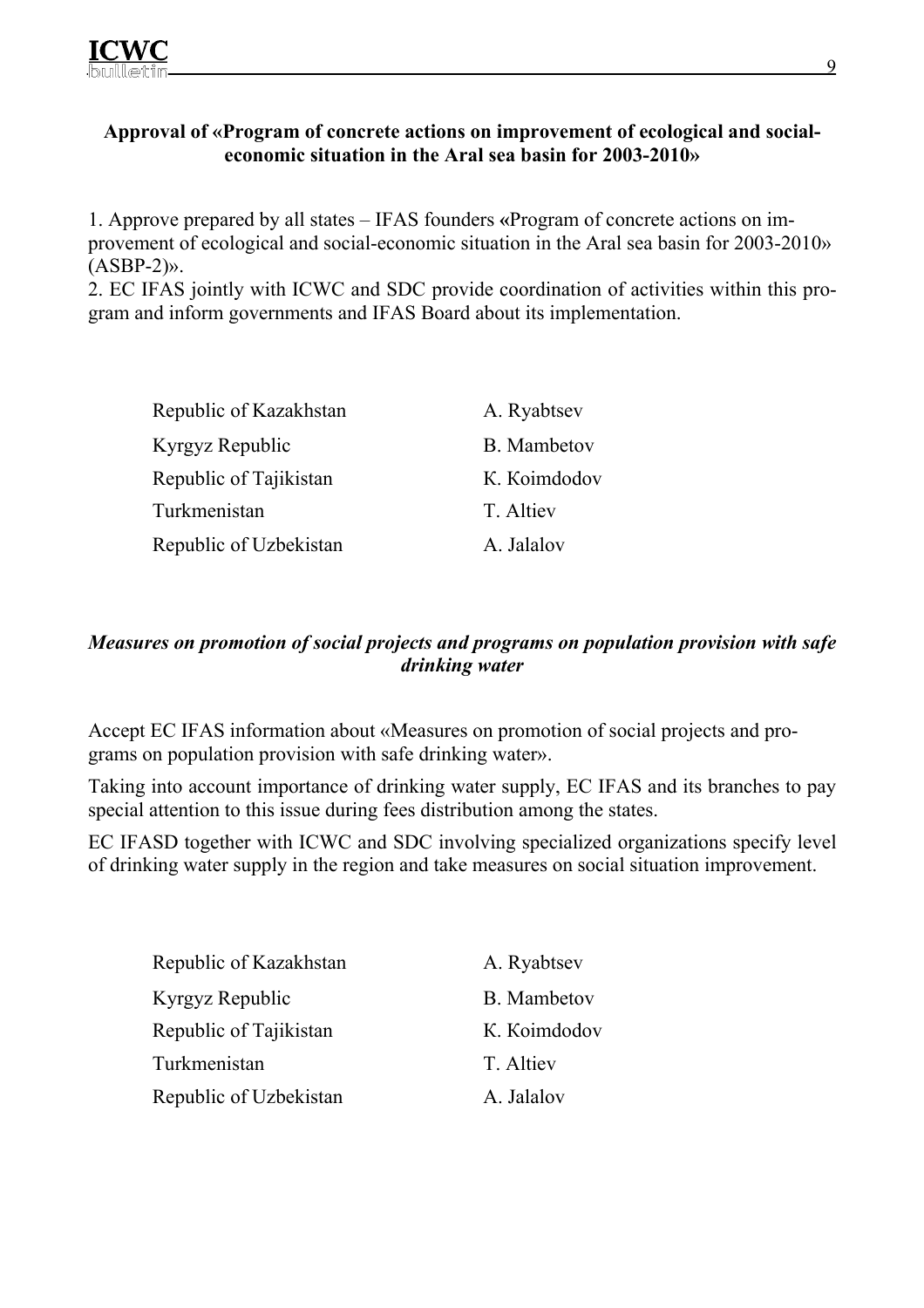

### *Support to SDC activity*

1. Accept EC IFAS information about «Support to SDC activity».

2. Approve provision about «Interstate Commission on Sustainable Development», endorsed by SDC members (decision № 5 dated October18, 2000).

3. Approve Regional Plan of action on environment protection (RPEP).

4. EC IFAS, SDC Chairman facilitate bulletins and journal «Sustainable development of Central Asia».

| Republic of Kazakhstan | A. Ryabtsev  |
|------------------------|--------------|
| Kyrgyz Republic        | B. Mambetov  |
| Republic of Tajikistan | K. Koimdodov |
| Turkmenistan           | T. Altiev    |
| Republic of Uzbekistan | A. Jalalov   |

### **GEF project «Water resources management and environment protection in the Aral sea basin» completion**

1. Accept EC IFAS information about GEF project «Water resources management and environment protection in the Aral sea basin» completion on 30.06.2003. Recommend to IFAS bodies to use accumulated materials during program ASBP-2 implementation.

2. Charge EC IFAS to establish commission from project participants to perform procedures associated with project completion.

3. To express gratitude to international organizations and funds helping project implementation.

| Republic of Kazakhstan | A. Ryabtsev        |
|------------------------|--------------------|
| Kyrgyz Republic        | <b>B.</b> Mambetov |
| Republic of Tajikistan | K. Koimdodov       |
| Turkmenistan           | T. Altiev          |
| Republic of Uzbekistan | A. Jalalov         |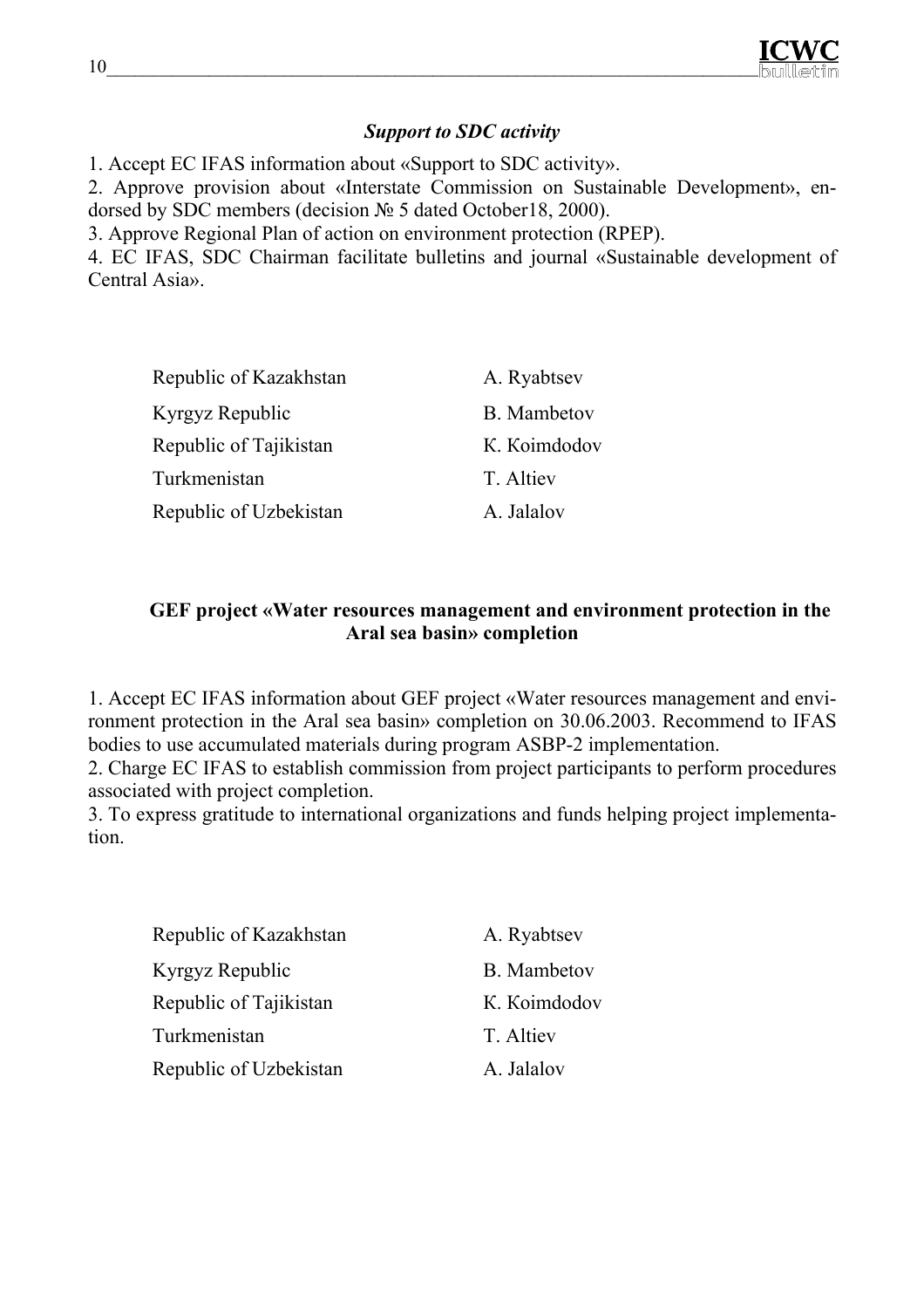### *About regional Hydrological Center (REC)*

1. To establish Regional Hydrological Center (REC).

2. Draft provision on REC prepared by IFAS with participation of national hydromet services of states-IFAS founders to submit to IFAS Board members for final coordination with the governments during September 2003 and forward to IFAS Board for approval.

Republic of Kazakhstan A. Ryabtsev Kyrgyz Republic B. Mambetov Republic of Tajikistan K. Koimdodov Turkmenistan T. Altiev

Republic of Uzbekistan A. Jalalov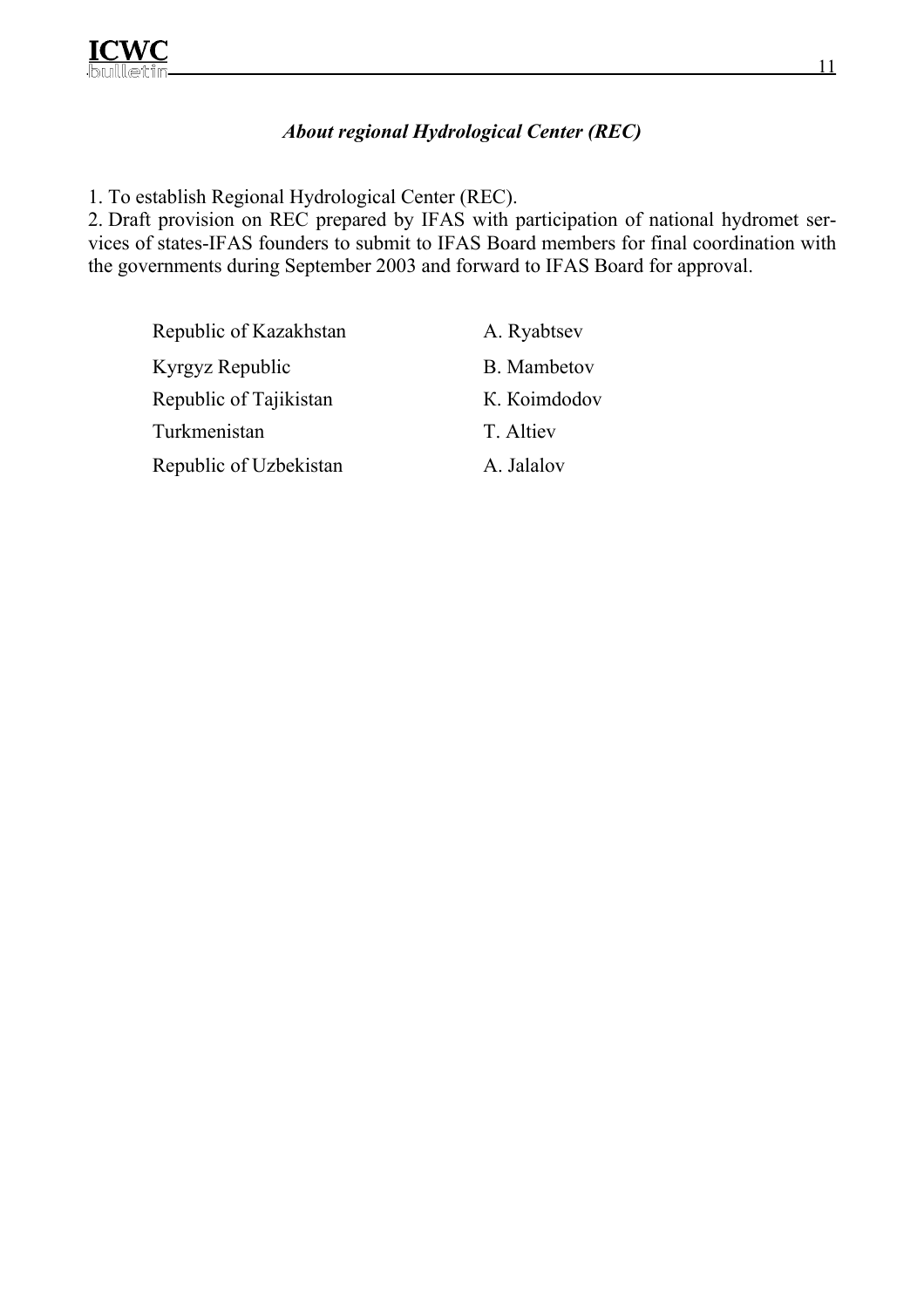# **PROGRAM OF CONCRETE ACTIONS ON IMPROVEMENT OF ECOLOGICAL AND SOCIAL-ECONOMIC SITUATION IN THE ARAL SEA BASIN FOR 2003-2010 (ASBP-2)**

#### **I. Introduction**

To overcome ecological crisis and improve social-economic situation in the Aral sea basin, the heads of State of Central Asia in 1993 have established IFAS.

In October 2002 in Dushanbe they have decided upon development of new program within IFAS framework, approved its main provisions and commissioned EC IFAS jointly with ICWC and SDC under coordination with governments to develop "Program of concrete actions on improvement of ecological and social-economic situation in the Aral sea basin for 2003-2010".

#### **II. General information about the Aral sea basin**

Central-Asian countries having ancient cultural and economic links cover territory with common natural features. Natural conditions are formed by high mountains of Pamir and Tyan-Shang, vast deserts and steppes, large rivers like Amudarya and Syrdarya and closed depressions Caspian and Aral sea.

Region is rich in natural and power resources: oil, gas, uranium, gold, etc. Modern market economy in the countries is growing. Growth is found in agrarian, transport, mining and other sectors.

All countries are located in single ecological space of the Aral sea basin. Ecosystem of the region is very sensitive to anthropogenic impacts due to arid conditions. Extensive economy and significant population growth rate caused various regional ecological and socioeconomic issues including global Aral crisis. Life and development in the region depends on water resources.

Since 1960 till 1990 in the Aral sea basin big scale programs of new land development were implemented that led to irrigated area and water diversion increase. Water inflow to the Aral sea sharply reduced, its level fall down by 21m and water surface reduced by 2 times.

Economic losses connected with climatic changes, fishing reduction and more than 4mln.ha irrigated land degradation as well as biodiversity losses account for several billions US dollars.

Consequences impacted living standards and health of more than 5millions people living in Amudarya and Syrdarya delta. Poor people, women, children became the first victims of ecological crisis.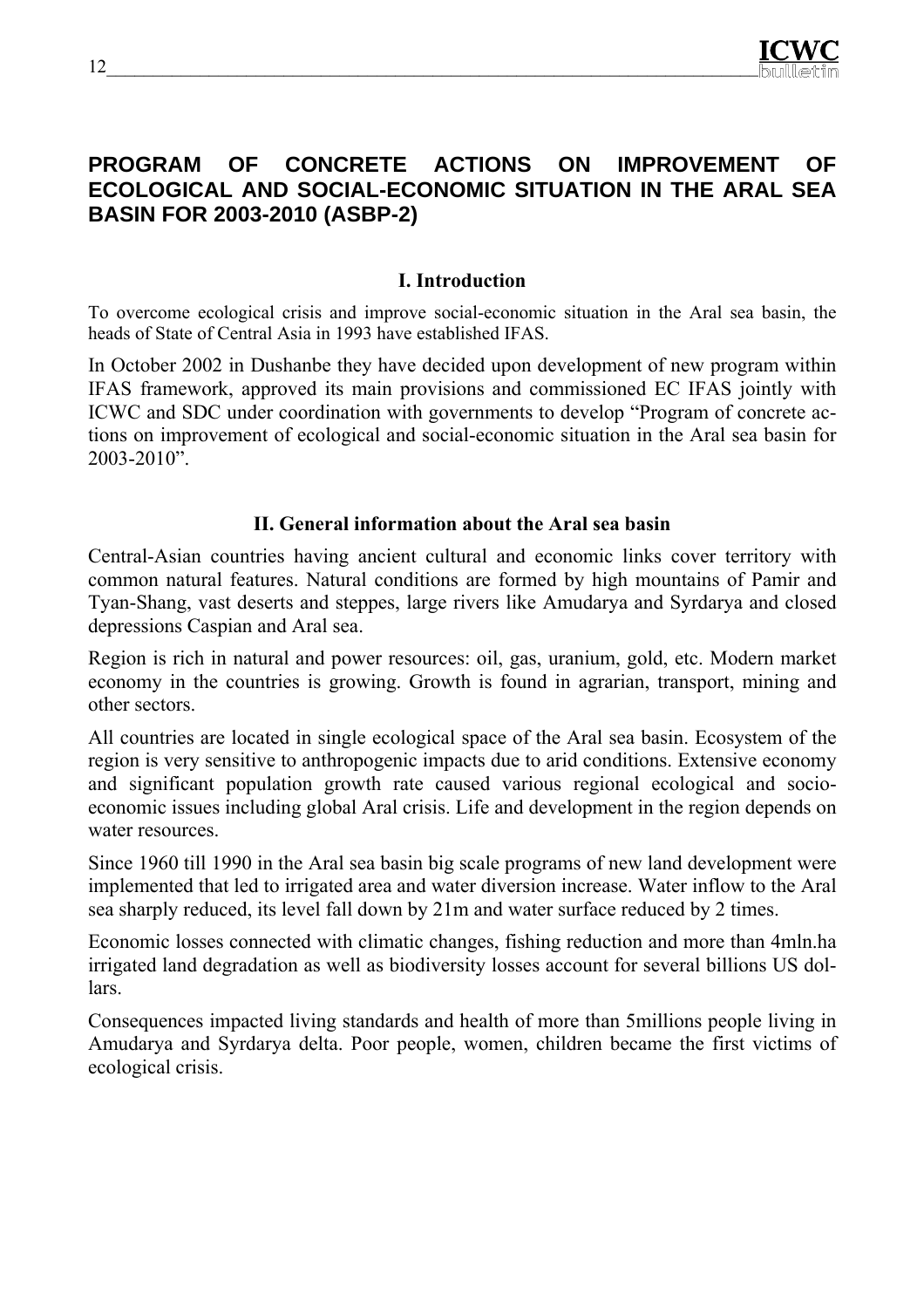## **III. Review and analysis of implemented projects and programs since 1994**

One of main IFAS activities is public awareness about Aral sea catastrophe and organizing funding of socio-economic and ecological programs in the region.

In January 1994 the Heads of State have approved "Program of concrete actions on improvement of ecological situation in the Aral sea basin for nearest3-5 years with regard for social-economic development (main directions)" (ASBP-1). It was prepared by local specialists with support of UNDP, UNEP, WB, GEF, EBRR, ADB, ТАСIS, German Fund КFW, Kuwait Fund, ERA, USAID, etc. major goals of this program were as follows:

- Stabilization of environment in the Aral sea basin:
- Rehabilitation of Priaralie environment:
- Perfection of basin water and land resources management methods;
- Establishing managerial structures for program planning and implementation.

Activity within ASBP was divided into two stages. Preparatory stage duration was 3-5 years and cost near 30mln.US\$. Implementation stage duration was planned for 10-15 years with funding in amount of 500-750mln.US\$. Eight components were included in the program.

Upon completion of the main part of preparatory stage in 1997 CA countries and international organizations financing this program made joint review and proposed recommendations on the second stage of the program:

- Main stress to be made on implementation of the projects giving prompt recovery;
- Highlight most visible practical results;
- Develop coordinated police and action program at national and regional level in water and natural resources management in order to reduce water diversion from Amudarya and Syrdarya by 15%;
- Strengthen activity in public awareness creating conditions for police perfection.

Simultaneously, analysis of the program realization shows that main restriction is both lack of funding and weak inter-sector coordination and control from IFAS.

Activity to overcome crisis is being performed by the Central-Asian republics:

- In the Republic of Kazakhstan Strategic development plan up to 2010, State program on poverty reduction for 2003-2005, national environmental action plan, state programs «People health», «Drinking water», «Education», «Science», «Healthy life style», demographic policy have been accepted and implemented.
- In Kyrgyz Republic long-term strategy «Integrated base for Kyrgyz Republic development up to 2010», National strategy of poverty eradication, Concept of transition to sustainable development up to 2010, state programs on health protection, education, environment protection have been accepted and implemented.
- In the Republic of Tajikistan Mid-term program of agrarian sector development up to 2005 года, State Ecological program up to 2006, National action program to combat desertification, Strategy of health protection up to 2005, National program «Clean water and sanitation», State environmental program, National program on risk mitigation under natural disasters, program «Youth of Tajikistan», Program of cotton growing development for 2002-2005, EBRR Strategy in Tajikistan for 2003 – 2005, National Action plan on mitigation of climate change consequences have been accepted and implemented.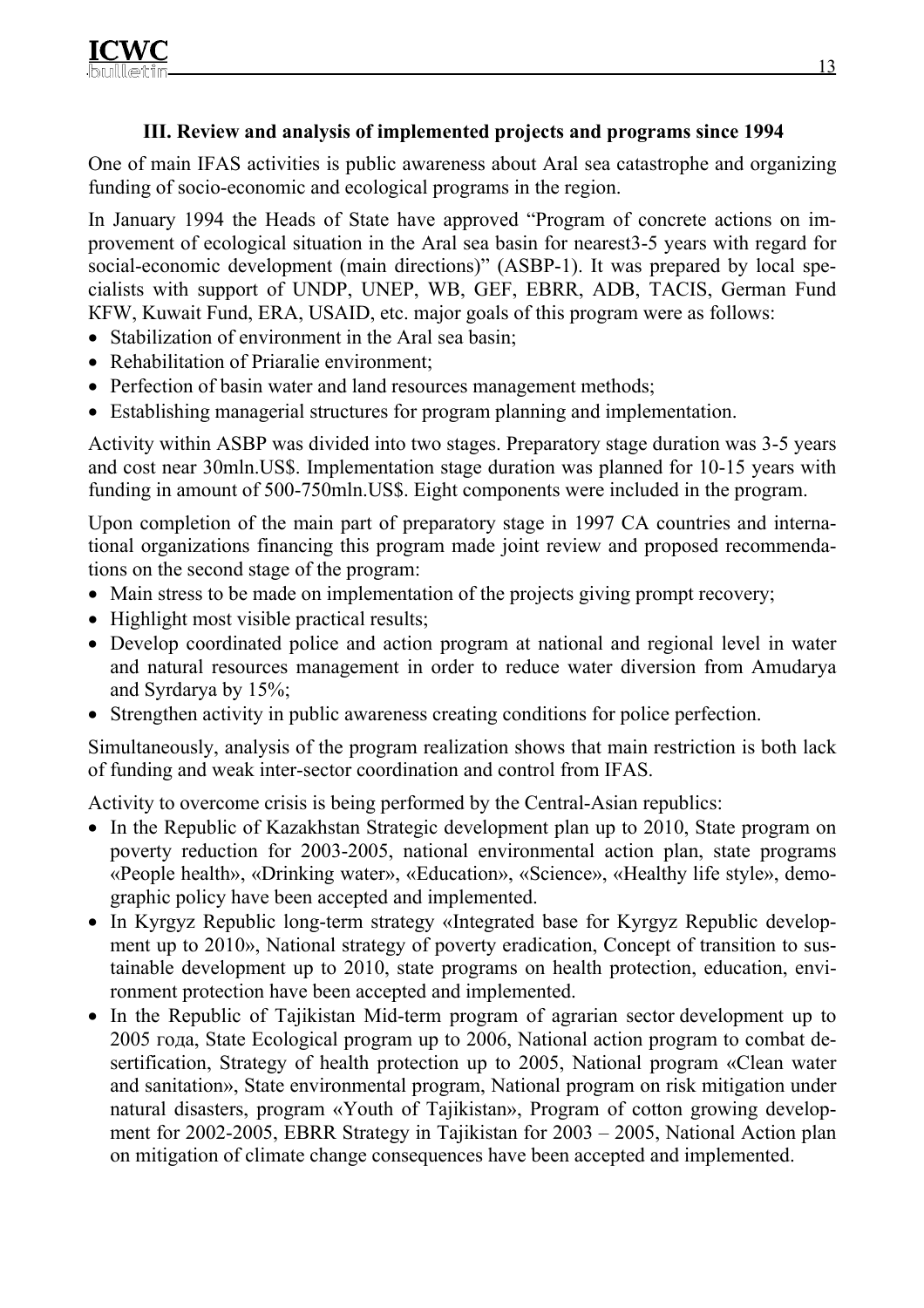- In Turkmenistan Strategy of socio-economic transformation up to 2010, national;, program of nature protection, National program of Priaralie rehabilitation, Program of combat desertification, Strategy and action plan on biodiversity maintaining, State program «Health» have been accepted and implemented.
- In the Republic of Uzbekistan National program of sustainable development, National program of tourism, National environmental action plan, Aral sea program (WB/UNDP/UNEP), National strategy and action plan on biodiversity maintaining, Subregional plan to combat desertification (SRAPCD), UNDP and Government environmental program, National program of human capacity development have been accepted and implemented.

Research within the INTAS project «Evaluation of socio-economic consequences of the Aral sea shrinking» is being continued. Factors caused Priaralie degradation are determined and analyzed. Categories of social and economic direct and indirect damages are defined. Preliminary losses calculation and assessment are made. Based on obtained results bidding is worn (jointly with Dutch company Resource Analysis) in NATO program "Science for Peace" and work is started on the project "Integrated water resources management for wetland creation in Amudarya delta".

Research is completed within the project "Development of the Aral sea basin potential", on base of which model tool is created for interaction of water resources, socio-economic development and environment in Central Asia for decision-makers. Based on this model forecast has been made for 2030 under different scenarios.

#### *Water resources*

Water issue in Central Asia is aggravating with time. Particularly socio-economic and ecological aspects are key issues in the region. Differences in seasonal water and power resources and misbalance in their distribution create conflict situations and impact economy of the region.

In spite of diversion decrease at the end of 90-es, level of effective water resources use is unsatisfactory and is complicated by imperfect system of water resources management.

In order to solve above issues, range of regional and national programs in water resources rational use and environment protection are being implemented:

- «Main provisions of national and regional strategy of water resources management»;
- «Water and land resources management» (ЕС ТАСIS);
- «Water resources and environment management in the Aral sea basin» (GEF);
- «Rational and effective use of water and power resources in Central Asia SPECA» (ЕEC UN);
- «Perfection of natural resources management in CAR» (USAID);
- «Clan water and sanitation»;
- «Wetland restoration in Amudarya delta»;
- «Regulation of Syrdarya channel and Aral sea northern part SYNAS»(WB);
- «Creation of new system for melting water flow forecast in the Aral sea basin» (USAID);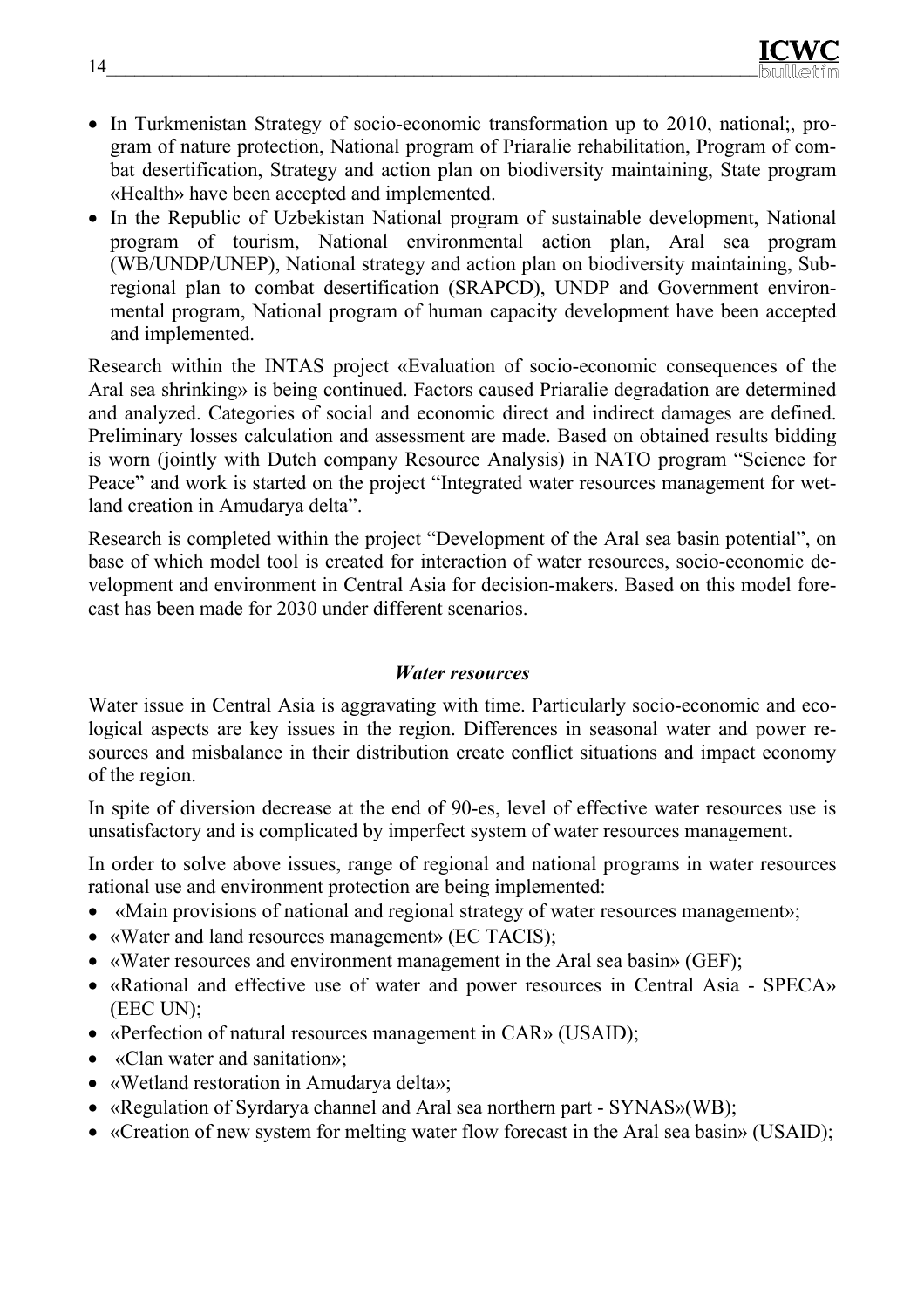

Following projects foreseen by ASBP were not implemented:

- «Development and introduction of single information system for water resources account and use»;
- «Development of water quality improvement principles»;
- «Water and ecological research for environmental improvement in flow formation zone».
- «System of observation of hydrological cycle in the Aral sea basin-HYCOS».

### *Mountain ecosystems*

Present status of mountain ecosystems is characterized by many socio-economic issues and excessive utilization principle. One of the most serious problems is necessity to preserve water resources within their formation zone and flow restoration in mountain ecosystems. Ecosystems together with water basins and glacio-sphere represent common ecological system of the region. Important stage in ecosystem preservation is strategy "Regional cooperation in sustainable development of mountain regions in Central Asia" (ABRD), which main priority is organization and coordination of integrated research in monitoring regime.

## *Land degradation*

Land degradation issue is caused by anthropogenic activity and nature-climatic factors.

Significant part of land resources is subject to desertification and vegetation cover change, sands deflation, water and wind erosion, soil and water pollution. These factors lead to change of soil functions decreasing their economic meaning.

In Central-Asian region national and regional programs to combat desertification are being developed:

- «Map of anthropogenic desertification in the Aral sea basin» (scale 1: 250000 );
- «Natural resources management with local population participation»;
- «Support of national program to combat desertification of agriculture in Tahta (Tashauz)».

#### *Biodiversity maintenance*

Most part of the region in result of anthropogenic load (forest cutting, water deficit, irrigation, steppe plowing sharply changed. Main changes resulted in flora and fauna population reduction and tugai forest disappearance.

Environmental legislation remains imperfect. It is connected with absence of common ecological standards.

Presently, project «Development of eco-network as a base for long-term ecosystem preservation in Central Asia» is being implemented. Its task is to develop eco-regional scheme of protected areas development in CAR countries.

Following regional and national projects on biodiversity are being implemented:

- «Western Tyan-Shang biodiversity preservation» (GEF);
- «Preservation of priority wetlands as habitat for migrating birds» (GEF);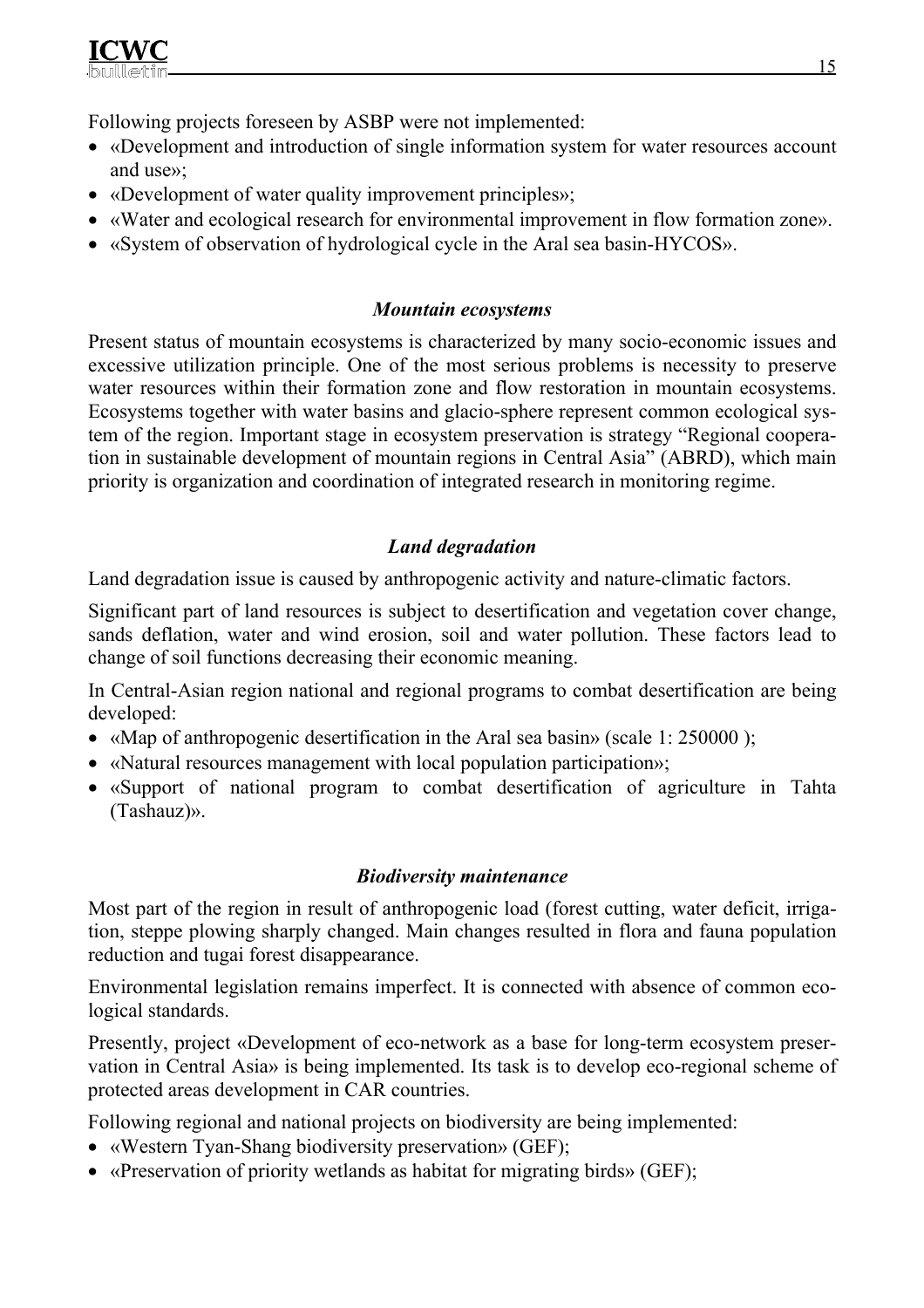- «Preservation of saiga and its habitat on ways of migration and living» (GEF);
- «Preservation and rehabilitation of Bukhara deer» (WWF);
- «Preservation of globally significant wetlands and migration corridors for stork and other migrating birds in Asia» (ICF, UNEP);
- «Preservation in-situ of mountain agro-biodiversity» (GEF).

## **IV. Analysis if current status and trends in the Aral sea basin**

#### *Socio-economic situation*

### *Population social situation in the region*

Post-Soviet period in Central-Asian countries is characterized by deep socio-economic and ecological crisis. Poverty (especially in rural area), population growth, unemployment and diseases, life expectancy reduction are the most critical issues. Poverty hinders economic development: in 1999 more than 40% were poor.

Governments undertake efforts to increase population income, reform agriculture, create working places, develop rural infrastructure. Conditions for small and medium business development are established (Uzbekistan, Tajikistan and Kazakhstan), programs and strategies to combat poverty are being realized (Uzbekistan, Tajikistan, Kazakhstan, Kyrgyzstan). Since January 19993 Population of Turkmenistan use natural gas, water, electric energy and salt free of charge, prices on municipal and transport services.

Common for most countries is low level of population vulnerable groups, women, youth and pensioners social protection. Unemployed women constituted by the end of 2002 53 % in Kyrgyzstan and Tajikistan, 60-64 % - in Kazakhstan and Uzbekistan. Specific weight of young people (in age of 29-30) in 1999 amounted for 30-36 % in Kazakhstan and Kyrgyzstan, 60-62 % - in Tajikistan and Uzbekistan.

### *Population health*

Ecological issues (air pollution, water scarcity, lack of sanitation) caused population health aggravation. This problem is particularly critical in Priaralie and adjacent areas. In epicenter of catastrophe it is highest indicator of infant and mother mortality, lowest life expectancy, highest tuberculosis, anemia, silver and kidney diseases that leads to genetic fund destruction.

Status is aggravated by lack of medical measures, diseases monitoring and deficit of medicines.

# *Drinking water supply*

Most part of rural population of Central Asia use water from irrigation canals containing various salts, fertilizers, pesticides and other agricultural pollutants. Low quality and lack of drinking water is a reason for infection diseases. Following factors impact drinking water supply:

- technogenic pollution of water sources;
- ageing water and sanitation pipelines and facilities;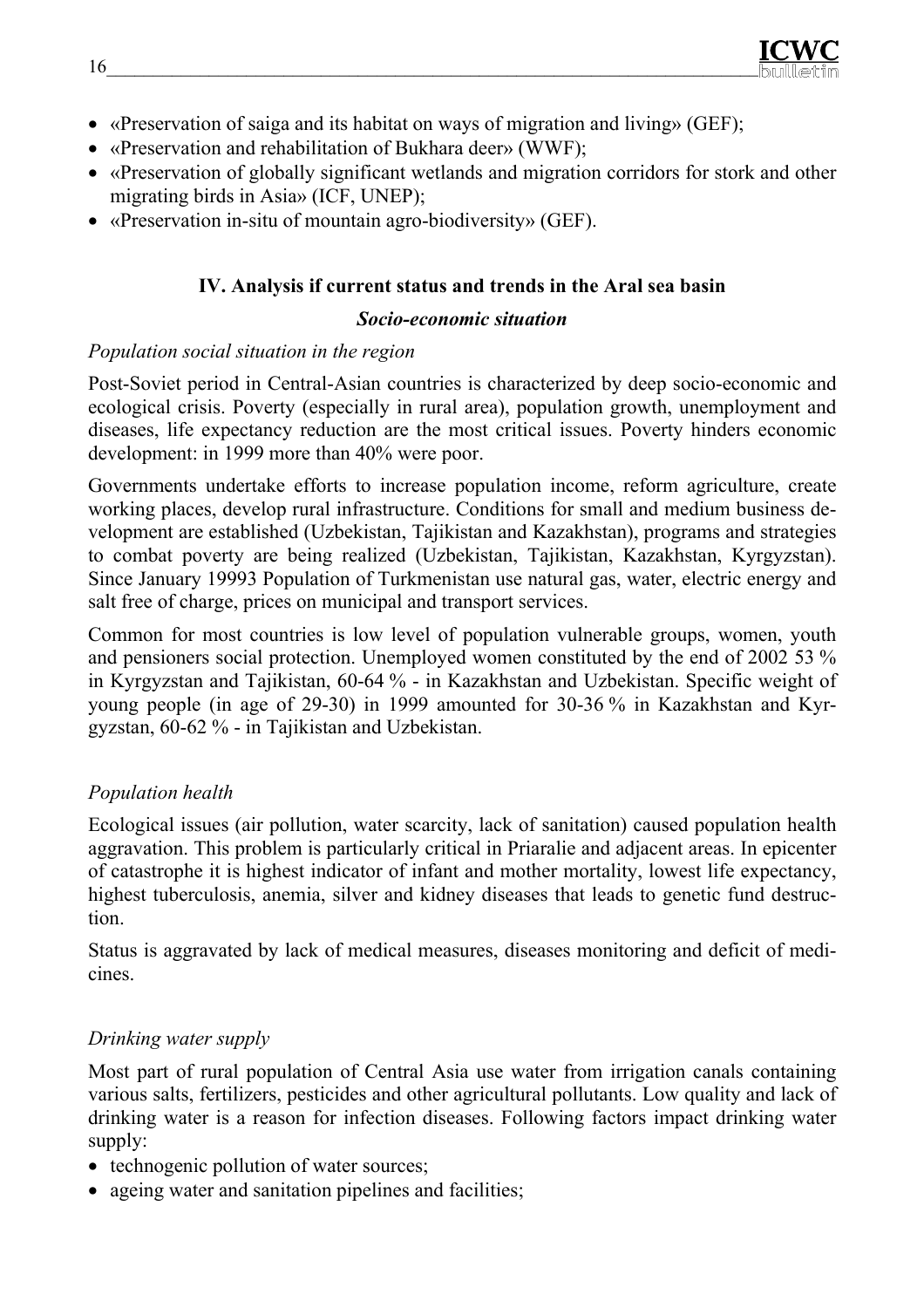• imperfect mechanism of pricing policy in drinking water supply.

Situation with drinking water is especially critical in Uzbek Piaralie. Population of Karakalpakstan is provided by taped water by 56,8 %. From 24 to 100 % water does not meet quality standards.

In Kazakh Priaralie drinking water supply has not been solved as well. Rural population is provided by taped water by 28-30 %, 15-18 % use water from decentralized sources and rest population use water from open reservoirs.

# *Ecological situation*

Irrational economic activity in the basin led to ecosystems destruction.

### *Mountain ecosystems degradation*

Mountains are subject to both natural disasters (earth quakes, landslides, mud flows, flood. etc.) and anthropogenic impacts (forest cutting, overgrazing, wrong economic activity, etc.). Uncontrolled tourism and hunting make significant damage to mountain ecosystems.

In result of unregulated anthropogenic load on mountain ecosystems, natural dominating plants change, soil degrade, surface hydrothermal regime changes, renewable resources exhaust including glaciers melting.

# *Pollution of water objects*

Major sources of water objects pollution are collector-drainage, industrial and municipal effluents.

Annually, to the Amudarya and Syrdarya channel about  $33-35 \text{ km}^3$  saline water and untreated collector-drainage, industrial and municipal waters are released.

Last time water sources pollution by radioactive and toxic wastes.

# *Crisis of Priaralie natural systems*

During last 40 years desertification process encompassed more than 4mln.ha. Most intensive desertification is found in landscapes adjacent to Amudarya and Syrdarya delta.

# *Major reasons of Priaralie ecosystems degradation:*

*Natural:* climate aridity, natural salt reserves in alluvial deposits, soil deflation and erosion, salt-dust transport from dried seabed.

*Anthropogenic:* soil pollution by agro-chemicals, secondary salinization, mono-culture, humus reduction, livestock wastes, municipal wastes, collector-drainage effluent, overgrazing, forest cutting, irrigation releases, river and reservoir water salinity growth.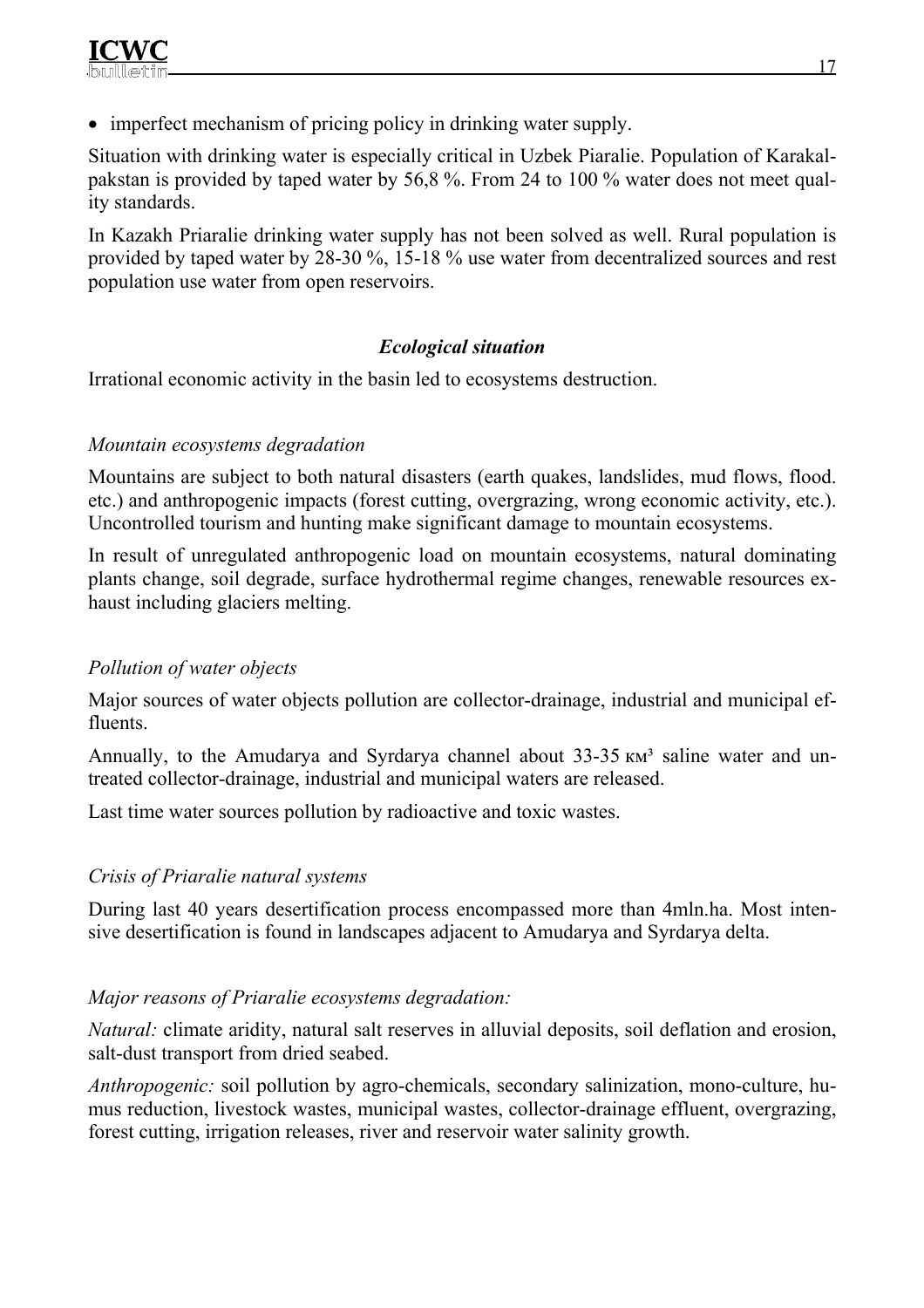## *Loss of biodiversity*

Progressing anthropogenic press (anthropogenic transformation of vegetation, fires, forest cutting, hunting and overgrazing) led to destruction of biological links in natural ecosystems. Most part of rare species of fauna and flora are being disappeared.

### *Air pollution*

## *Major sources of air pollution*

*Stationary:* industrial enterprises, power plants release more than 150 toxic matters including most toxic conservative organic pollutants (pesticides, gexachlorbenzol, dioxin and furan).

*Mobile: major pollutants released by transport are as following: nitrogen oxide, carbon oxide, hydrocarbon, gasoline, aldegide.* 

Use of ethylene gasoline leads to high lead concentration in the air that is very harmful for people health. Transport releases 90% of lead.

*Natural:* major sources of air pollution are Kyzylkum and Karakum deserts and dried seabed. Annually, near 43mln.t salt is blown up from the Aral sea basin and settle over the area of 1,5–2,0 mln. km², making damage to agricultural lands.

### *Water-related situation*

Aral sea basin possesses big water and power resources but their distribution over territory is uneven. To manage water resources large water reservoirs and water works were built. Set of measures was undertaken by new independent states: in 1992 ICWC has been established. ICWC is responsible for regional water policy development, water use limit control, reservoir operation mode regulation, transboundary water conservation organization, monitoring and information exchange on base of regional information system.

Simultaneously, ICWC decisions are not always fulfilled due to imperfect legal base, weak technical equipment, etc. main water-related issues are concentrated in river low reaches suffering in dry years from drought. In spite of undertaken efforts, water distribution remains uneven, particularly between downstream and upstream. This requires effective management mechanisms and rules directed at sustainable water distribution including ecological releases especially in dry years.

In Syrdarya basin four riparian countries conclude agreement on annual water resources allocation as well as water intake limits for each canal. These limits are corrected depending on water availability. Thus, there are no contradictions in water allocation but disputes appear because of wrong forecast or measurements. BWOs need equipment for water account and communication.

To ensure balance between power needs of Kyrgyzstan and irrigation needs of downstream in 1998 framework agreement on Syrdarya water-power resources utilization. Since this time, water releases from Toktogul reservoir meets downstream needs and Kazakhstan and Uzbekistan provide Kyrgyzstan with fuel.

Big water volume from Toktogul reservoir reach Chardara reservoir but downstream Syrdarya capacity is not enough to pass water due to ice blocking. In result, more than 30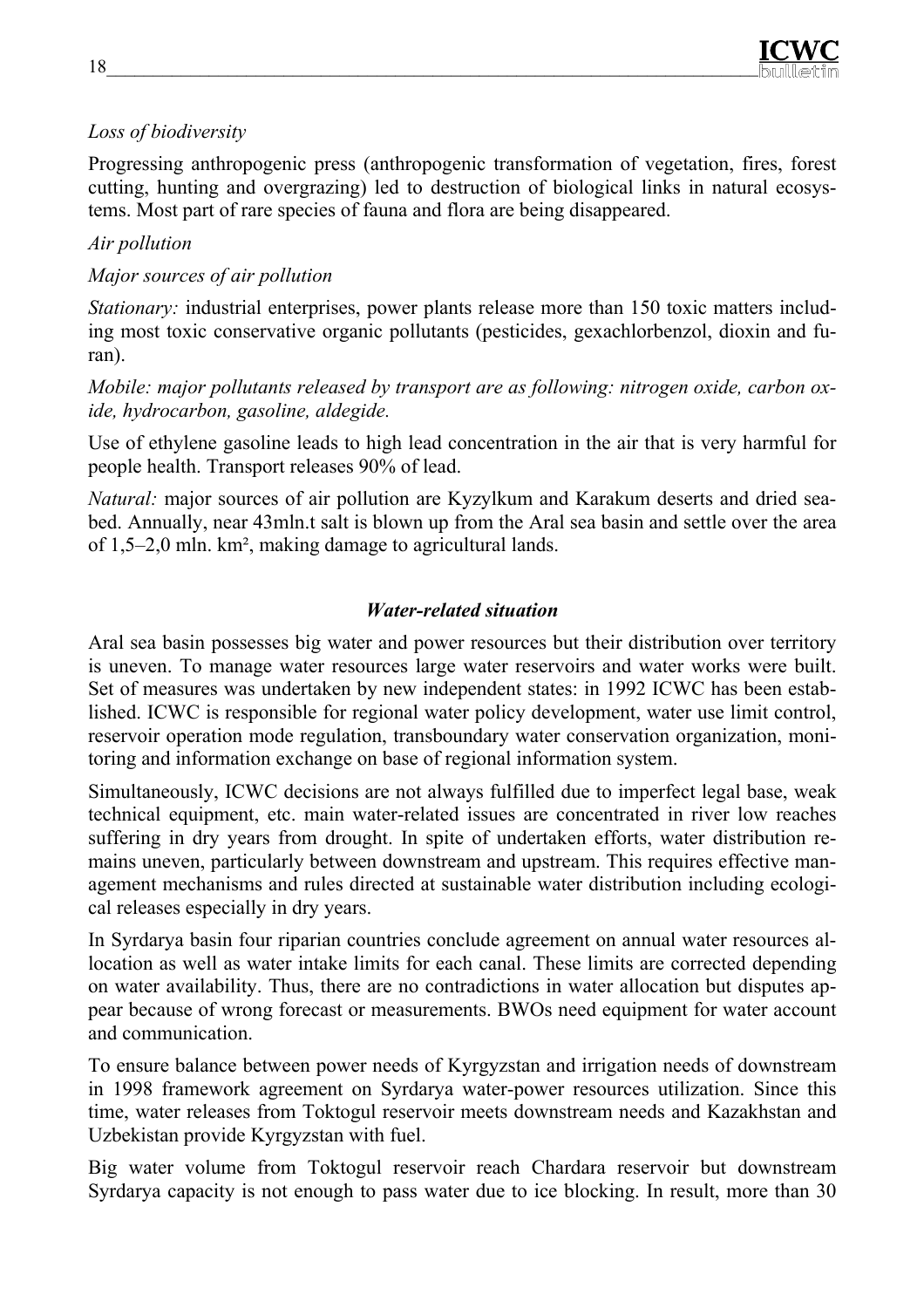км³ accumulated in Arnasai depression in Uzbekistan. The World Bank allotted money to Kazakhstan for this issue solution and the Northern Aral stabilization

More than 51 % return water are disposed in to the rivers, 33 % - into depressions, only 16 % is re-used for irrigation. On base of collector-drainage and return water several hundreds of water reservoirs are created. Largest are Aidar-Arnasai (30km<sup>3</sup>), Sarikamish (20 km<sup>3</sup>), Dengizkul, Solyonoye, Sudochie, etc. Right Babk Collector construction is required to dispose saline water into the Aral sea.

Irrigated area in Central Asia amounts for 8mln.ha including more than 5mln.ha saline lands. Because of agro-technical measures violation, bad technical state of irrigation network and reclamation state of irrigated lands their productivity is decreasing. More and more lands are characterized by shallow ground water of high salinity, salinization, soil erosion and degradation, unproductive water losses in the fields.

Artificial drainage is necessary on 5.5mln.ha irrigated lands but its construction is postponed, repair and rehabilitation work is almost stopped. Land reclamation issues require urgent measures on its improvement, rational water use and existing irrigation and drainage network rehabilitation.

Due to long dams and reservoirs operation their parameters changed and reliability reduced. Most dams need urgent measures to improve their safety. Within WEMP project pilot projects for dams rehabilitation and modernization have been developed.

Because of trees cutting within watersheds negative processes like floods, mud flows, landslides and droughts occur. There is significant potential for forestation within catchments area and deltas.

# *Environmental monitoring*

Regional environmental monitoring network mostly developed in mid-80-es presently significantly reduced. Network density is  $0,12-0,90$  points per  $1000 \text{ km}^2$ .

Hydrometeorologic observation network in the region is equipped by aged devices and communication means. Observation in high mountains is absent that prevents to assess snow and ice supplies in the mountains. Reduced snow metering activity leads to information quality worsening. Lack of observations does not allow provide all concerned organizations with necessary information.

*Observation over avalanches and mud flows* does not cover all dangerous areas.

All specialized observations on Fedchenko and Abramov glaciers and Sarez lake are ceased.

Presently, observations in the Aral sea itself are also stopped.

*Environmental pollution observation network sharply reduced.* Surface water should be observed with new equipment. Mobile laboratories are worn and aged.

Regional scientific research in climate change, Aral sea basin hydrological and hydrochemical regime and methodical recommendations are also cut.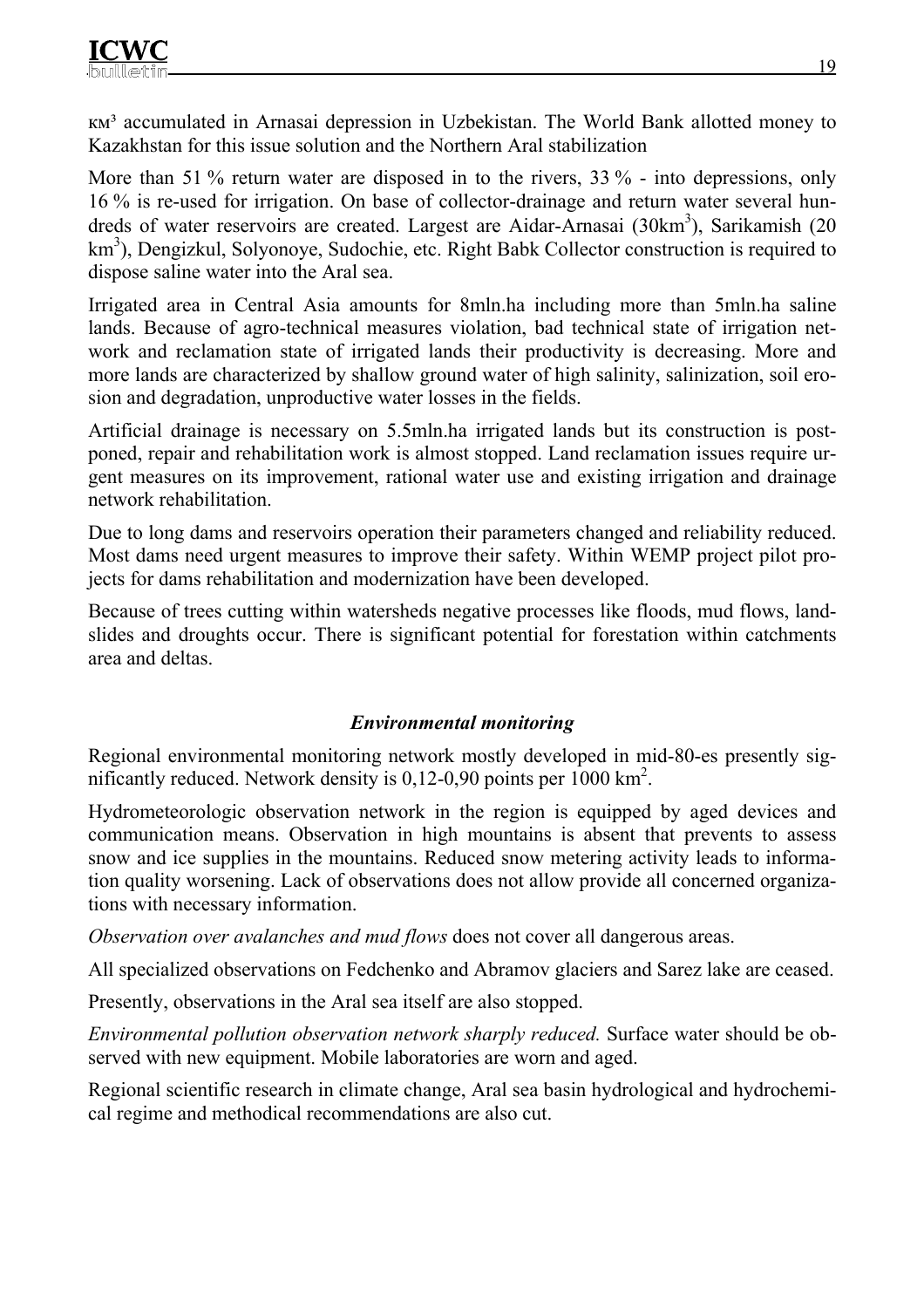

#### **V. Priority directions of ecological and socio-economic situation improvement in ASBP-2**

At Dushanbe Heads of State meeting «Main directions of Program of concrete actions on ecological and socio-economic situation improvement in the Aral sea basin for 2003-2010» were approved. Below proposals over priorities are presented.

#### *1. Development of agreed mechanisms of integrated water resources management in the Aral sea basin*

Goal is to develop package of agreements for regulation of water resources joint use and protection with regard for socio-economic development of the region.

Concrete measures orient countries of Central Asia to joint activity based on common approaches, effective methods and mechanisms. This implies inter-sector links, common objectives and interests, consensus and compromise.

### *2. Water objects rehabilitation and water and land resources use improvement*

Goal is to rehabilitate irrigation and drainage systems.

There are projects aimed at technical perfection and reconstruction of irrigation and collector-drainage systems of regional meaning, ensure dam and reservoir safety, especially Sarez lake right bank and Kairakkum reservoir. Set of reclamation measures will be developed to improve water and land resources use efficiency. Alternative tasks of Syrdarya flow regulation will be also developed within the two projects: «Rehabilitation of irrigation facilities of interstate meaning» and «Development of measures on modernization of drainage systems in countries of the Aral sea basin».

### *3. Perfection of environmental monitoring systems*

Goal is to perfect environmental monitoring systems in order to obtain more reliable environmental data and more effective use of regional possibilities for water, ecological and socio-economic issues solution in the basin.

For this is necessary:

- Regional database establishing on water resources to predict flow;
- Development of transboundary water monitoring system in the Aral sea basin;
- Perfection of monitoring system of snow-ice reserves of the region;
- Development of regional model for climate changes impact on water resources in the basin.

### *4. Program to combat natural catastrophe*

Priority objective is preventing water and wind erosion; bank enforcement measures; forest restoration within catchments area and Priaralie; flood control measures.

Central-Asian republics are subject to active impact of various natural phenomena, which number grew last years. In result, these countries bear significant losses and human victims.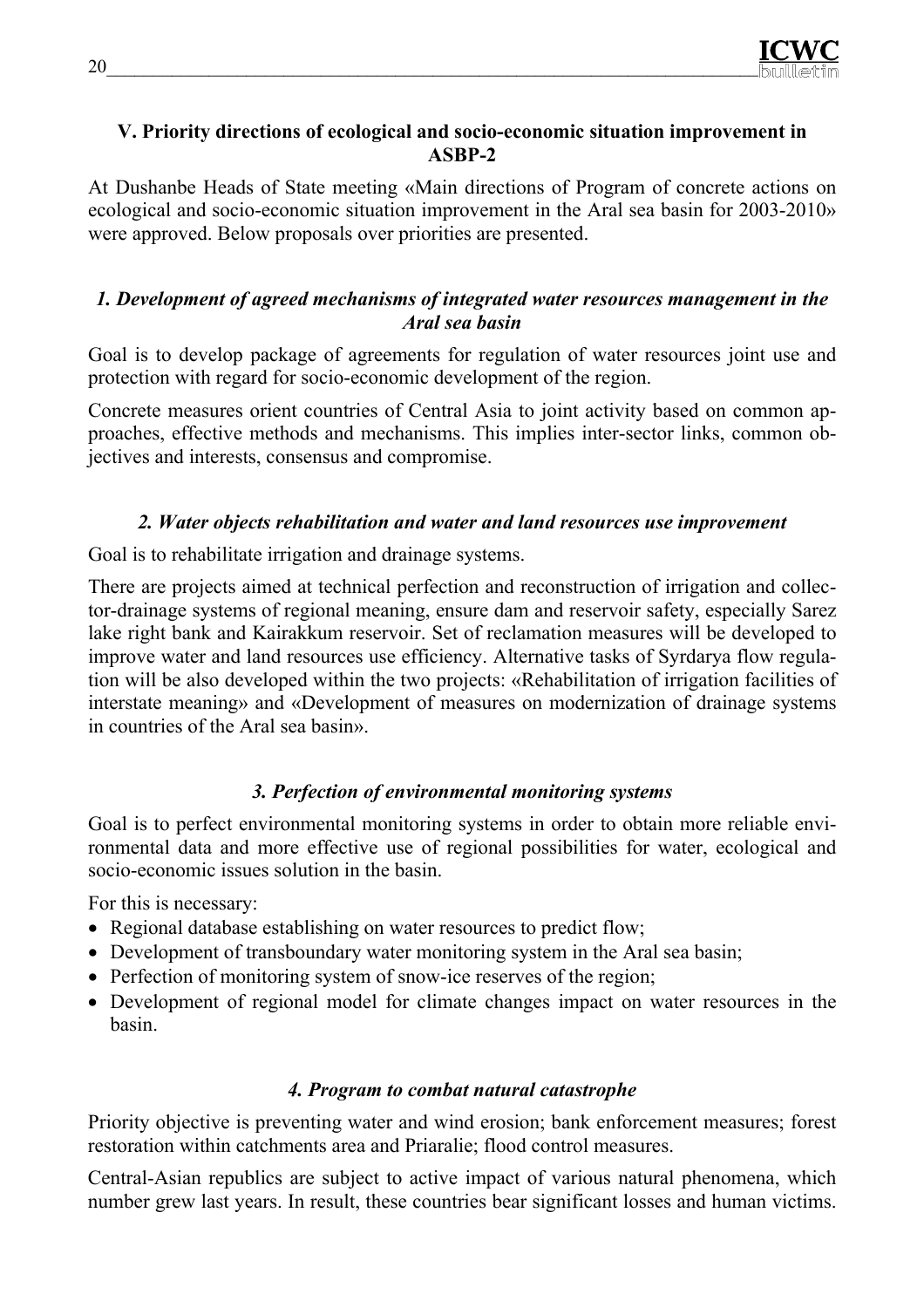Development of measures on preventing, liquidation and minimizing damage will reduce consequences of natural disasters.

## *5. Program of promoting social issues solution*

Priority objective is improvement of socio-ecological situation for population living in the Aral se basin. For this is necessary:

- Facilitate realization of health protection program in the countries of Central Asia;
- Promote realization of population living standard increase and new working place creation program;
- Promote safe drinking water supply program realization;
- Develop system of ecological education on base of principle of continuity for sustainable development of the region;
- Interaction on NGOs in Central Asia and effective public participation in Aral sea basin issues solution.

## *6. Strengthening technical and legal base of interstate organizations*

Priority objective is perfection of interstate organizations (EC IFAS, ICWC, DSC and two BWO: "Syrdarya" and "Amudarya") through improvement of technical and legal base.

Status of technical and legal base of interstate organizations does not meet modern level that make more difficult to manage water particularly in dry years.

Important condition for effective activity of interstate organizations is perfection of regional information system, introduction of automatic systems, automation equipment installation, strengthening legal and financial status, perfection of legal norms and rules of their activity.

## *7. Development and realization of regional and national environmental programs in flow formation zones*

Priority objective is preservation of mountains and glaciers through study of factors influencing glacier mountain ecosystem degradation and glacier shrinking.

### *8. Development and realization of regional and national environmental programs on rational water use in economic sectors of Central-Asian countries*

Priority is presented by one direction (objective) approved by the Heads of State of Central Asia: "Rehabilitation of irrigation and drainage systems and irrigated lands productivity increase in Central Asia".

Priority VIII objectives are as follows:

- Development and realization of water conservation projects;
- Rehabilitation of flood plane tugai national park "Tigrovaya balka" at expense of Amudarya flow regulation by Nurek reservoir;
- Integrated water resources management in Amudarya and Syrdarya lower reaches;
- Water-related situation improvement in Nukus city.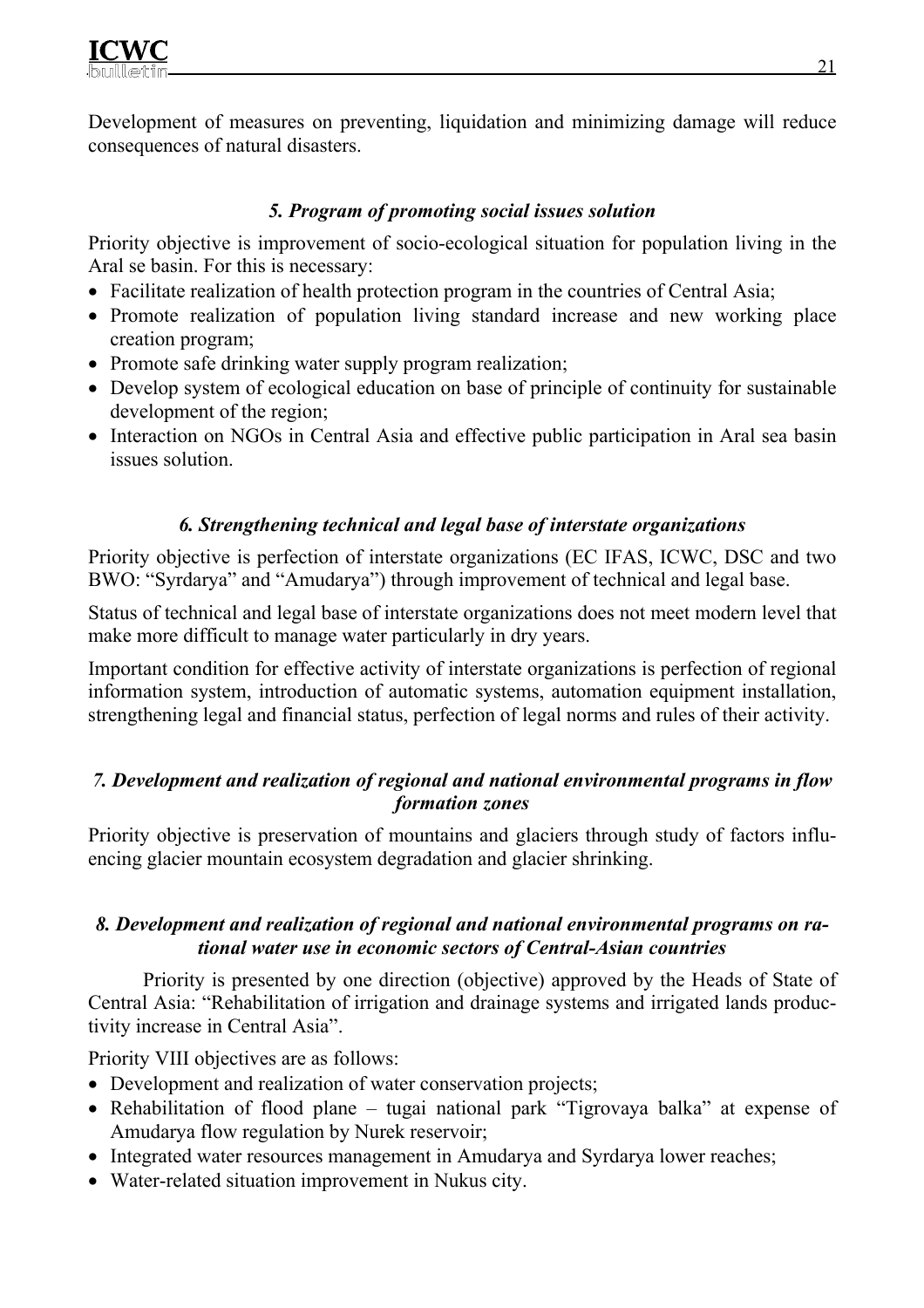To realize these objectives single information space, extension services network and pilot project realization in each republic. During project final version completion following major principles were taken:

- Maximum account of opinions and points of view from the republics and authors submitting projects;
- Project succession in accordance with previously realized programs like GEF, SPECA, EPIC, АDB, ТАСIS, etc.;
- Priority of regional directions over national ones under simultaneous representation of national interests as agreed (summarized) national ones.
- Excluding project duplication.

Totally 5 projects are presented in priority VIII.

## *9. Development and realization of international program of sanitary-ecological improvement of Priaralie settlements and natural ecosystems*

Priority objective is to facilitate realization of the projects dedicated to Priaralie natural ecosystems rehabilitation. Special attention should be paid to measures on preventing salt-dust transportation from the Aral sea dried bed.

## *10. Development of international program of ecological sustainability and biological productivity rehabilitation*

Project objective is to promote realization of projects devoted to natural ecosystems ecological sustainability and biological productivity rehabilitation and increase sustainability of the Aral sea aquatic ecosystems.

For this is proposed:

- Providing ecological releases in Amudarya and Syrdarya delta;
- Definition of economic capacity of the Aral sea basin aquatic ecosystems;
- Observance of water protected zones' regime;
- Assessment of extreme load on ecosystem;
- Interaction with regional programs and projects on biodiversity preservation.

### *11. Concept of sustainable development in the Aral sea basin*

Priority objective is definition of regional goals system for sustainable development and major directions of their realizations (including mechanism of coordination, financing and participation).

For this it is necessary to develop and accept program document on single policy in rehabilitation and sustainable development in the Aral sea basin.

### *12. Regional action program to combat desertification*

Priority objective is mitigating desertification consequences through measures of desertification combat and development of alternative economic activities. Support of Central-Asian program for desertification combat.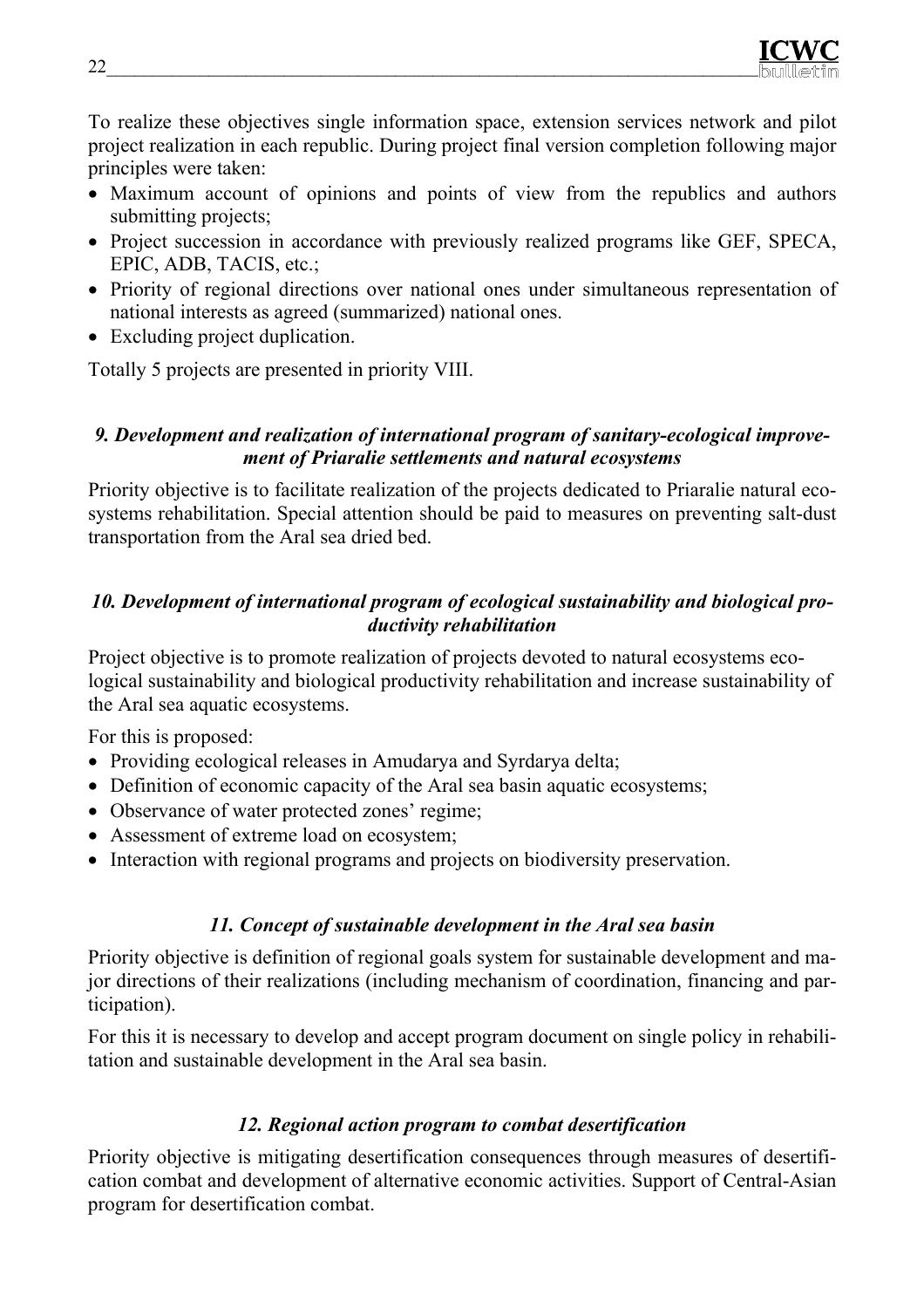## *13. Wetlands development in Amudarya and Syrdarya downstream*

Priority objective is wetlands maintenance in rivers' lower reaches by means of shallow water bodies network and regulated lake systems creation as well as their protected areas.

# *14. Rationalization of saline drainage water use*

Priority objective is to assess collector-drainage waters within the basin and elaborate specific measures on water quality and quantity management for their utilization.

# **VI. Conceptual directions of sustainable development in the Aral sea basin**

Main principle of sustainable development concept formation is accepting system of sustainable development regional objectives and main directions of their realization (including mechanisms of coordination, financing and public participation), on base of which basin strategy of water resources will be formulated with regard for economic, social and ecological conditions.

Analysis pf key issues of the region allows formulate long-term goal of its development – increase population well-being and provide healthy life for population in harmony with the nature.

In accordance with this goal, sustainable development priority directions are as follows:

- 1. Elaboration of regional convention on ecological security and sustainable development.
- 2. Development of interstate relations to reach sustainable development, when use of water and power resources will satisfy economic and ecological interests of present and future generation.
- 3. Improvement of social-economic conditions including:
- Population health protection;
- Increasing population living standard. Providing equitable access to land, water and other natural resources, knowledge and credit resources;
- Development of education and culture.
- 4. Strategic economic planning and management with regard for ecosystem restrictions, providing sustainable functioning of vital aquatic ecosystems.
- 5. Development of contractual relations, activation of inter-sector social and global partnership and strengthening basic potential of sustainable development.
- 6. Providing wide public access to decision making on issues of the basin development. Information transparency.
- 7. Regional cooperation as protection against globalization negative impacts.
- 8. Perfection of economic and financial mechanisms for sustainable development.
- 9. Attraction of investments, involvement of all levels business for sustainable development of the region.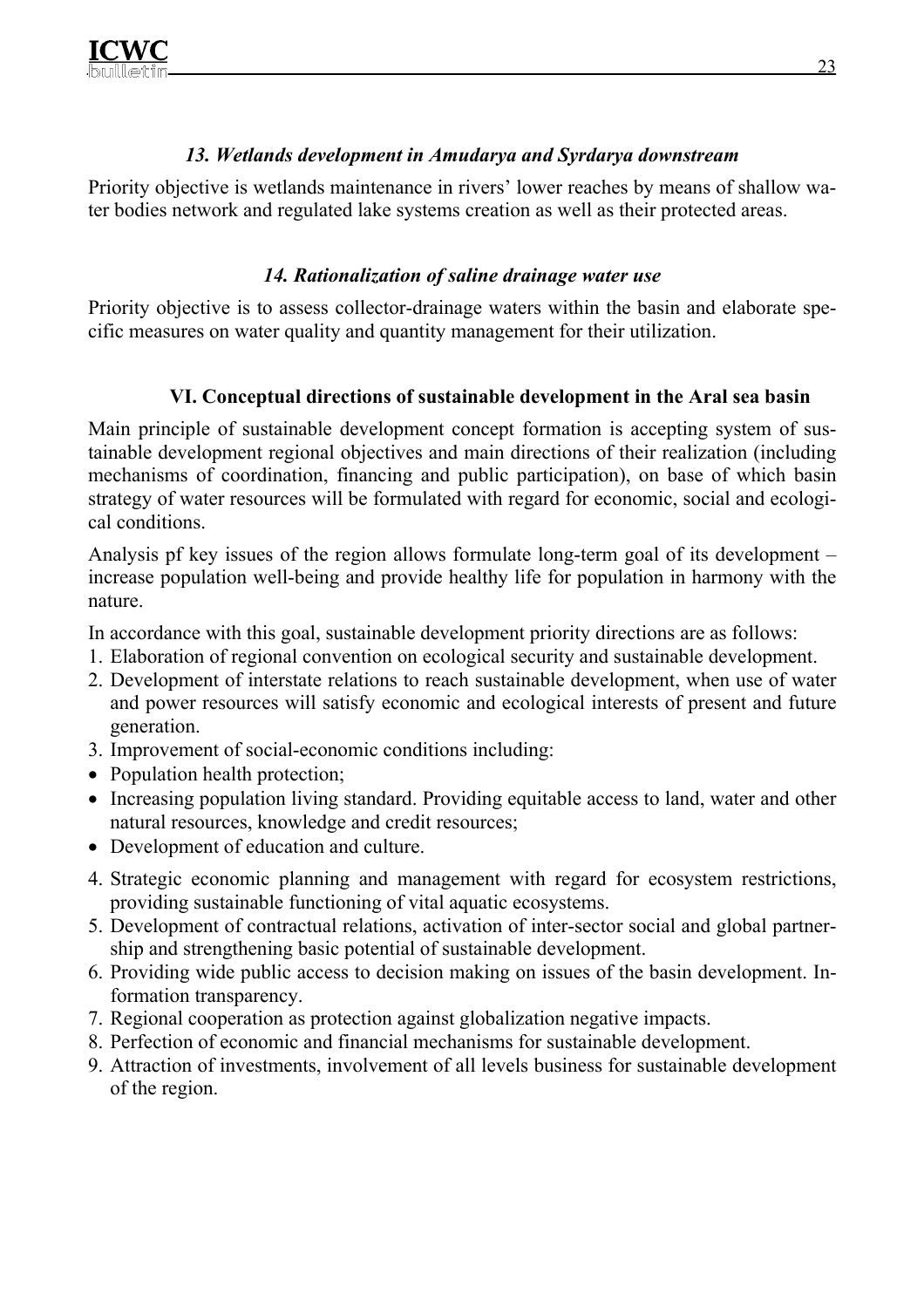

### **VII. Tools for program implementation**

Positive experience of international programs (Baltic-21, IWRM-Mekong, etc.) witnesses about necessity to work out a mechanism for program support including:

- Coordination mechanism;
- Financial mechanism. Actions within framework of plan can be financed at expense of internal, regional and international sources, by means of state funding or though special financial lever as well as system of grants and loans;
- Mechanism of legal support. Necessary actions should be based on intergovernmental agreements and national legislations. Common approach should be elaborated to legislative and methodological provision of environment protection and monitoring;
- Process monitoring;
- Training and education;
- Link with other programs;
- Public participation.

Eliminating any of listed elements leads to decrease of program efficiency.

### **VIII. Concept of ASBP-2 program's projects**

Preliminary social evaluation of local communities living on adjacent to protected areas should important element of the program implementation. Social activity during project implementation must be starting point for evaluation and monitoring as well as further assessment of needs, priorities and local beneficiaries.

Concept of project proposals worked out by working groups and inventories of project proposals at the national level are presented in annexes.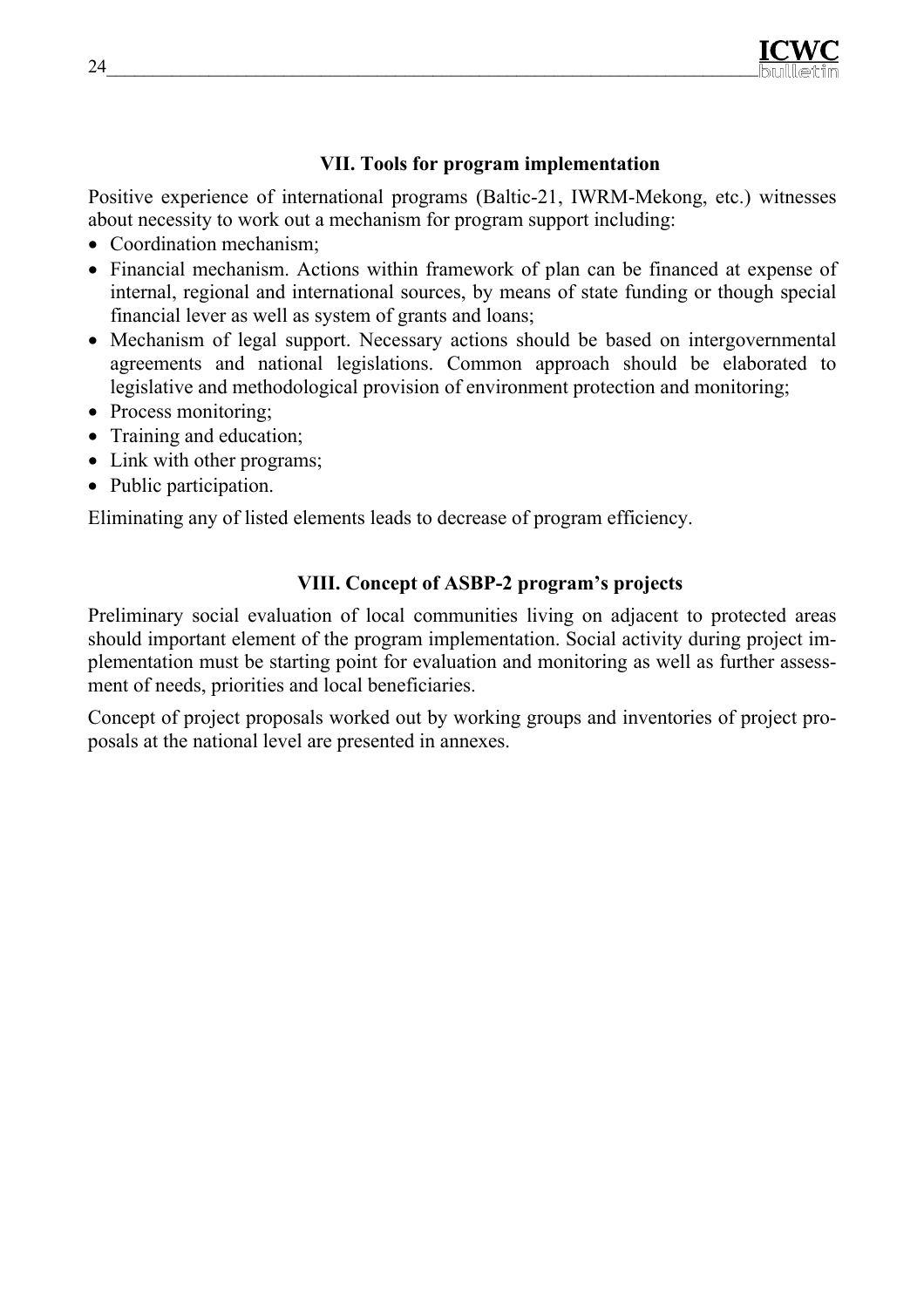#### **ANNEX**

## **INVENTORY OF REGIONAL PROJECTS AND TECHNICAL PROPOSALS FOR CENTRAL ASIA OVER ASBP-2 PRIORITES**

#### **1. Development of agreed mechanisms for integrated water resources management in the Aral sea basin**

### *1.1. Draft agreements and rules on water resources management in Syrdarya river basin with regard for all consumers interests and long-term river flow regulation*

### *Background*

Water-related and ecological issues of the Aral sea basin requires complex approach including social-economic development and all sectors: water, power, environment and the Aral sea itself. Special attention should be paid to concrete issues, which solution could minimize interstate contradictions, preparation of legal base and mechanisms of joint interstate water works operation and water resources management ensuring mutually beneficial cooperation between the countries.

Main shortcomings in BWO "Syrdarya" functioning are as follows:

- interests of power engineering, irrigated agriculturene and environment related to reservoir cascade regime are not coordinated;
- BWO does not control river water quality in full volume;
- existing limitation of BWO action zone does not provide effective water resources management along the river up to the Aral sea;
- water protected areas along the river are not specified and uncontrolled.
- there are no state financial commitments in joint water resources management and use in the Syrdarya river basin.

These factors require new principles in water management and interstate water infrastructure maintenance.

New principles should be realized as a package of interstate agreements regulating rules of joint water resources management, use and protection. These rules must contain mutually beneficial regime of all reservoirs ensuring stable flow distribution among all consumers with regard for long-term flow regulation, growing demand and requirements to its quality as well as economic mechanism of water use. They should contain instructions on water resources management for equitable water allocation in interests of all countries and natural Syrdarya complex including northern part of the sea during years of different water availability.

### *Objectives:*

1. Work out on base of international water law and national legislations draft agreements on joint water management, use and protection in Syrdarya basin.

- 2. Work out and coordinate rules of water management in Syrdarya basin.
- 3. Improve frame agreement of 1998 implementation.
- 4. Increase water-related objects operation efficiency.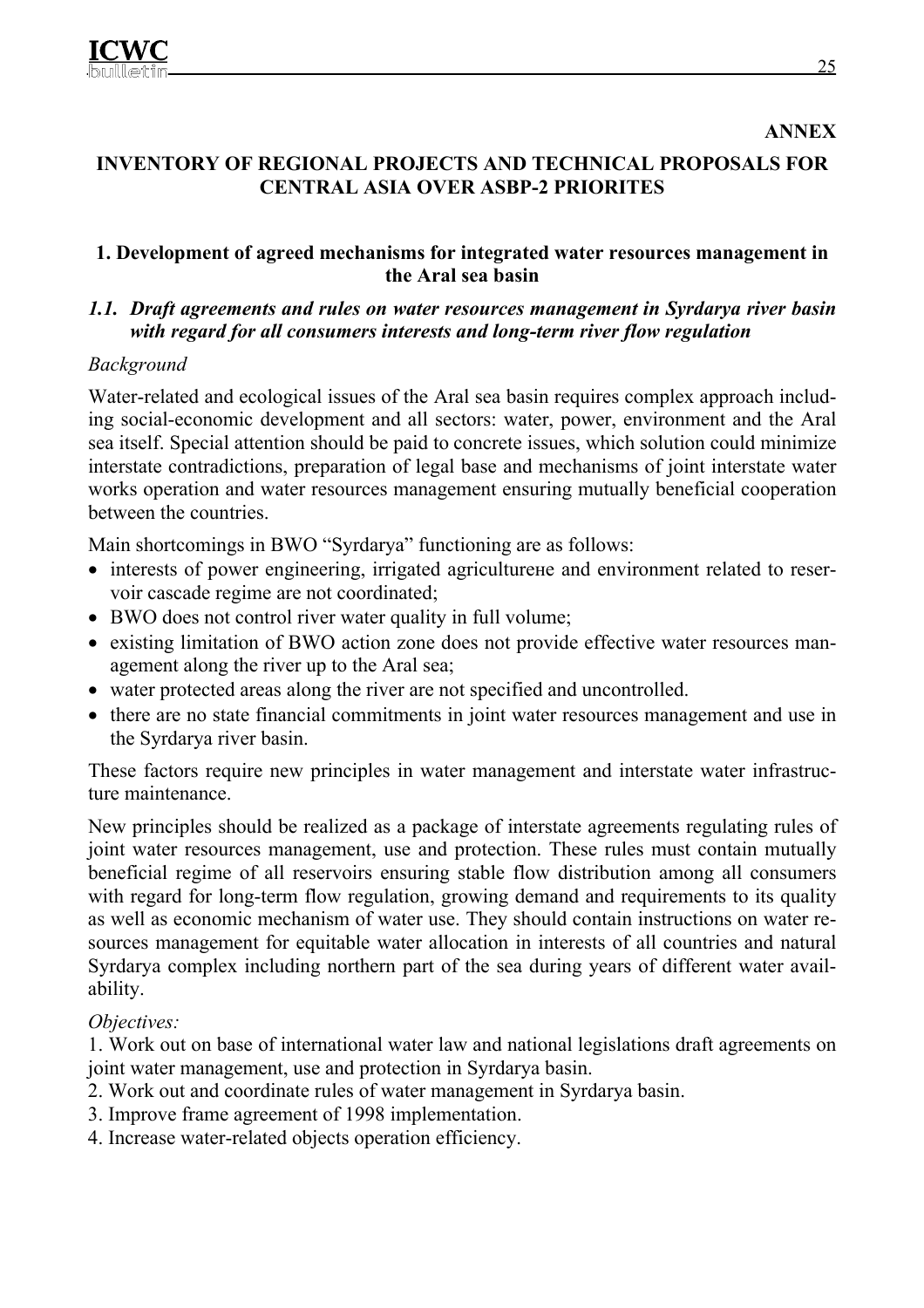

### *1.2. Draft agreements and rules of water resources management in Amudarya basin with regard for all consumers interests and long-term river flow regulation*

### *Background*

Water-related and ecological issues of the Aral sea basin requires complex approach including social-economic development and all sectors: water, power, environment and the Aral sea itself. Special attention should be paid to concrete issues, which solution could minimize interstate contradictions, preparation of legal base and mechanisms of joint interstate water works operation and water resources management ensuring mutually beneficial cooperation between the countries.

Main shortcomings in BWO "Amudarya" functioning are as follows:

- disproportion in water consumption between middle and lower river reaches;
- BWO does not control river water quality in full volume;
- water protected areas along the river are not specified and uncontrolled.
- there are no state financial commitments in joint water resources management and use in the Syrdarya river basin.

New principles should be realized as a package of interstate agreements regulating rules of joint water resources management, use and protection. These rules must contain mutually beneficial regime of all reservoirs ensuring stable flow distribution among all consumers with regard for long-term flow regulation, growing demand and requirements to its quality as well as economic mechanism of water use. They should contain instructions on water resources management for equitable water allocation in interests of all countries and natural Syrdarya complex including northern part of the sea during years of different water availability.

Flow losses in river channel, reservoirs and irrigation network should be taken into account. System of channel losses standardization can be effective tool for rational water allocation without conflicts. This system must be introduced in river flow regulation practice for middle and lower reaches over the countries and balance sites. For each country "allowable losses" should be defined, which must be regulated by special mechanism for water intake limits re-distribution among the countries.

### *Objectives:*

1. Work out on base of international water law and national legislations draft agreements on joint water management, use and protection in Amudarya basin.

2. Work out and coordinate rules of water management in Amudarya basin.

### *1.3. Development of agreements on common aspects of water resources management in the Aral sea basin*

#### *Background*

Water-related and ecological issues of the Aral sea basin requires complex approach including social-economic development and all sectors: water, power, environment and the Aral sea itself. Special attention should be paid to concrete issues, which solution could minimize interstate contradictions, preparation of legal base and mechanisms of joint interstate water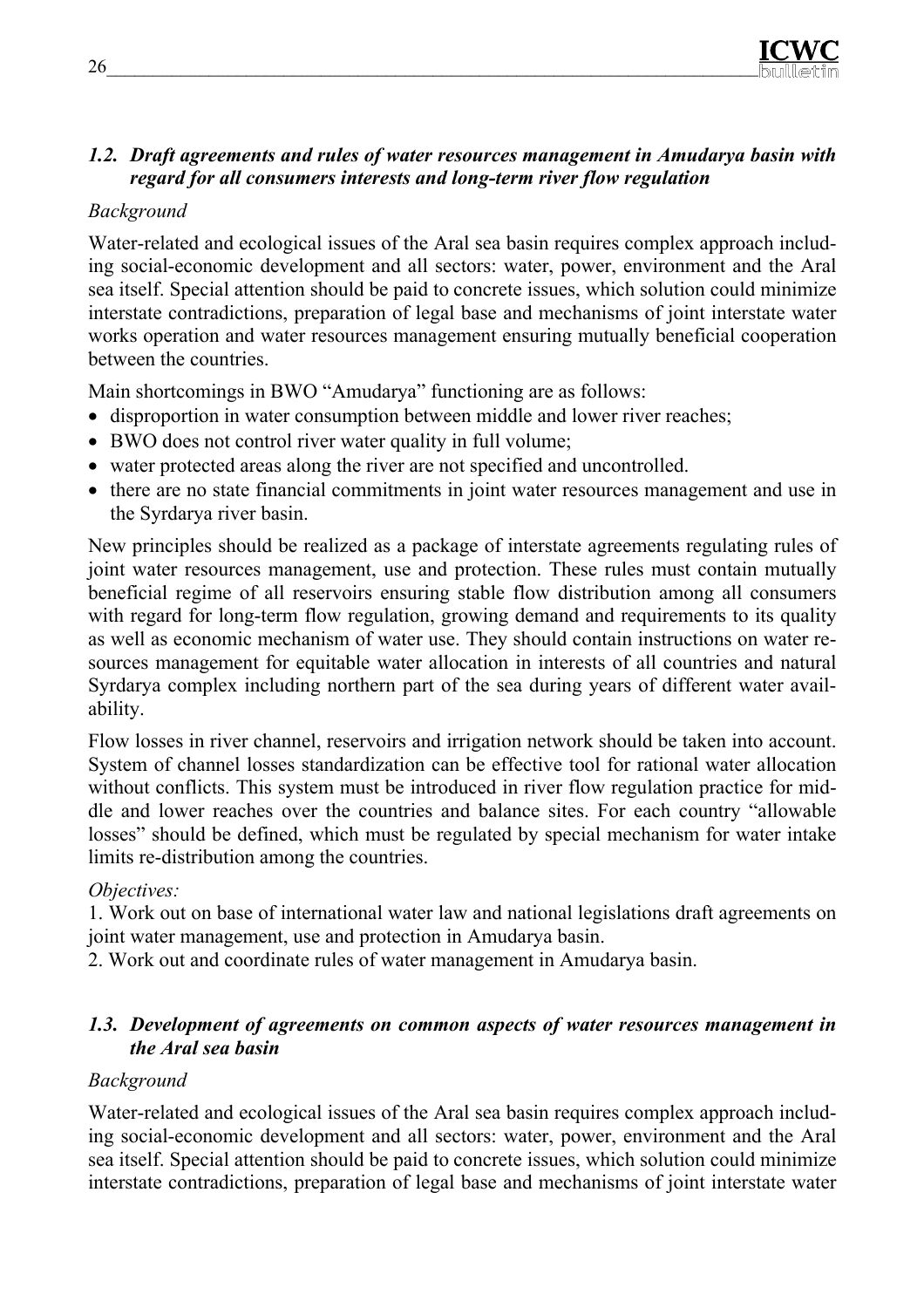works operation and water resources management ensuring mutually beneficial cooperation between the countries.

Interstate agreements on water management should be elaborated in accordance with international water law with regard for local traditions and experience.

Existing interstate agreements and documents do not encompass all questions of transboundary water management. Within framework of this project it is necessary to prepare a package of common agreements on information exchange, ecological regulation, common organizational issues as well as interstate arbitrate. Legal support should be included in normative technical documentation determining common aspects of water use and consumption and allowable anthropogenic impact on environment. Common agreed rules of decision preparation, acceptance and implementation should be developed.

### *Objectives:*

Develop package of documents regulating specific aspects of common water management on base of international water law and national legislations. These specific rules (agreements) must be complementary to the basin agreements and ensure their implementation.

## *1.4. Development of separate provisions of water resources use and protection strategy: economic mechanisms of transboundary resources management and feasibility study for water-power consortium establishing (WPC); models and databases*

## *Background*

Existing draft water strategy does not contain many important provisions on water use and protection. In particular, mechanism of transoundary resources sustainable management as well as WPC documentation preparation should be improved. In result of development and introduction of the mechanism of flow regulation cost sharing between the states water resources use and water-related objects operation efficiency will be increased.

For regional coordination of national water policies and strategies based on modern technologies it is necessary to continue adaptation to the regional system of water management of existing basin models and databases. Potential of already realized modeling projects (ASBOM, ASB-MM, etc.) should be used. Specialized training can serve as starting point for successful models utilization.

# *Objectives:*

1. Development of economic mechanisms for cost compensation for flow regulation by interstate reservoirs.

2. Development of WPC feasibility study.

3. Adaptation of basin models and databases to existing system of water resources management and prospective development tasks.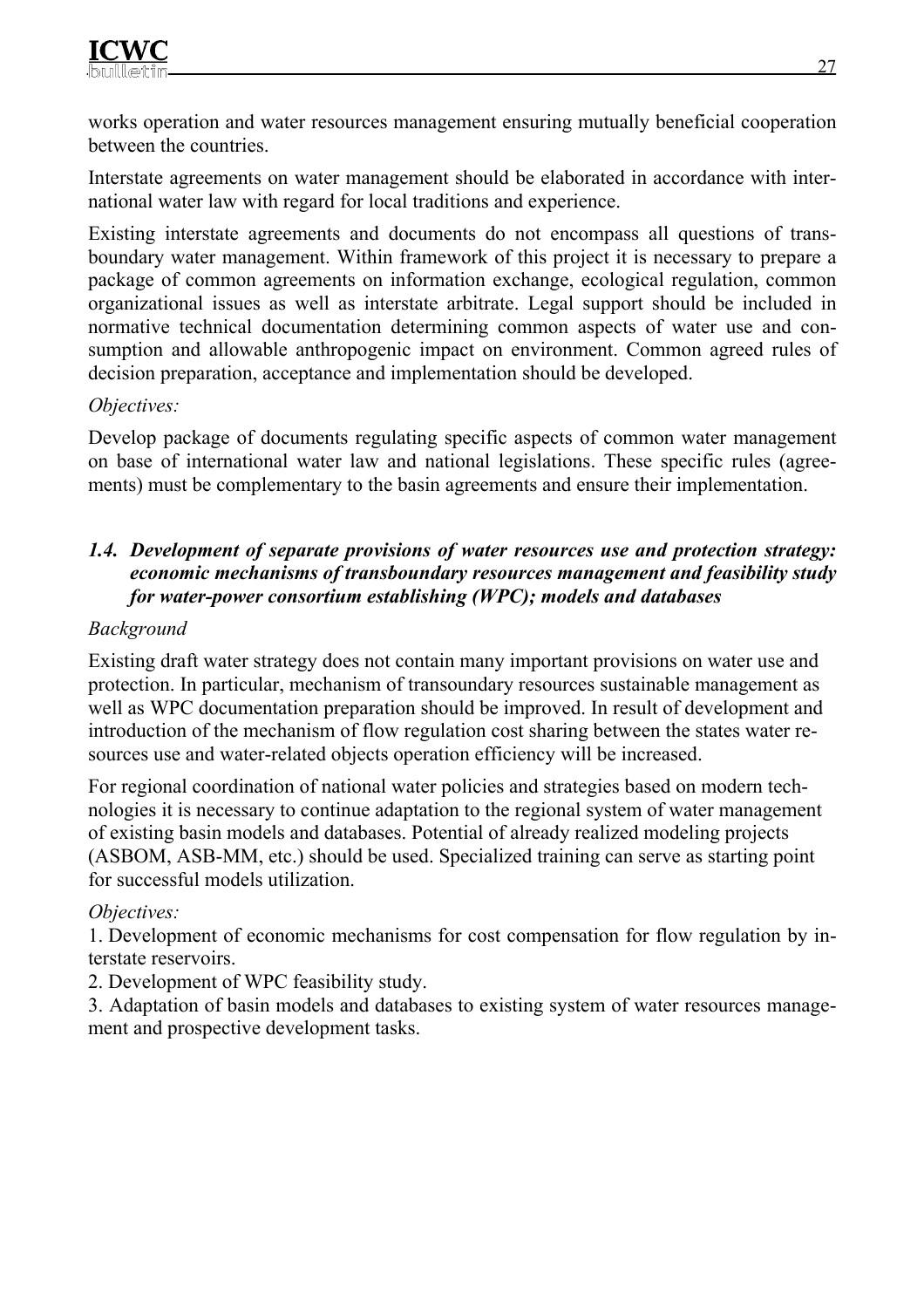# *1.5. Feasibility study to ground Rogun hydropower plant construction*

## *Background*

Within SPECA project Rogun power plant is recognized as regional priority project. WB mission considered it and came to conclusion about necessity of its project consideration and coordination as interstate object by all republics.

## *Objectives:*

Grounding Rogun power plant effectiveness. Definition of mutual interests in this power plant construction and operation.

### *1.6. Definition of ecological releases and economic capacity of aquatic ecosystems in the Aral sea basin*

## *Background*

For normal ecosystems functioning it is necessary to define their optimal needs for water. To determine opportunities for goods and services provision by ecosystems assessment of their capacity is necessary.

## *Objectives:*

- 1. Assessment of aquatic ecosystems economic capacity.
- 2. Ecosystems provision by optimal water volume.

## **2. Rehabilitation of water-related objects and improvement of water and land resources use**

# *2.1. Project of technical measures on Sarez lake safety provision*

# *Background*

Unique Sarez lake with volume 17,5  $km^3$  and dam of 500m high is created in 1911 in result of mountain slope failure. Lake water balance is maintained at expense of filtration though dam body. But this equilibrium is sustainable enough: water level was constantly growing due to natural dam compaction and siltation.

Certain danger of dam failure exists due to right bank landslide and wave creation. This shows necessity of further dam study and technical measures undertaking to strengthen its safety.

*Objectives:*

- 1. Development of project for Sarez lake monitoring.
- 2. Development technical measures on Sarez lake safety improvement.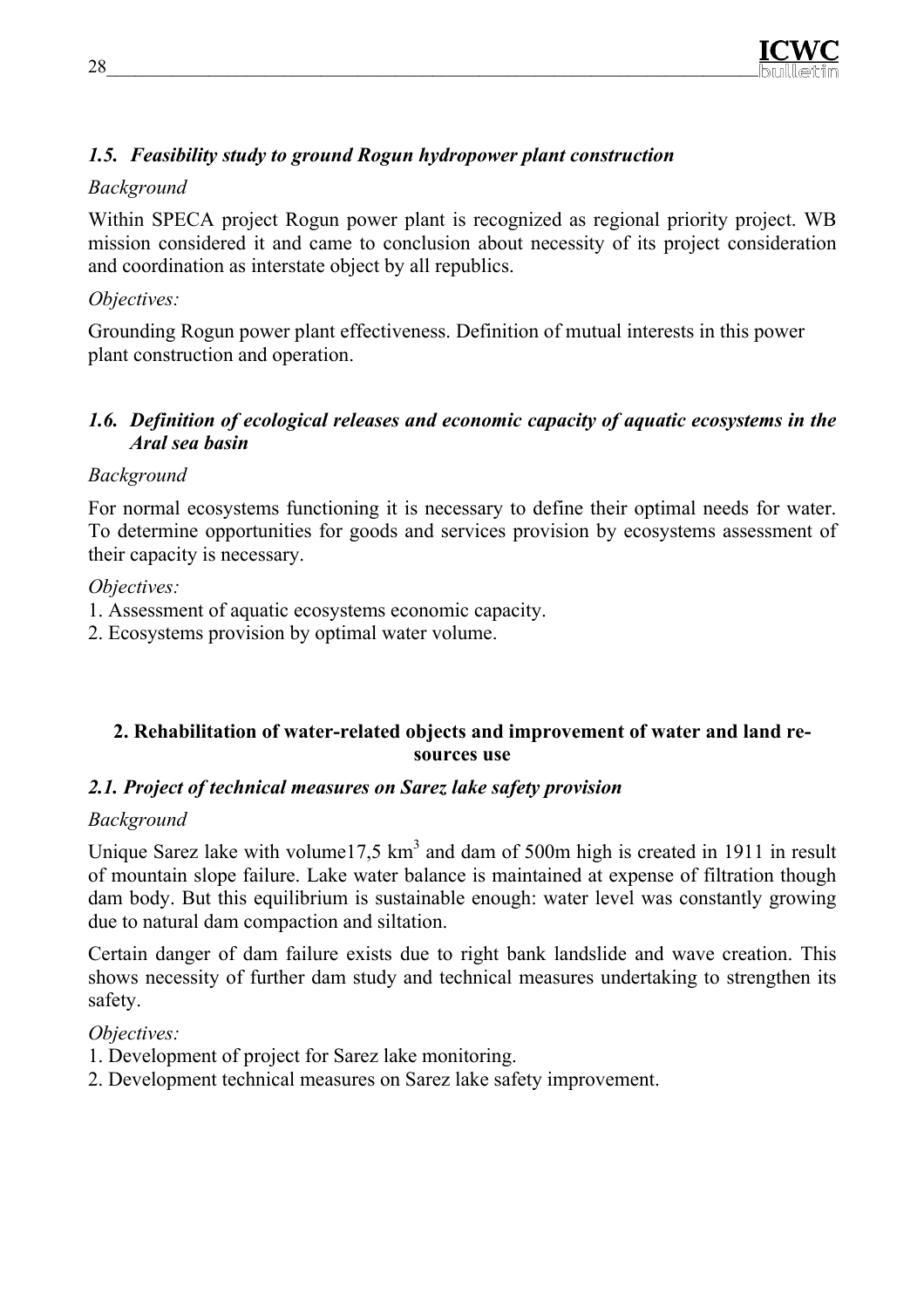# *2.2. Rehabilitation of interstate irrigation structures in the Aral sea basin*

# *Background*

There are 88 hydro structures on Amudarya river including 36 head water intakes, 341km of interstate canals, 167 gauging stations, etc. In Syrdarya basin there are 198 hydro structures including 189 gauging stations, 225 km of interstate canals, etc.

Wear of capital assets is 65 %. Hydraulic structures (structures, mechanical equipment, electric equipment, means of communication, interstate canals) technical state aggravation requires rehabilitation.

# *Objectives:*

Rehabilitation of interstate irrigation structures in Amudarya and Syrdarya basin.

## *2.3 Development of measures on drainage systems modernization and workability restoration*

# *Background*

From total irrigated area of 8,0mln.ha near 5,5-5,7mln.ha are covered by artificial drainage including 1more than 175 th.km of horizontal drainage (145,4 th.km on-farm network). Perfect drainage covers about 2.0mln.ha (795 th.ha – vertical drainage with 8.5 th.wells).

In years of normal operation drainage systems provided relatively high reclamation background regulating soil water-salt regime and irrigated lands balance, except river downstream made of heavy soils. Highest reclamation effect is provided by perfect drainage under minimum water for leaching and unit production. Last years perfect drainage is stopped because of expensive power and materials.

Presently, vertical drainage operation in Kazakhstan and Tajikistan is practically suspended; in Uzbekistan vertical wells are operated with less duration compared with project due to expensive energy and pumping equipment. During last decade intensity of repairrehabilitation activity sharply declined, especially on in-farm systems. Minimization of cost for drainage operation led to sharp decline in system workability, aggravation of irrigated land reclamation state reflected in land salinization and water logging, growth of ground water salinity and decline in crop yield.

During last 10 years, soil and water productivity significantly reduced due to reclamation state worsening. Urgent measures are needed on existing drainage network workability restoration. In areas of insufficient drainage additional drainage construction should be done.

# *Objectives:*

Evaluation of state-of-art of all links of drainage system, definition of major reasons of drainage workability reduction and development of set of organizational-technical measures on its modernization providing optimal management of water-salt and ecologicalreclamation processes on irrigated lands.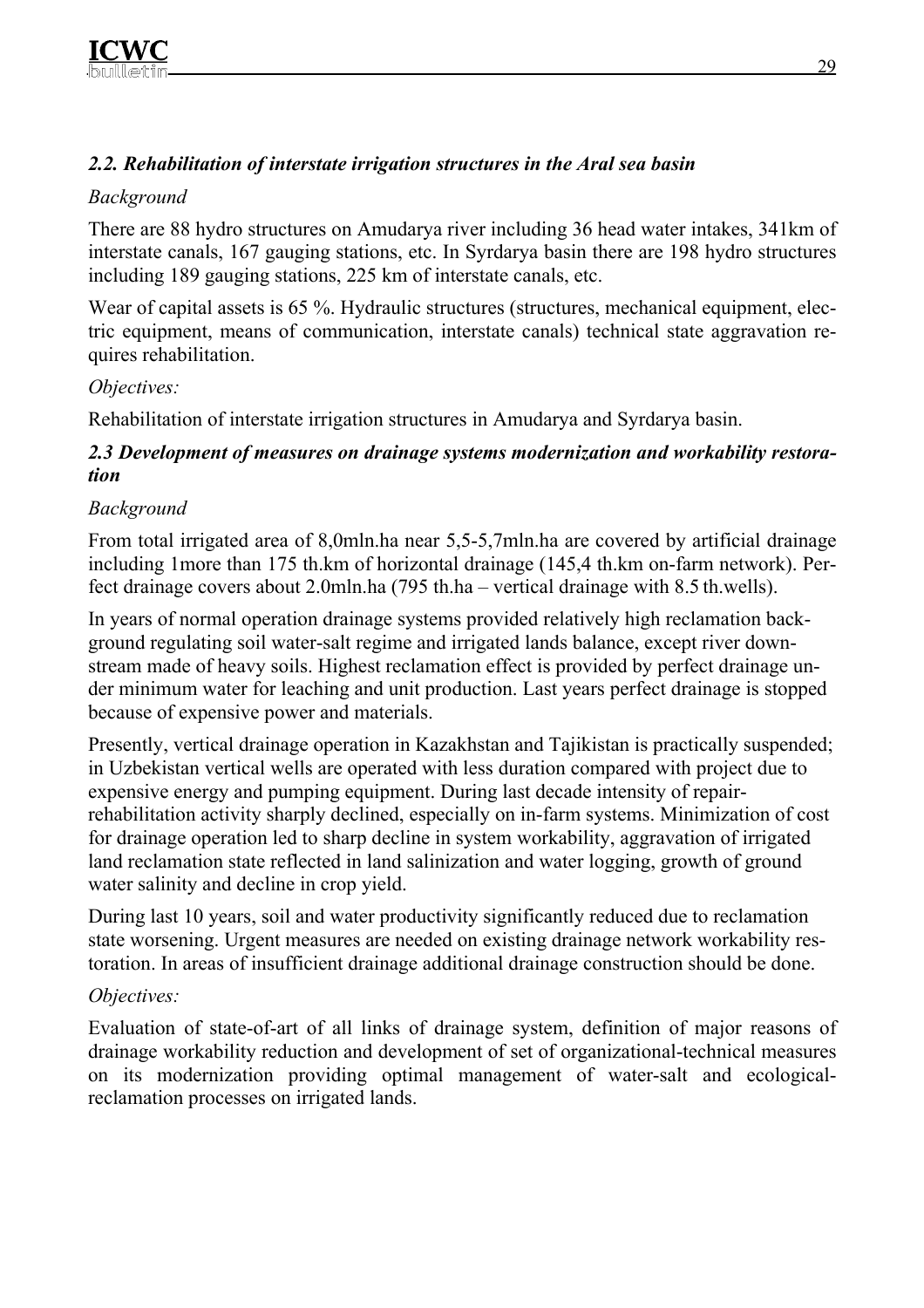# *2.4 Reconstruction of interstate Ozyorny and Daryalik collectors*

# *Background*

Systems of collectors are being built since 1952. Because of drainage outflow increase from Khorezm oasis, collector capacity is being constantly increased. Total length of interstate collectors is 668 km. Annual drainage outflow including Turkmenistan amounts for 1900 mln m<sup>3</sup>. Systems serve about 1 mln.ha in two adjacent states. Due to shallow ground water land reclamation state and crop yield reduced at least by 25%. Technical-economic ground should be corrected and negative impact of shallow ground water must be eliminated.

# *Objectives:*

Improvement of irrigated land reclamation state within Dashhovuz veloyat, Turkmenistan, irrigated lands in Uzbekistan and increase of agricultural production effectiveness on the area of 1mln.ha.

# *2.5 Perfection of water and land resources use and their productivity increase*

# *Background*

By the beginning of XXI century irrigated area in the Aral sea basin reached about 8mln.ha, from which 5mln.ha subject to salinization and rest subject to erosion. At the same time, are favorable for irrigation amounts for 32mln.ha. Before 1990 in conditions of intensive agro technique (crop pattern, seed selection, soil tillage, fertilizers application, irrigation regime) with drainage rather high crop yield was obtained. One hectare productivity varied within 1200-2500\$US. Presently, agricultural production is performed on lands with shallow saline ground water, erosion and degradation, lack of fertilizers and technologies, irrigationdrainage system degradation and soil reclamation state aggravation. Uncompleted economic reforms, weak incentives for most part of farmers make water and land productivity low. Now, one hectare productivity reduced down to 500-750\$US.

# Objectives*:*

Land and water productivity survey and assessment, definition of actual reasons for its reduction (quantitatively) and development of measures on irrigated lands and irrigation water productivity increase under limited inputs.

# *2.6 Providing dam and reservoir safety (2 objects in each state).*

# *Background*

Due to long period of dam operation their parameters changed, sustainability and reliability reduced. Simultaneously, lack of appropriate mechanism and approach to their safety, maintenance and joint operation provision negatively impact water resources management.

# *Objectives:*

To reach set objective it is necessary to solve the following tasks:

- to assess dam and reservoir technical state and safety in CAR countries;
- approve inventory and program of their rehabilitation, mechanisms of further operation and maintenance.
- equip them with modern devices for technical state control and account.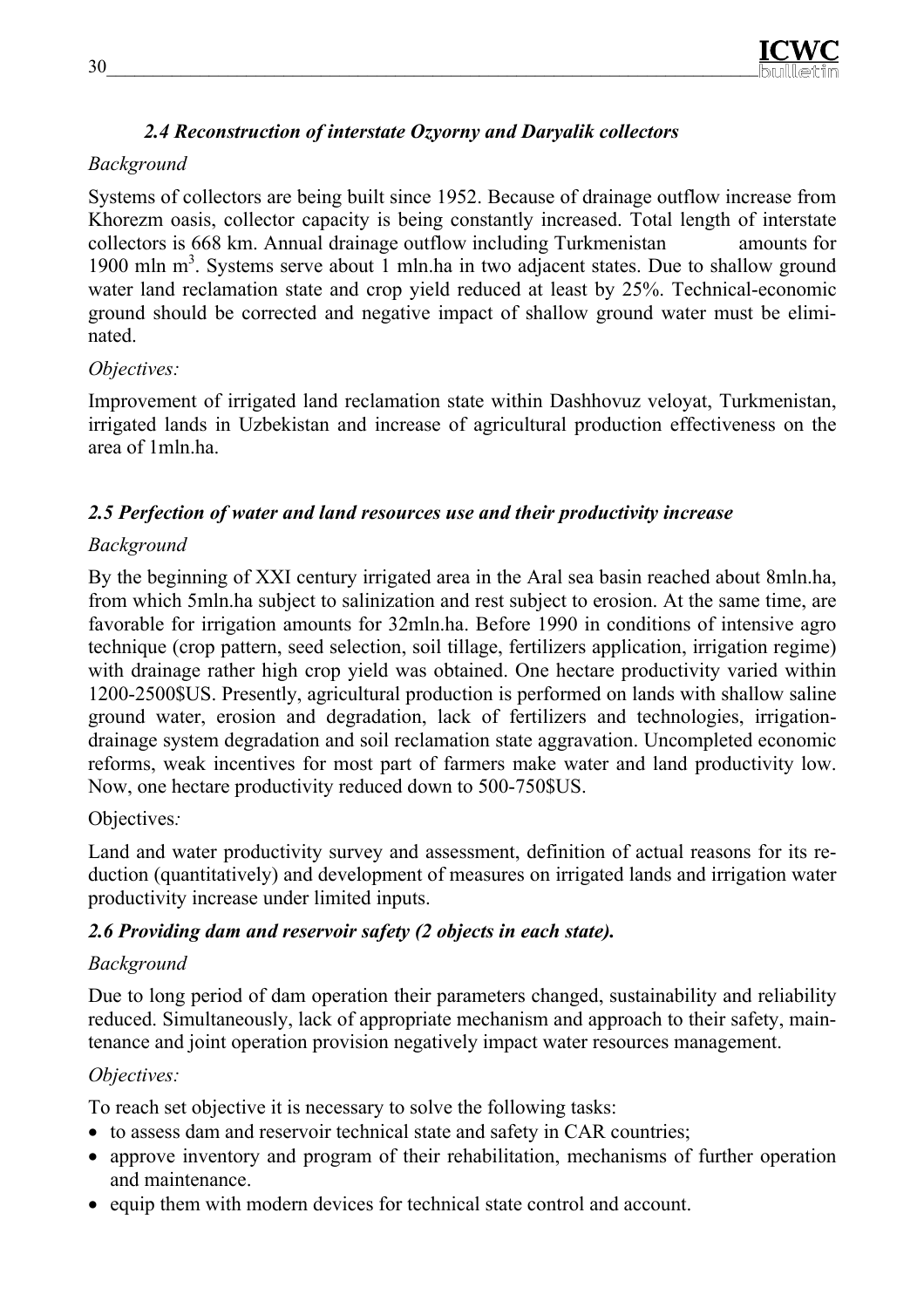- establish single database and modern monitoring system as well as dam and reservoir safety criteria.
- establish in each state special fund for emergency situation and develop mechanism of their use.
- establish common rules and methodology for definition of dam and reservoir safety based on GEF project Component C "Dam safety" and continue this activity.

## *2.7 Analysis of possibilities to increase Kairakkum reservoir capacity*

## *Background*

Presently, largest in Syrdarya basin Toktogul reservoir in Kyrgyzstan works in power mode in winter. In this condition, Kairakkum reservoir capacity increase could improve water availability for irrigated lands in Uzbekistan and Kazakhstan.

### *Objectives:*

Definition of technical possibility and economic expediency to heighten Kairakkum dam and increase its capacity to improve water-power resources use efficiency.

# **3. Perfection of environmental monitoring system**

### *3.1 Establishing regional data bank of water resources for flow prediction*

### *Background*

Eliminating existing shortcomings in water resources management at the regional level can be reached though further development of tools for right decision making including establishing regional water resources data base and information system.

Main task of this program is establishing on base of modern technical and communication means single unified information system of flow formation and forecast, assessment of various aspects of its utilization and measures on achieving potential productivity and sustainable management and control.

Hydrological forecast success in big extent depends on available information and its quality. Along with development of hydrological forecast growing volume of information play important role. Establishing regional bank of data of water resources should be directed at provision of complex continuous flow forecast system (short-, medium-, long-term). It is necessary to work out and introduce "Agreement on establishing regional and national database of water resources and information system of flow formation and forecast, water resources use protection in Amudarya and Syrdarya basin".

### *Objectives*

- -establishing regional and national database of water resources and information system of flow formation and forecast, water resources use protection in Amudarya and Syrdarya basin
- receiving basic data for regional economic analysis;
- preparing analytical information as a base for regional decisions;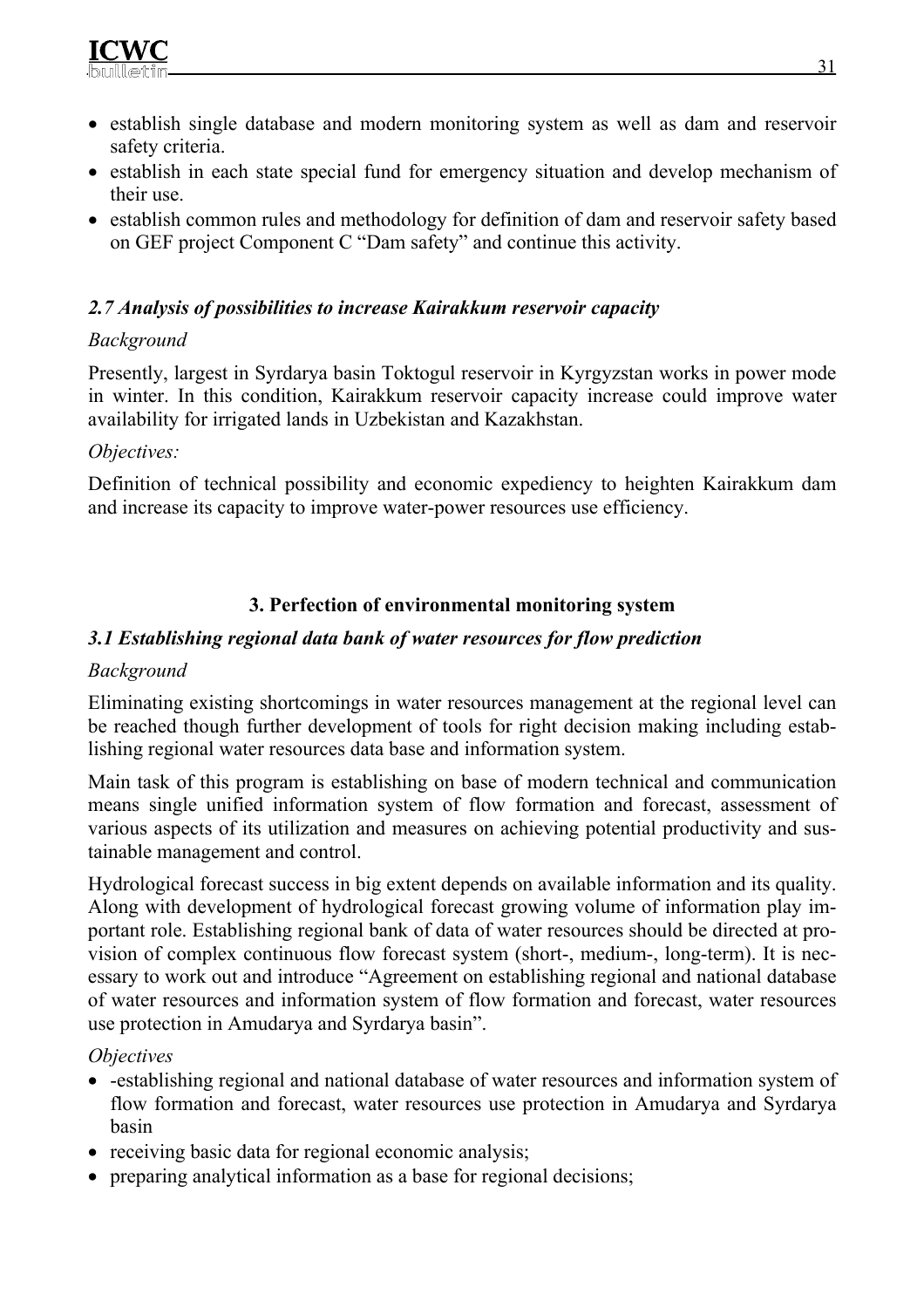- establishing regular communication and information exchange between organizations participants;
- preparation of monthly, annual and long-term data base of water resources management;
- arrangement of data collection and exchange between national data bases.

# *3.2 Development of transboundary water monitoring system in the Aral sea basin*

# *Background*

In Central Asia almost all large rivers are transboundary. Creation of 5 independent states in the Aral sea basin changed point of view on transboundary water resources because their quality change cost of unit in downstream and upstream belonging to different states. In this conditions issue of optimal water distribution is very important. This issue solution without monitoring system is impossible. Simultaneously, monitoring system must be based on common observation network with representative indicators of hydrological regime and water quality. It is necessary to define inventory of common for region and local indicators determined by local sources of pollution.

Establishing common observation network and indicators based on specific features of watercourse and environment as well as source of pollution and its self-cleaning ability is information base for transboundary river flow prediction.

Mostly river flow is formed in Tajikistan and Kyrgyzstan. Its use for different purposes is performed both in these countries and Uzbekistan, Turkmenistan and Kazakhstan. Equitable water distribution is impossible without water account, quality assessment and permanent control over its utilization. Traditionally, each hydromet service performs flow account and analysis on own rivers transferring necessary data to other services. Presently, this system is degrading due to lack of equipment and personnel. International assistance (25 hydro posts reconstruction) is insufficient.

# *Objectives:*

For transboundary water monitoring system development it is necessary:

- define common observation network and ground representative inventory of regional and local controlled indicators of transboundary monitoring;
- define parameters (terms, observation frequency) and establish single methodological and technical provision of transboundary monitoring;
- create bank of hydrological data as a part of common bank;
- issue hydrological annual digest «Transboundary waters» as united publication of all countries of the region;
- issue hydrological quarterly bulletin «Transboundary waters» together with SANIGMI, KAZNIIMOSK, NGMS;
- set up system of inspections on transboundary rivers, canals and collectors with control measurements;
- establish methodological transboundary center including SANIGMI and KAZNIIMOSK.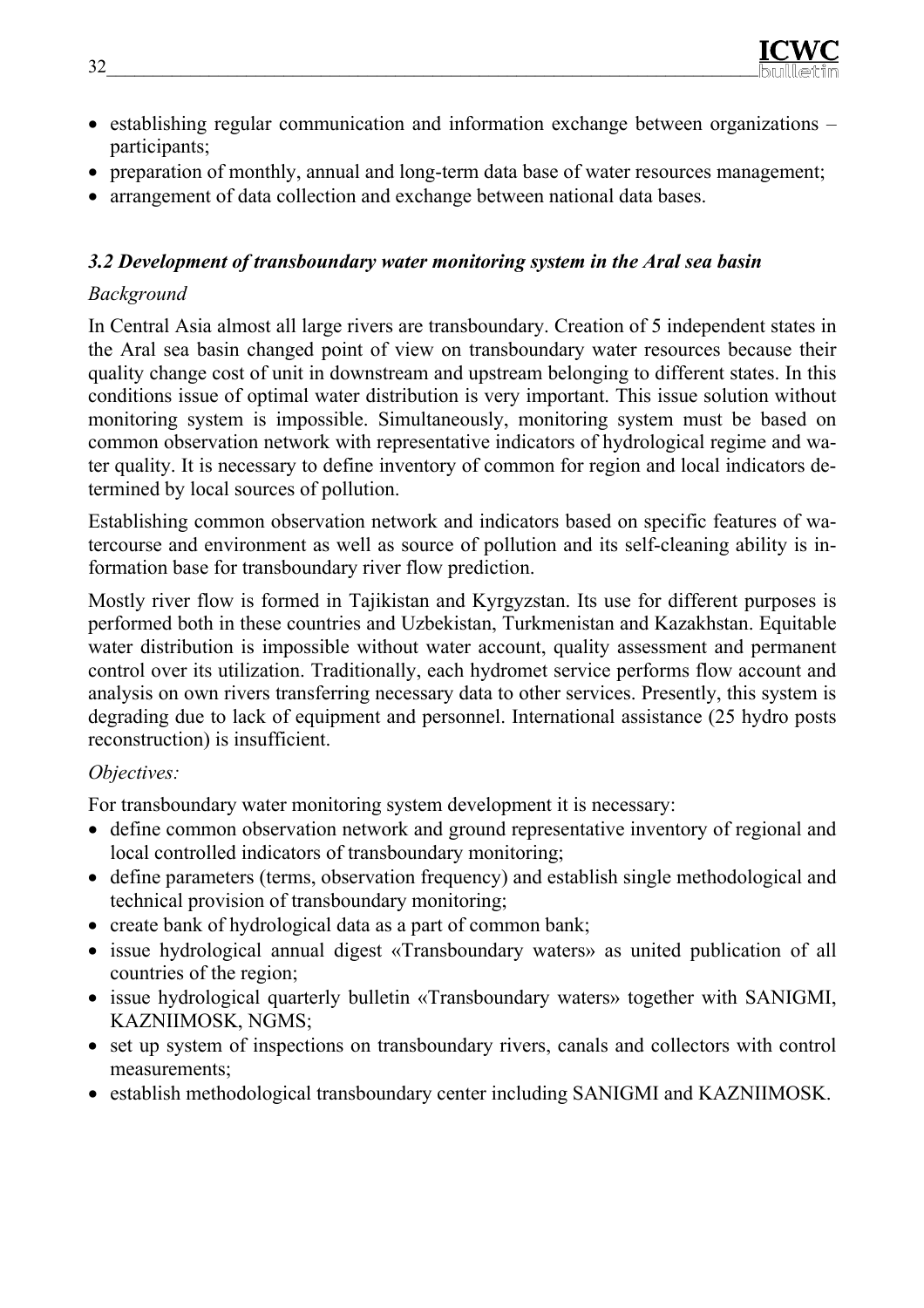## *3.3 Rehabilitation and development of hydrometeorological observation network in the Aral sea basin*

## *Background*

Regional hydrometeorological network does not meet needs of water-related organizations. Compared with 1980-1985 (period of network maximum development) number of stations reduced by 66%. In result of this, many large river basins are not covered by observations. Hydrometeorological observation network density is Региональная 0,2-0,9 points per 1000 km<sup>2</sup>. Network is equipped by morally and physically worn equipment and communication. Lack of observations does not permit to define snow stock in the mountains that significantly reduced quality of hydrological information.

In result, large territories are not covered by hydrological, meteorological and snow metering observations. All special observations on Abramov, Fedchenko glaciers, Sarez lake Aral sea and Priaralie have been stopped. Water quality observations require new equipment and mobile laboratories.

### *Objectives:*

1. Rehabilitation and development of environmental monitoring in the Aral sea basin to determine current climatic situation, river flow and its regime ensuring Amudarya and Syrdarya flow regime improvement.

2. Integrated assessment of environmental pollution in the Aral sea basin.

### *3.4 Perfection of snow-ice resources monitoring system*

### *Background*

Largest glaciers are located in the mountains of Central Asia. Glaciers are second after snow melt source of river flow. They are natural accumulators of purest fresh water that is very important for the region. Glacier lakes are permanent threat to highlands. Disruption and quick emptying of these lakes cause economic damage and human victims. Thus, glacier monitoring is one of most important tool of management, forecast and prevention of natural phenomena. Last glaciers observations were performed in 1980. Due to global warming glaciers were subject to significant changes. Satellite data is insufficient to evaluate entire situation. Remote sensing is a tool allowing solve this task successfully.

### *Objectives:*

Program main goal is glacier and lake monitoring by means of digital satellite information of high resolution. Monitoring includes two purposes: definition of glaciers and lakes using satellite images of high resolution (ASTER, Landsat, Spot), their assessment and specification using GIS technology.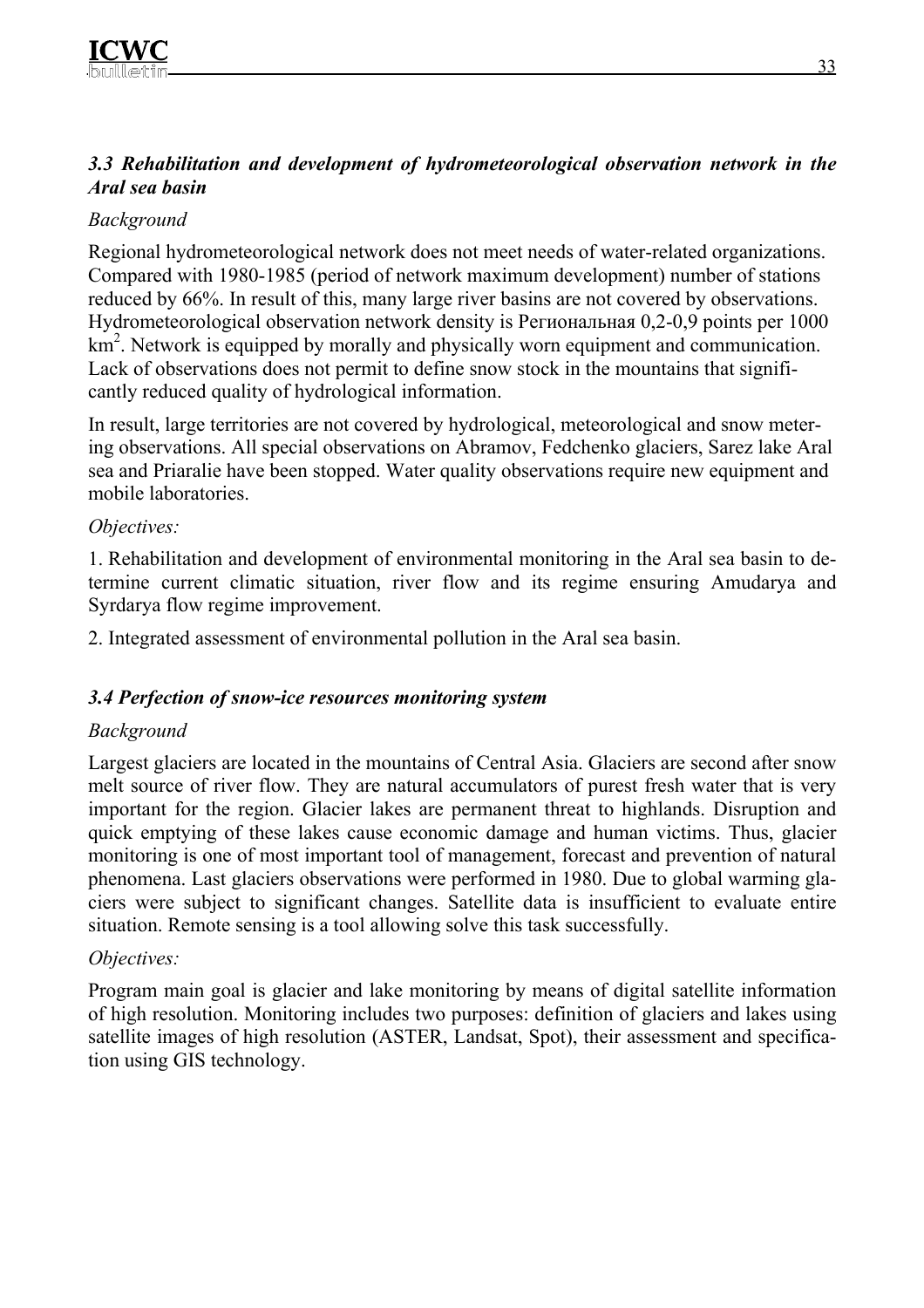## *3.5 Development of regional climatic model and climate changes impact on water resources in the Aral sea basin*

# *Background*

River flow in Central Asia is formed at expense of snow melting and depends on air temperature and precipitation. Climate change causes flow changes and will impact irrigation water amount. Atmosphere and ocean circulation global models' outputs are most convenient tool for regional climatic scenarios, which, in turn, serve as a base for regional evaluations of vulnerability and adaptation to climatic changes.

But this information has low spatial resolution (3° or 330km along equator) that is major limiting factor for wide utilization of these models utilization. Using hydrodynamic models with high resolution for closed areas (regional climatic models - RCM) is one of ways to describe regional climate in details.

For more reliable evaluation of climatic changes it is necessary:

- use most advanced global and regional climatic models;
- perfect methodology of climatic changes assessment impact on river flow based on flow formation mathematical model;
- adaptation of new climatic scenarios to river flow models;
- conduction of numerical experiments on water objects potential vulnerability and their regime;
- evaluation of ice storage in the mountains of Central Asia and their possible changes;
- reaction of glaciers and snow storage to possible climatic changes.

### *Objectives:*

1. Development f methodology and computer model for river flow regional assessment (Aral sea basin) under flow forming factors with regard for possible climatic changes.

2. Most reliable scenarios of climatic changes to evaluate climate changes impact on natural resources and economy.

3. Development of statistical interpretation methods.

4. Assessment of river flow changes under different climatic scenarios are being developed by climatologists in new options.

5. Reliability of possible changes evaluation in the regional climatic system.

### *3.6 Rehabilitation and development of special observations on Abramov and Fedchenko glaciers*

# *Background*

Presently, observations are not being conducted on Abramov and Fedchanko glaciers. These stations are unique because their information is necessary for prediction of river flow in the basin. Existing regional network of meteorological stations is insufficient especially for mountainous territories.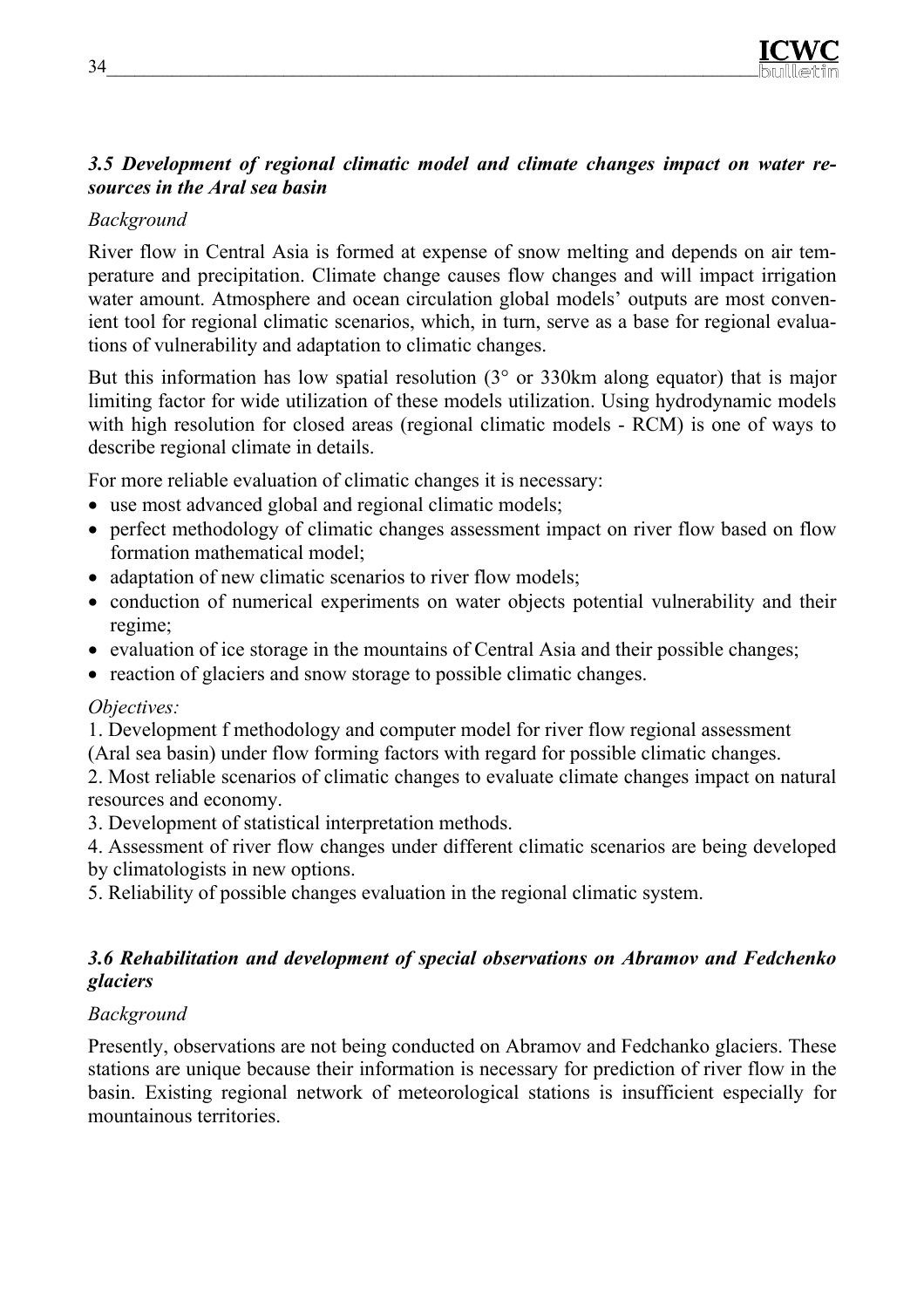## *Objectives:*

1. Restoration and development of special observations on Abramov and Fedchenko high mountain stations for definition of current conditions of climate formation, assessment of hydrometeorological and climatic conditions.

2. Evaluation of environmental situation in the Aral sea basin.

# **4. Program of combat with natural disasters**

## *4.1 Project on prevention of water and wind erosion and cost protecting work.*

## *Background*

Preventive measures aimed at minimization of damage caused by mudflows, landslides and avalanches are strategic directions of combat with erosion, desertification and biodiversity maintenance in mountain and pre-mountain zones.

Active impact on mudflows allows regulate solid flow and minimize damage reflected in river and irrigation systems siltation.

In case of global warming activity of rain driven mudflows will grow. Regulating documents could lower costs of preventive measures. Natural conditions and character of land and water resources use create potential danger of soil erosion. About 75% of agricultural lands are subject to wind activity and 20% to water erosion particularly on slopes.

Irrigation erosion is developing where wrong irrigation technique (high duties, bad leveling, furrow steep slope) is applied. In the end of 70-es set of special anti-erosion measures were developed. Presently, these schemes need correction and then can be used during antierosion activity planning.

### *Objectives:*

- 1. Increasing anti-mudflow and anti-erosion measures effectiveness.
- 2. Providing population security.
- 3. Reducing preventive measures cost.
- 4. Creating new working places for people living in high mountains.
- 5. Specification of anti-erosion measures volume, succession and cost.
- 6. Organizational measures.

# *4.2 Coast-protecting works and land, settlements protection from mudflows and floods*

# *Background*

 In connection with global warming, sharp changes in water resources formation take place in Central Asia. In result, droughts and water scarcity, river shoaling and water tract capacity decrease became more frequent. During flood riverside lands are inundated that negatively impact economy.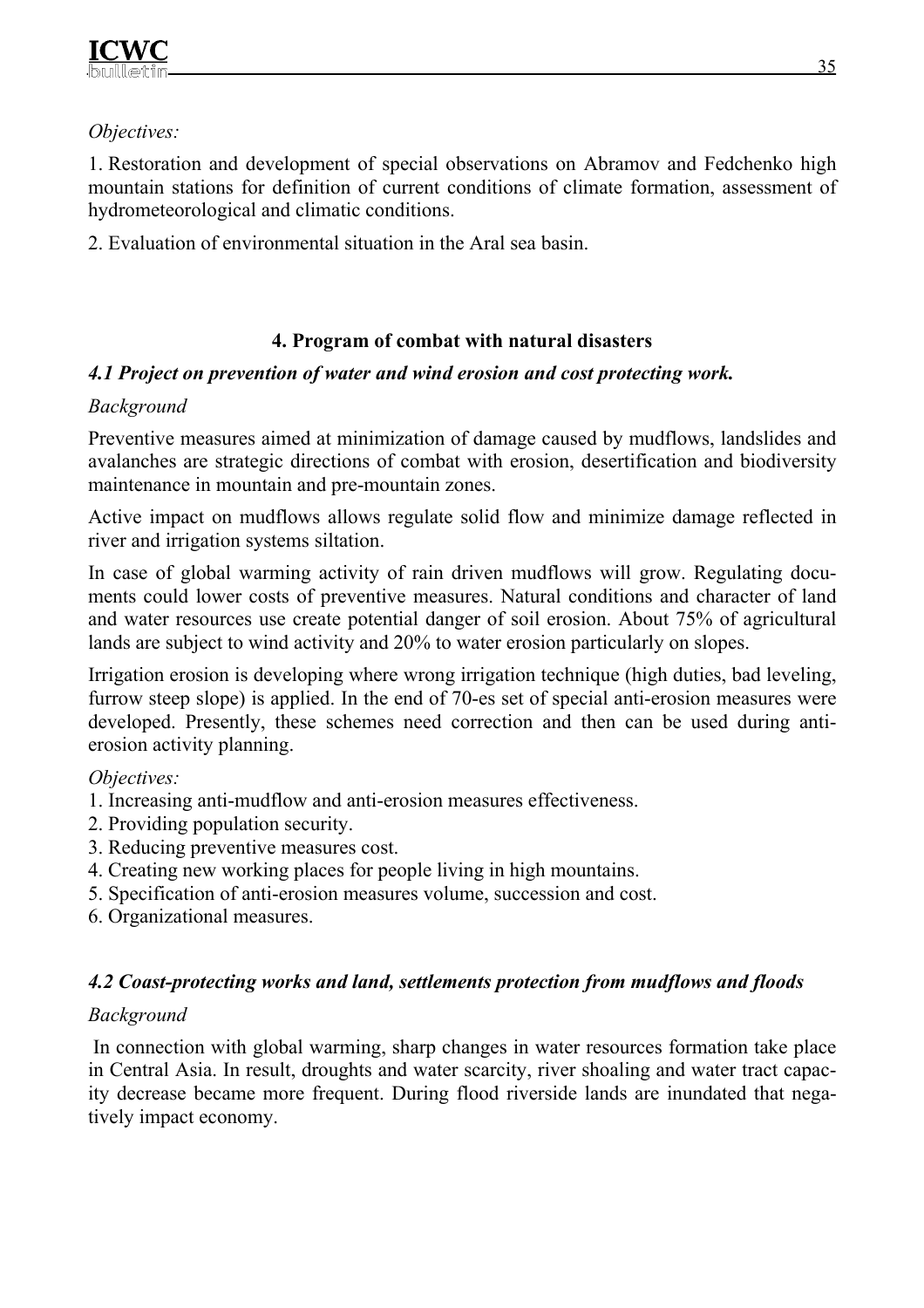

*Objectives:* 

1. Develop three-dimensional mathematical model for two-phase flow under river channel deformation. Run the model and work out special software for civil engineer-designer. Give recommendations on its utilization for coast protecting measures analysis.

- 2. Defining river channel, coast-protecting and channel regulating structures state-of-art.
- 3. Assess river channel capacity.
- 4 Selection of type and construction of coast-protecting measures.

## *4.3 Rehabilitation of forest and pasture fund in zone of flow formation*

### *Background*

There is wind and water erosion within flow formation zone due to lack of forests and pastures. Forests and high grass protect soil and water, regulate run-off and climate.

*Objectives:*

- 1. Increase area covered by forest including coast-protecting planting.
- 2. Regulate pastures grazing to protect grass.

# *4.4 Developing Aral sea dried bed*

## *Background*

Salt-dust storm occurs during near 300 days a year. More than 75mln.t of sand, dust and salt is lifted into atmosphere and fall out on irrigated lands of Priaralie (520kg/ha). New Aralkum desert has already covered 2mln.ha of arable land and led to degradation of pastures, tugai forests and other vegetation. Forest stripes should soften ecological situation in Priaralie.

*Objectives:*

- 1. Creation of forest protecting stripes to prevent salt and dust transfer from dried seabed.
- 2. Protection of agricultural lands from moving barkhan sands.

# *4.5 Forest preservation and rehabilitation in Naryn and Chatkal basin*

# *Background*

There are coniferous and deciduous forests along Naryn river and its tributaries. Since 1930 till 1988 forest massifs in Kyrgyz Republic reduced almost by 2 times or by 513,3 th.ha. Presently, forest covered area continue to reduce. One of the reasons is timber use as firewood due to gas and coal deficit. Also trend of forest ageing occur: old forests account for 49,9 % or 350,3 th.ha. These forests become source of diseases and pests. During last 55 years forest area in Naryn province significantly reduced: in 1998 it was 105.5ha or 46.6% compared with 1930. This negatively impacted Naryn river water availability.

Within Jalalabad province from Toktogul reservoir to confluence with Syrdarya Naryn river runs at altitude of 500-600 m. Its flow is recharged by Khoja-Ata, Kara-Darya, Chichkan tributaries originating from walnut forests. By 01.01.1998 forest area amounted for 274974 ha including Tyan-Shang – 8049ha, abies – 3365ha, hardwood – 6240ha, walnut – 33200ha,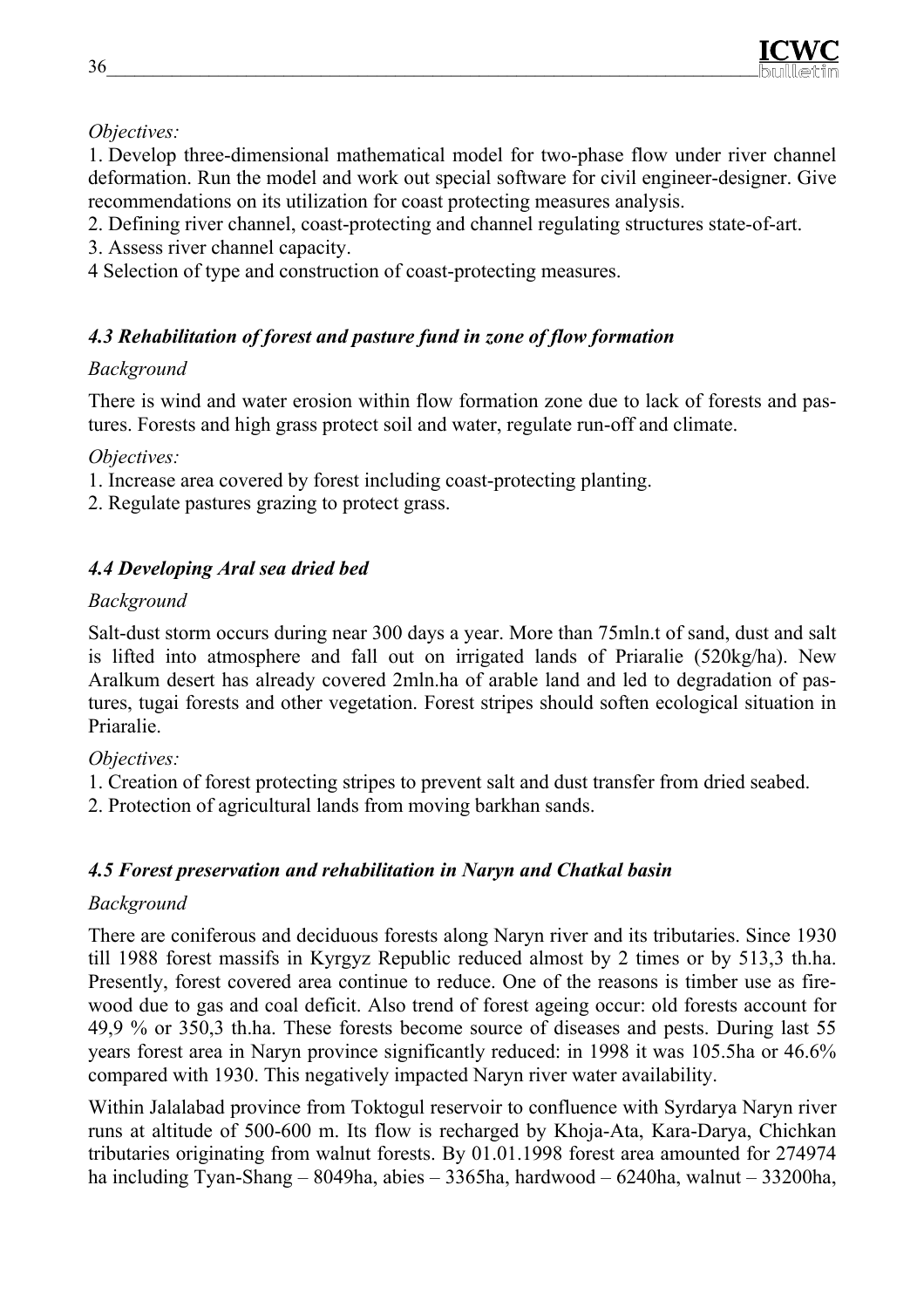

pistachios – 32464ha, apple trees – 14885ha, almonds – 978ha and others – 117446ha. Forests are growingly subject to fire.

### *Objectives:*

- 1. Increase forest covered area in Naryn flow formation zone.
- 2. Improve forest status.
- 3. Increase area of coast-protecting plantations.
- 4. Reduce area of old forest and rejuvenate all forest massifs.
- 5. Eliminate source of harmful insects.
- 6. Increase catch of nuts, pistachios, apples, etc.

## *4.6 Project of flood control and flow regulation activity*

### *Background*

Peak flow is accompanied by channel erosion, land inundation and buildings destruction. On most of rivers flood control and flow regulation activity is needed. Erosion is especially intensive on rivers with easy eroded channel and banks. Erosion causes damage, which prevention requires certain activity.

*Objectives:*

1. Definition of river channel state-of-art near diversion points.

2. Assessment of river channel and large canals' capacity providing sediments transportation.

3. Selection of type and construction of erosion preventing structures.

4. Definition of river channel state-of-art and their basins as well as flood protecting measures.

- 5. Assessment of flood formation.
- 6. Selection of type and construction of flood preventing structures.
- 7. Flood protecting and regulating measures conduction on water objects.

### *4.7 Prevention, eliminating and minimizing damage from natural disasters*

#### *Background*

Central-Asian republics are subject to active impact of different natural disasters. About half of all known natural disasters are found in CAR. According to WMO, natural disaster frequency increased during recent years. Preventive and adaptive measures could reduce damage from natural disasters. According to calculations, mortality coefficient after 30 minutes is 0,12, after 1 hour – 0,34, after 12 hours – 0,68, after 24 hours – 0,9 and more.

### *Objectives:*

1. Development of set of measures on prevention, elimination or minimizing damage with regard for geographic, climate and economic conditions of the Aral sea basin.

2. Territory zoning on degree of susceptibility to natural disasters.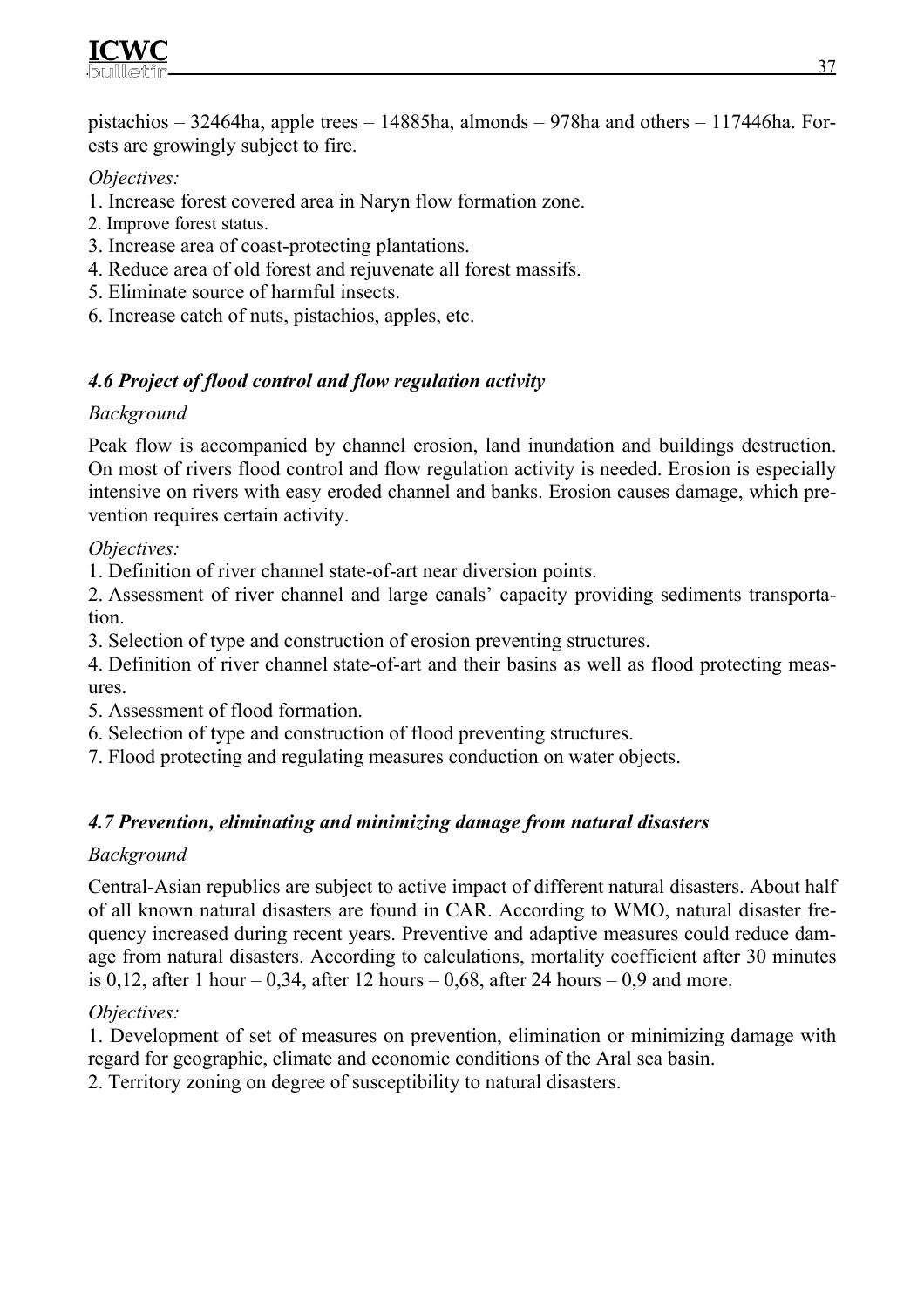

### **5. Program of assistance to social issues solution in the region**

### *5.1 Development of inter-sector economic collaboration in joint rational land, water and fuel-energy resources utilization*

### *Background*

Current social-economic conditions are characterized by weak inter-sector links at interstate level. This factor is decisive one and requires development of new approaches to waterpower resources management as well as irrigation structures operation with regard for agrarian sector and ecosystem needs.

### *Objectives:*

Assistance in elaboration and signing multilateral agreements within framework of interstate initiatives on water-power, agrarian and transport consortiums establishing with attraction of transnational corporations' investments and industrial-financial groups.

### *5.2 Development of regional specialization and cooperation system in agrarian sector*

### *Background*

Population growth and agriculture productivity reduction present serious threat for CAR food security. Due to lack of arable lands and land degradation rational land use is very important. Naturally, growing needs in food require revision of attitude to agriculture and economic policy.

### *Objectives:*

Development of the regional specialization and cooperation system taking into account WUA establishing in agrarian sector.

### *5.3 Strengthening cooperation of international trade and economic organizations*

#### *Background*

Presently, one of limiting factors in social-economic progress in the region is lack of cooperation in trade, science and culture.

### *Objectives:*

1. Analysis and development of bilateral and multilateral trade-economic agreements.

2. Strengthening regional cooperation between trade and economic organizations and formation of sustainable development culture.

3. Support regional scientific cooperation for sustainable development.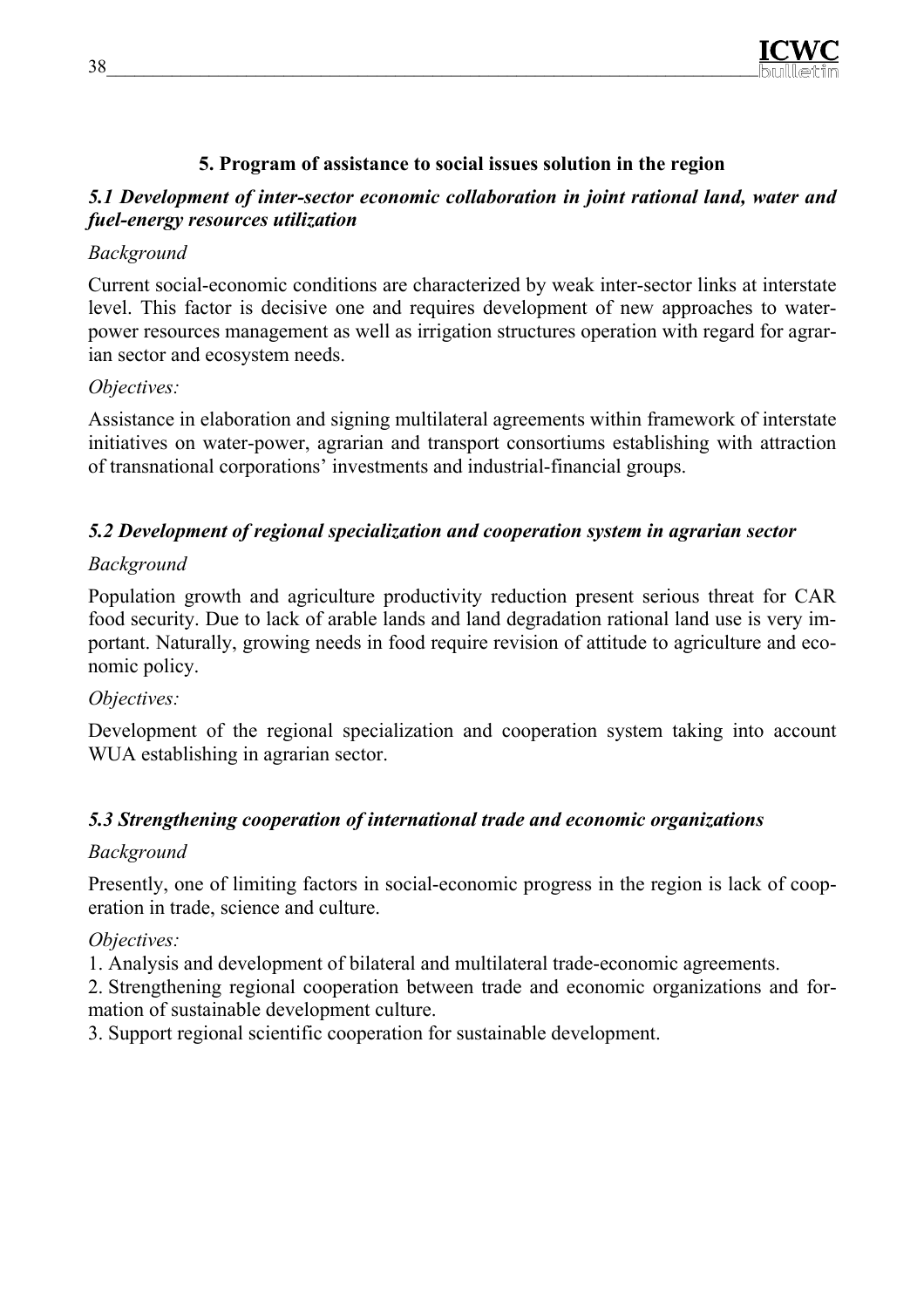## *5.4 Development of regional transport infrastructure*

# *Background*

After independence gaining management decentralization took place in all sectors of transport infrastructure. Centralized system collapse led to barter destabilization, contradictions in economic interests, custom barriers and transportation and consumer goods cost increase.

### *Objectives:*

Assistance to living standards increase and poverty reduction at expense of the regional transport infrastructure development.

# *5.6 Stabilization of demographic situation in the region*

#### *Background*

Low living standard, malnutrition, lack of public health services, low quality of drinking water salt and dust storm as a consequence of ecological equilibrium violation and environment degradation led to life expectancy reduction, public health aggravation, population growth rate decrease. New economic forms, lack of technical and financial means increase unemployment and poverty. Ecological refugees as a new kind of emigrants appear. Hundreds of thousands people escape from desert zone. Negative social-economic situation activate desertification process, vegetation and land resources exhaustion.

#### *Objectives:*

Improvement of ecological situation in the region, development of the regional approaches and national strategies.

# *5.7 Development of educational programs on civil sector strengthening*

#### *Background*

Educational program will be a component of common sub-regional program aimed at urgent educational needs satisfaction in Central Asia. There is close link between education and sub-regional "Program of concrete actions on improvement of ecological and socioeconomic situation in the Aral sea basin for 2003-2010" (ASBP-2) and Central-Asia initiative on sustainable development of Central Asia.

It is worthy to note that there is experience in educational programs implementation for sustainable development in Central Asia. NGO play important role in such projects and their participation is necessary.

#### *Objectives:*

Assistance to creation of sub-regional network in educational system for sustainable development based on principles of inter-sector inter-branch partnership.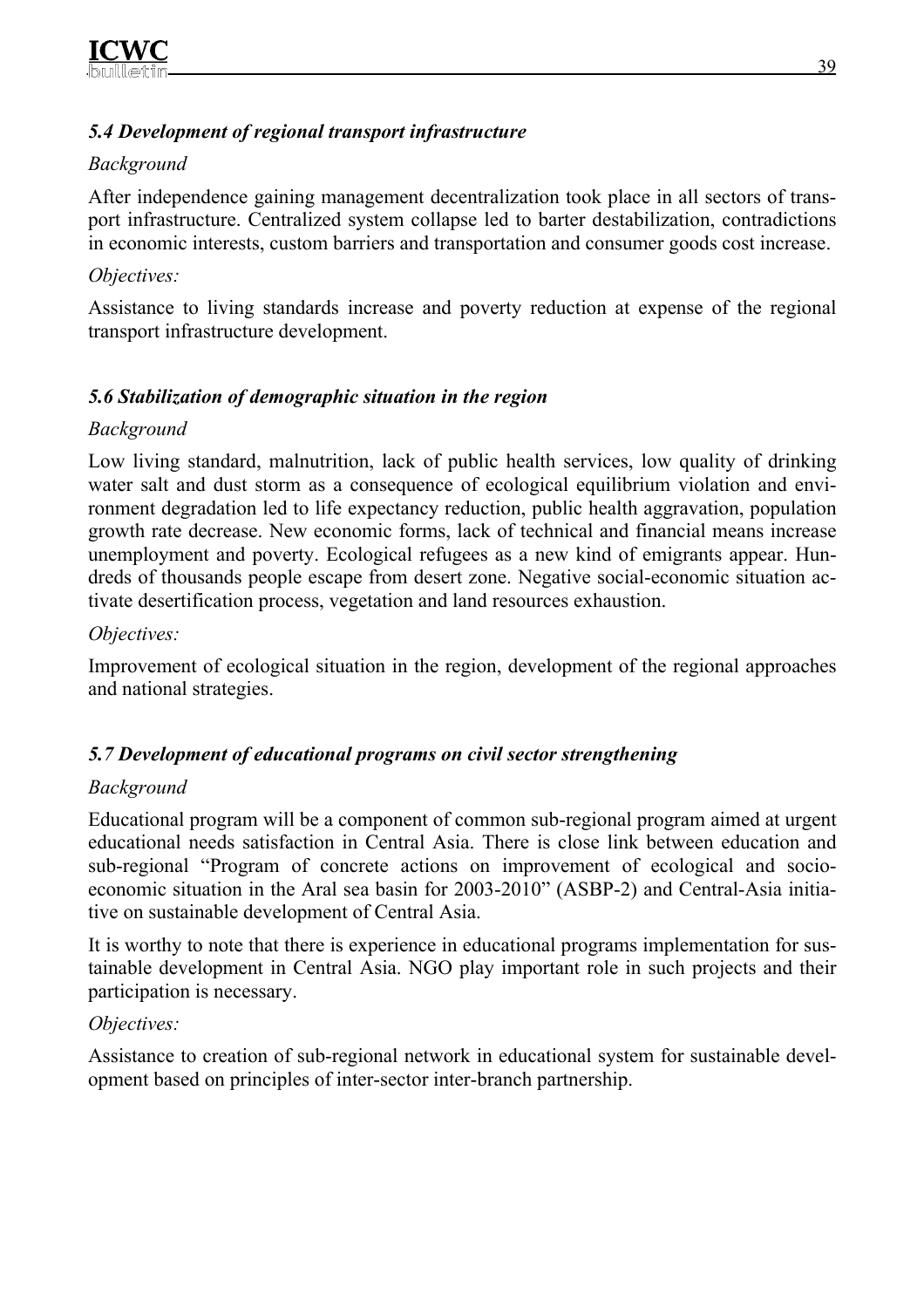#### **6. Strengthening technical and legal base of interstate relations**

# *6.1 Strengthening technical and legal base of interstate organizations, development of regional information system of water resources management in the Aral sea basin*

# *Background*

Important condition of effective activity of interstate organizations – EC IFAS, ICWC (SIC, Secretariat, KMC, BWO «Amudarya» and BWO «Syrdarya») and SDC (SIC, Secretariat) is strengthening their legal and technical base. It is necessary to strengthen institutional potential of interstate organizations including coordination mechanism, financial mechanism, mechanism of legal support, monitoring, education and training, link with other programs and public participation.

Important task is perfection of the regional information system with extension of its functional abilities through introduction of new information levels (with transition from region to state, oblast, separate irrigation systems with regard to IWRM introduction, information reliability increase, broadening circle of information users, stable information exchange, service, etc. One of elements of information system development is transition to integrated methods of management and system allotment with advising opportunities. According to ASBP-1 results, technical state of interstate water works does not meet modern requirements. Water account and communication means state-of-art is unsatisfactory. Automation, information processing and storage systems are local.

#### *Objectives:*

- 1. Assistance to institutional potential building.
- 2. Strengthening ASBP-2 monitoring.
- 3. Strengthening legal and financial status of interstate organizations, perfection of legal base and its implementation.
- 4. Improving access to information and public participation.
- 5. Strengthening technical base of interstate organizations.

6. Feasibility study development for technical perfection of water resources management on base of modern information system, automation dispatching and data collection, telecommunication and monitoring.

- 7. Introduction of information systems and SCADA.
- 8. Perfection and development of regional information system.

## **7. Development and implementation of regional and national programs of environmental protection in flow formation zone**

#### *7.1 Perfection of the network of hydro-glaciological monitoring in CAR countries and glaciers (flow formation zone) preservation*

#### *Background*

Glaciers are very important for Central Asia because they are source of fresh water for the region. Two major water arteries - rivers Amudarya and Syrdarya - originate from Pamir and Tyan-Shan mountains located in Kyrgyzstan and Tajikistan. Natural weather and cli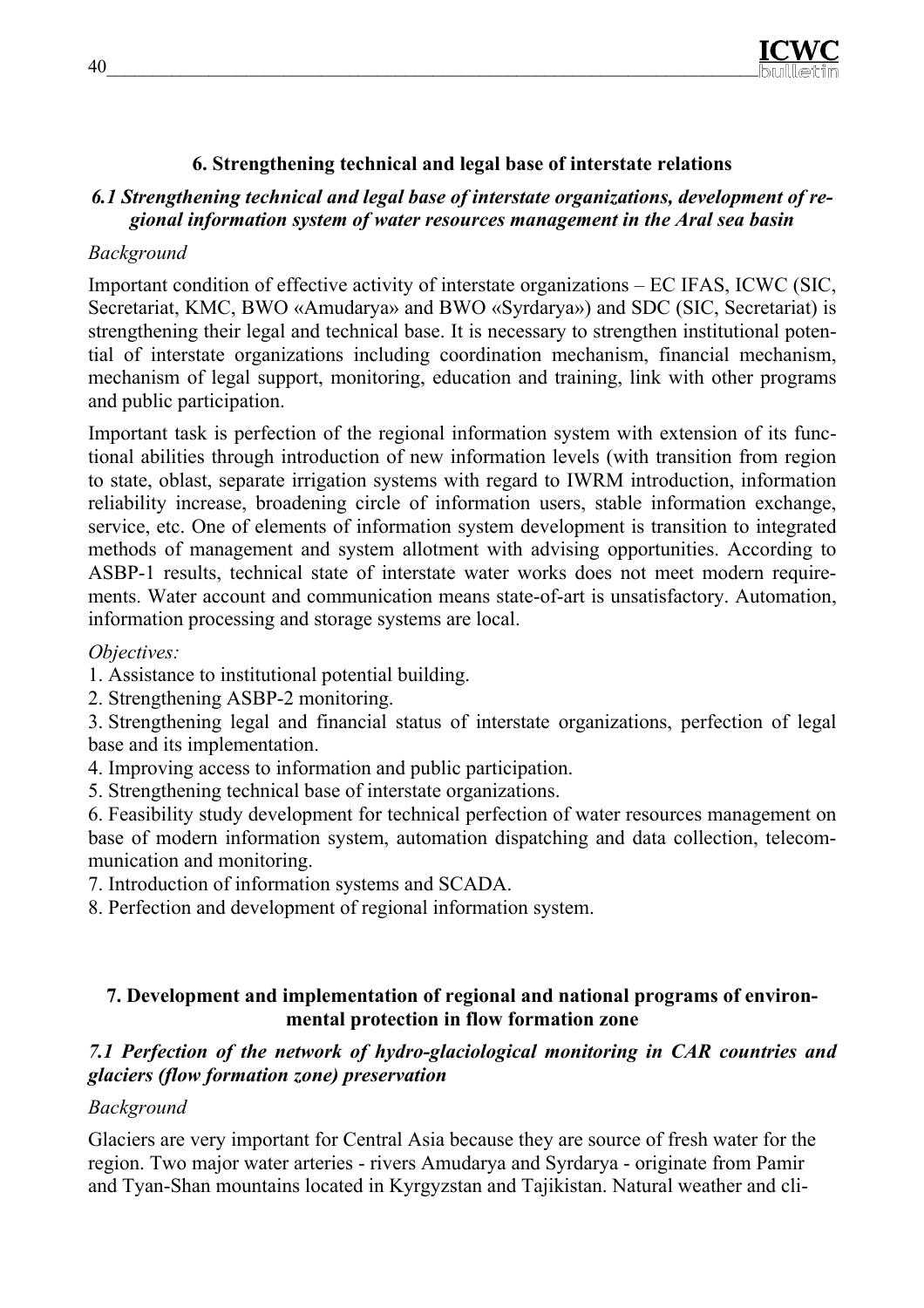mate variations and anthropogenic activity impact glaciers state-of-art. As a consequences, hydro-thermal regime of mountainous systems: according to glaciologists, glaciers' area reduced by one third during last 35 years.

# *Objectives:*

Study of glacier impacting factors dynamics and development of measures on negative impact reduction.

## *7.2 Mitigating risk from natural disasters in vulnerable mountainous regions of Central Asia*

# *Background*

Mountains are subject to both natural catastrophes (earth quakes, landslides, avalanches, mudflows, floods, etc.) and anthropogenic impact (forest cutting, overgrazing, air and land pollution, and industrial activity in mountains. Highest threat of natural disasters belongs to seismic active zone on the crossing of Pamir and Tyan-Shan ridges.

 More than 10000 earth quakes, 100000 landslides, thousands of avalanches, mudflows and floods are observed annually in this region. Along with growing anthropogenic load negative impact of these events is also growing. Human activity can potentially strengthen negative impact of earth quake as in case of Gissar earthquake in 1999. Wide agricultural terracing destabilizes mountain slopes and led to landslides. More than 30% of slopes are subject to landslides. Besides, Central-Asian seismologists think that large hydraulic structures like water reservoirs can change seismic structure and increase seismic activity and risks along joint fissures. Undoubtedly, natural catastrophic events can't be prevented but, at the same time, their consequences can be minimized by proper planning of human activity in the region.

# *Objectives:*

Development of set of measures on minimizing impact of natural disasters (landslides, mudflows, earthquakes) in mountainous regions.

#### **8. Development and implementation of regional and national rational water use programs in economic sectors of Central-Asian countries**

#### *8.1 Development and implementation of water conservation pojects*

#### *Background*

Development and implementation of water conservation programs in Central Asia is one from most prioritized directions of irrigated agriculture productivity increase and environment protection, water deficit reduction and collector-drainage system operation.

# *Objectives:*

Propaganda and introduction of advanced water saving technologies in water sector of Central Asia. Development of water conservation programs and pilot projects; their economic grounding.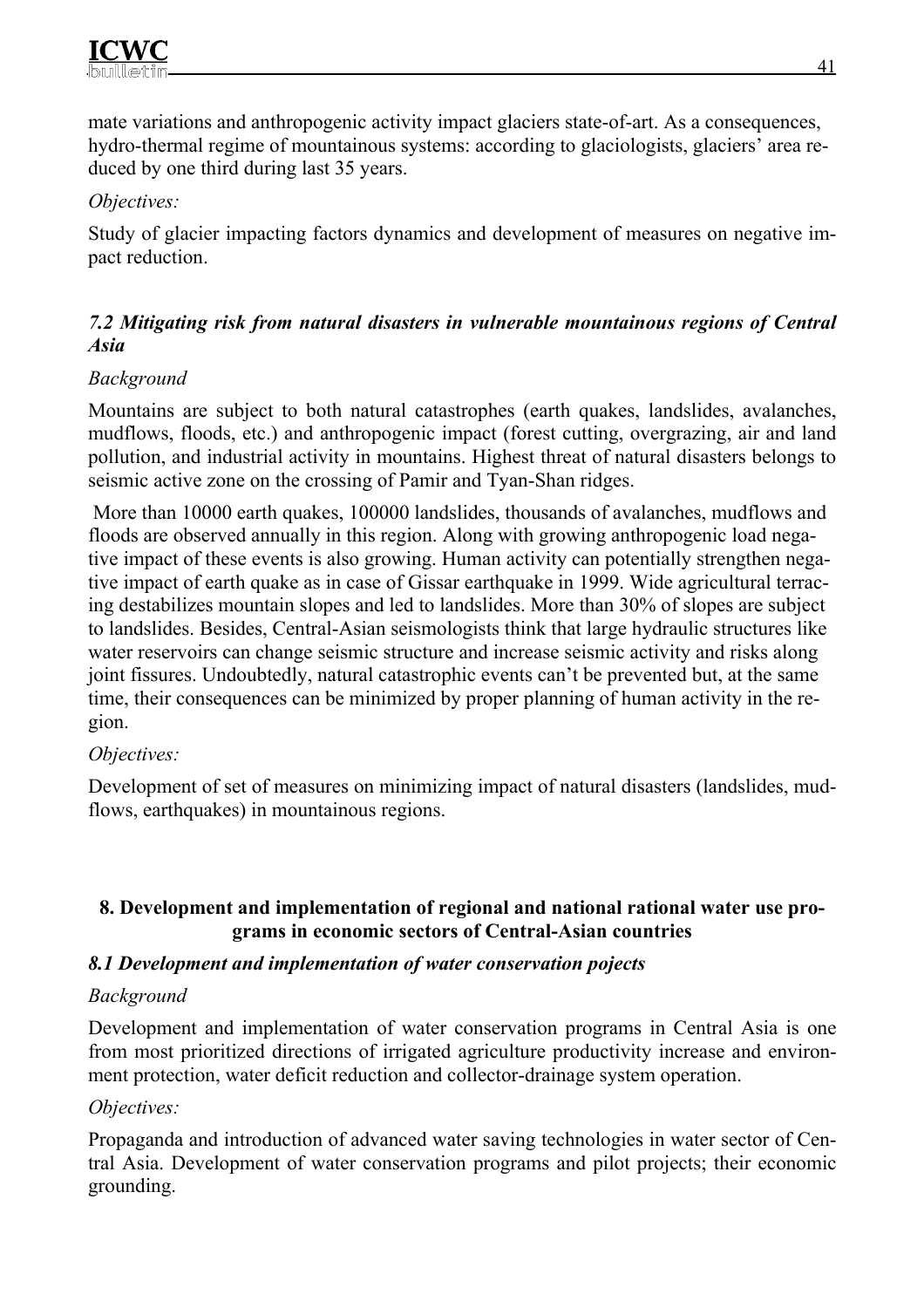

#### *8.2 Vakhsh river flow regulation by Nurek water reservoir with regard to "Tigrovaya balka" flood-plane tugai reserve interests*

#### *Background*

"Tigrovaya balka" reserve normal functioning was provided by annual flooding in peak flow period. Nurek water work construction with reservoir of  $10,5 \text{ km}^3$  capacity changed natural river flow regime with peak flow and flood cessation. Simultaneously, Nurek power plant annually unproductively releases near 2km<sup>3</sup>. This volume utilization in interest of reserve will help to restore its normal functioning.

#### *Objectives:*

Optimization of Nurek water work operation and development of technical measures on "Tigrovaya balka" reserve rehabilitation.

#### *8.3 Integrated water resources management in the Aral sea basin*

#### *Background*

There is high time for transition from administrative-territorial to integrated principle of water resources management (IWRM) in the Aral sea basin. It should be understood that this is only common approach to perfection of management structure within governmental governance maintaining and developing national water governance systems at all levels.

#### *Objectives:*

Introduce at various levels of hierarchy (irrigation system, WUA, farm) IWRM based on hydrographic principle (organizational and technical measures).

Demonstration of IWRM advantages from point of view of irrigation system normal operation, even water supply for all users and water productivity increase.

#### *8.4 Construction of main collector and subsurface drainage in Nukus districts №21, 22, 23*

#### *Background*

Nukus is administrative, industrial and cultural center of Karakalpak Autonomous Republic. Canal Kyzketken crossing the city is a source of irrigation for northern part of the republic. Highest ground water table is observed in spring-summer period along canal and in natural depressions. Shallow saline ground water causes buildings destruction, secondary soil salinization and ecological degradation. Low permeability and low slopes result mostly in water evaporation and transpiration by plants

#### *Objectives:*

Construction of main collector and subsurface drainage is necessary for preventing ground water rise, drainage water disposal and soil reclamation.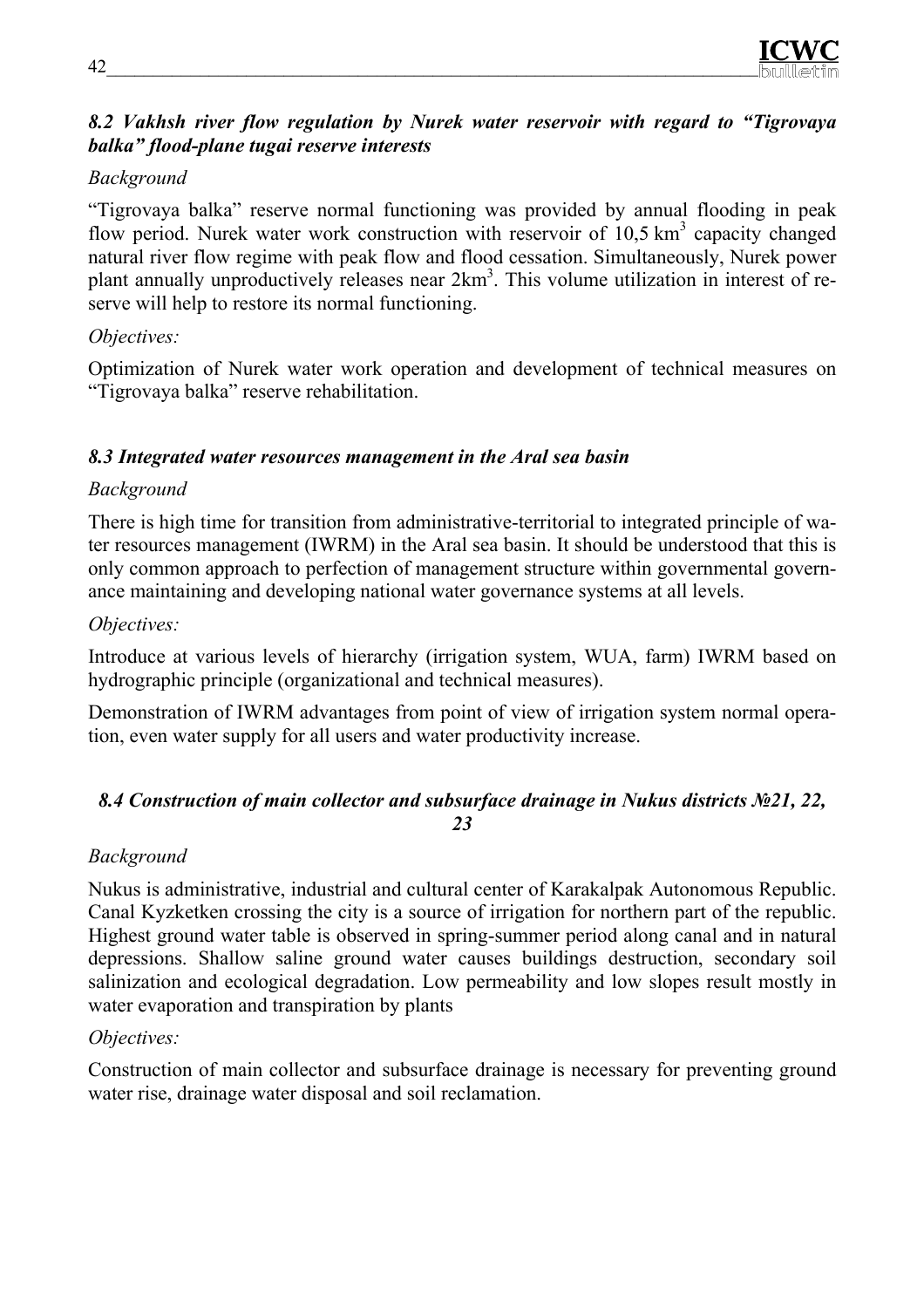#### **9. Development and implementation of international program of sanitary-ecological rehabilitation of settlements and natural ecosystems in Priaralie**

### *9.1 Assistance in implementing national pilot projects for population provision with safe drinking water*

# *Background*

One of factors determining population health and life expectancy is access to safe drinking water and adequate sanitation. Presently, population suffers from low level services in water supply and sanitation. Most part of supply and sanitation systems should be rehabilitated.

## *Objectives:*

Assistance to mechanisms introduction, which will lead to institutional reforms and "Clean water" program implementation all over the basin with private sector involvement. Such changes are aimed at existing capacities effectiveness improvement through water supply to settlements in profitable and effective manner.

# *9.2 Perfection of diseases prevention system in ecologically unfavorable zones*

## *Background*

Along with social-economic decline share of ill people is increasing. According to "Medicines suns frontiers", tuberculosis annual growth is 35-40 %.

#### *Objectives:*

1. Finding ill people at early stage of disease by means of total clinical examination, particularly in rural locality and X-ray photography by mobile units.

2. Establishing monitoring system in zones of crisis.

# *9.3 Regional measures on vital medicines provision*

#### *Background*

Blood donor service is one of most important links of health care services in each country. Presently, it provides only minimum needs and does not create necessary reserve in case of emergency.

Scale of Aral sea crisis and its long-term consequences negatively impacted population health. During recent 10 years anemia disease grew by 550 times, urolithiasis by 30 times, infection diseases are growing.

#### *Objectives:*

- 1. Supporting pharmaceutical industry at local level.
- 2. Assistance to regular and timely provision with vital blood components.
- 3. Assistance to continuous provision of hospitals with quality and cheap infusion solutions.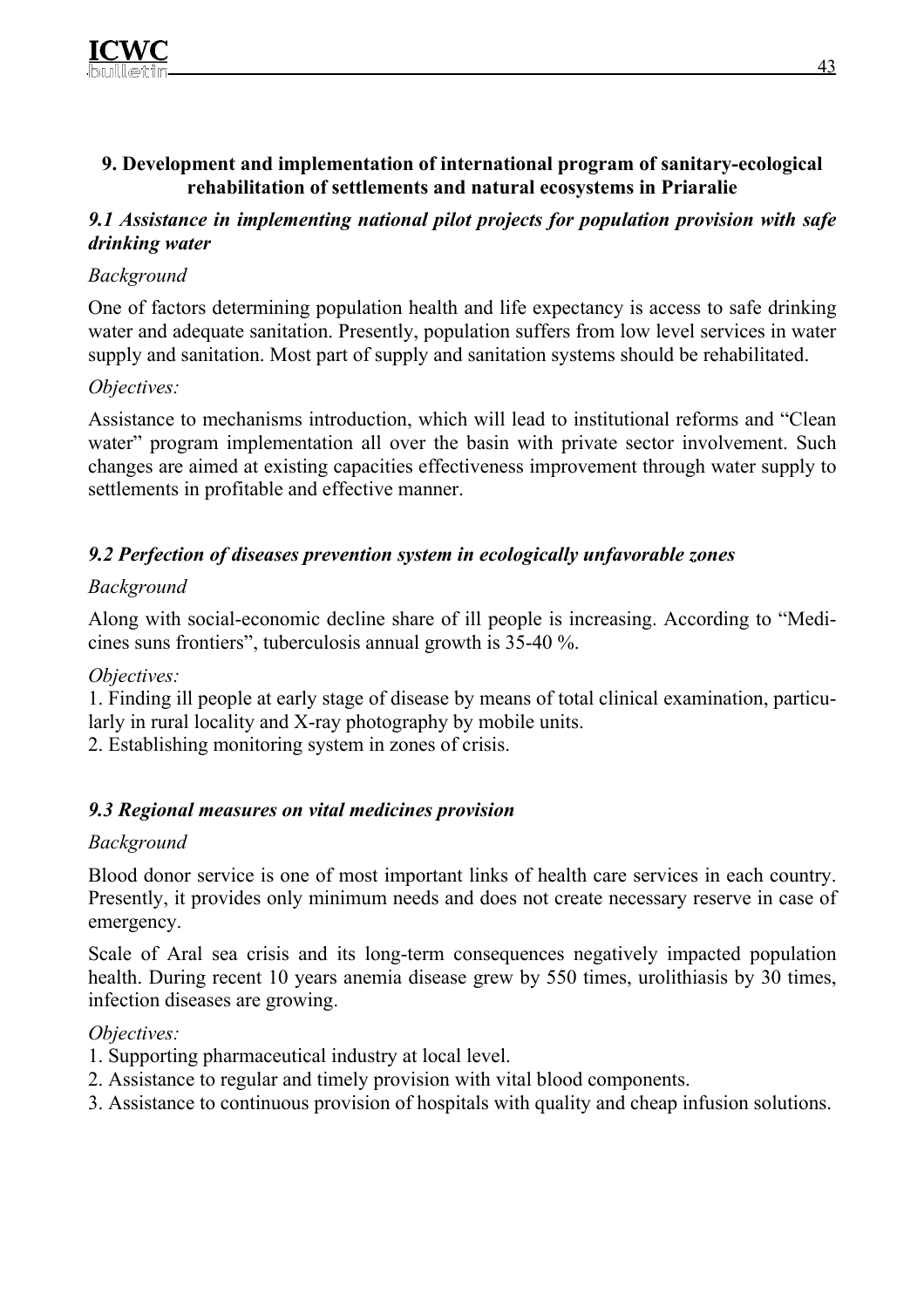

# *9.4 Development of strategy for Priaralie people genetic fund preservation*

## *Background*

People health depends on environment including clean water, sanitation and sound food. Infant mortality and life expectancy are major indicators of people health. Compared with 1992 infant mortality before 5 decreased in all CAR countries including Priaralie, first of all, because of low birth rate. Simultaneously, absolute indicators remain very high: each  $50<sup>th</sup>$  child from 1000 does not live to 1 year and each  $30<sup>th</sup>$  to 5 years. Most people in Priaralie because of unemployment, malnutrition and poverty can not improve their social status. It results in immunity decrease and pathological consequences.

## *Objectives:*

Genetic monitoring of Priaralie peoples.

# *9.5 Development of voluntary product and production certification system*

## *Background*

Presently, agricultural production does not meet the world quality standard due to lack of certification and standardization. Because of lack of incentives, producers are not interested to produce ecologically pure certified agricultural production.

### *Objectives:*

Elaboration of agricultural production development using high processing technology and agricultural production certification.

#### *9.6 Development of infrastructure of mountainous territories and eco-tourism*

#### *Background*

One of most important problem in the mountains is providing sustainable human activity in this area. Severe natural conditions combined with danger of natural phenomena are main limiting factors of economic development of these territories. Situation is aggravated by bad communications and their expansive operation. That's why, labor productivity and production profitability are lower compared with plains. Incomes of similar farms are lower compared with the plains. Eco-tourism and recreation are reserves for population income increase.

# *Objectives:*

Successful solution of mountainous population issues is possible in case of:

- development of transport communication providing year round functioning;
- development of scientific-grounded legal base for protection of population rights including compensation measures;
- legal provision of wider population participation in natural resources management and development;
- priority development of social infrastructure.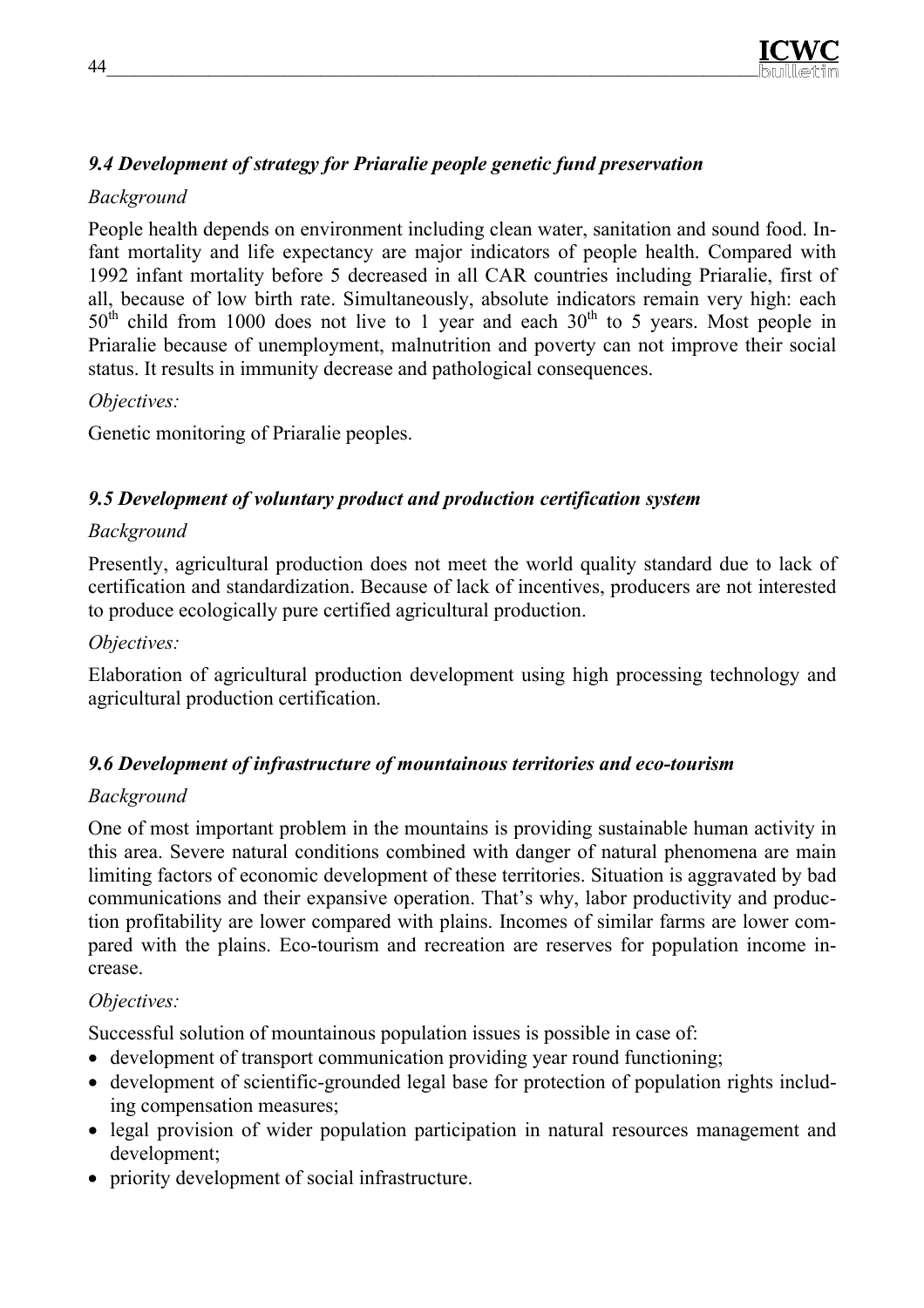## *9.7 Assistance to population in adaptation to market conditions*

# *Background*

Deepening Aral sea crisis and its consequences negatively impact social-economic situation in the region. Consequences of severe drought of 2000-2001 even more aggravated situation. According to foreign researches, ecological crisis makes damage of \$US200mln/yr. Unemployment level is very high and officially is not registered. Given project supposes to make more active business activity through micro-credits allocation.

# *Objectives:*

Development and introduction of micro-credit programs to make more active business activity.

# *9.8 Tugai forests and pastures preservation in Amudarya and Syrdarya delta*

# *Background*

Unexampled development of irrigated agriculture in the Aral sea basin exceeded ecosystem capacity and led to its destruction and catastrophic ecological consequences. Tugai forests in flood plain subject to especially high stress. Their area reduced during last decade from 150 to 22-23th.ha. This process continues until now. River flow regime change also impacts forest degradation. Flora and fauna population directly depends on ecosystem state. Ecosystem destruction led to significant biodiversity reduction.

*Objectives:*

- development of measures on tugai forest and pastures preservation in Amudarya and Syrdarya delta;
- forest rehabilitation in flood plains Amudarya and Syrdarya delta;
- development of integrated program of their rehabilitation;
- monitoring of natural forest reserves, nurseries, etc.

# *9.9 Development of measures to prevent salt-dust transportation from dried seabed*

# *Background*

In1985 – 86 under sea level altitude 41 m Big and Small seas were separated. This led to creation of new desert with salt supply in top layer about 1bln.t. Aeolian processes activation became one of main negative factors for adjacent agricultural lands. Experimental field investigations showed that salt and dust is transported at distance of 500-600km.

# *Objectives:*

- -preventing salt-dust transportation from dried seabed;
- -study of ground water and soil cover of seabed;
- -phyto-reclamation works on dried seabed.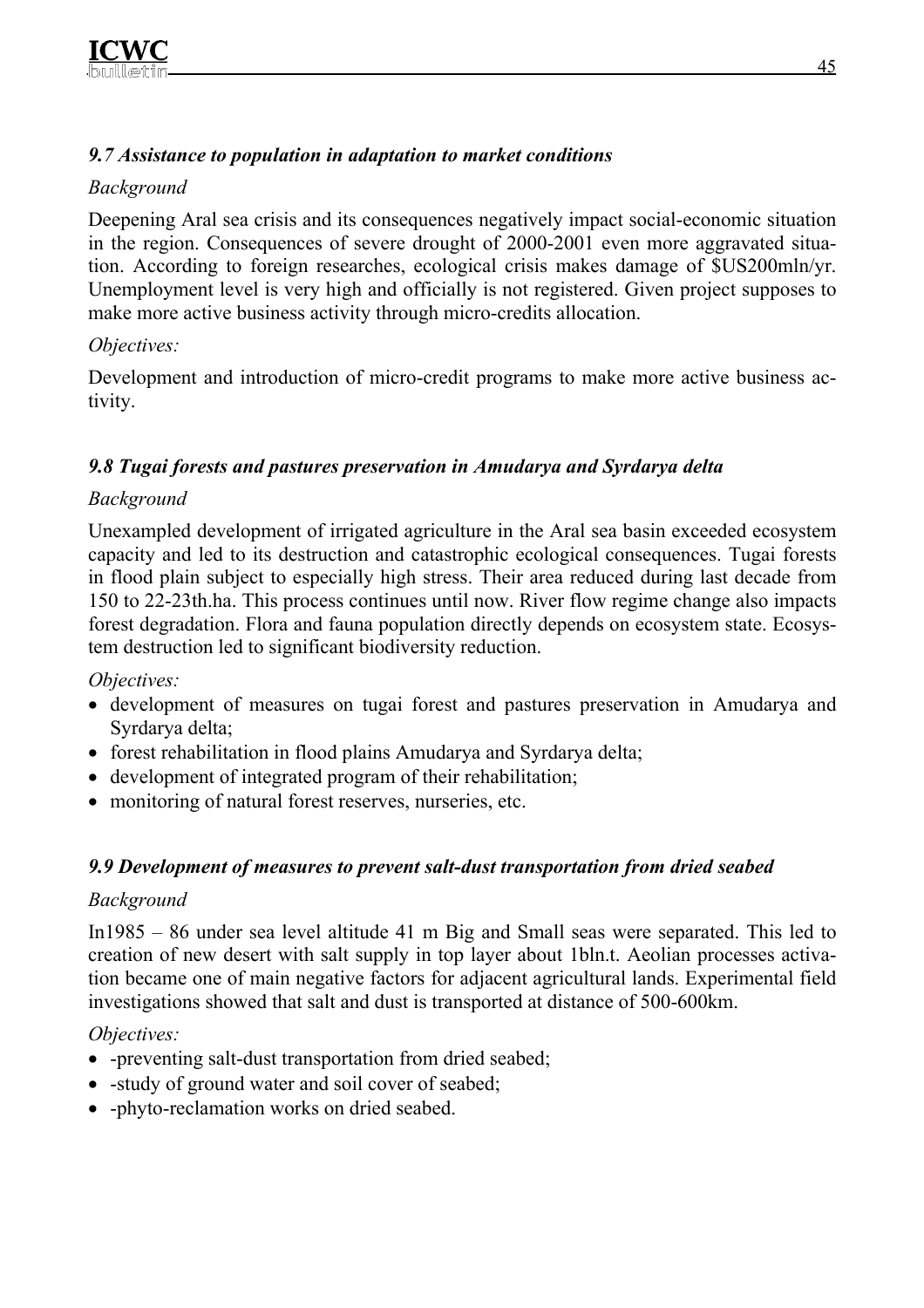# *9.10 Development and realization of measures on atmospheric air transboundary pollution reduction*

# *Background*

Atmospheric air is one of major environmental components. It regulates climate, thermal and energy conditions. Its pollution is caused by natural and anthropogenic sources as well as geographic and climatic conditions. Karakum and Kyzylkum deserts and dried seabed are natural sources of pollution. Industrial and transport sources gave to atmosphere in 1999 7mln.t of pollutants.

Maximum emission belongs to Kazakhstan – 43,7 %; then Uzbekistan – 31,4 %; Turkmenistan -19,9 %; Kyrgyzstan – 3,3 %; Tajikistan – 1,7 %. Analysis showed that most large pollutants are sulfur dioxide and carbon-hydrogen from fuel-energetic sector. This sector is the largest producer of carbon dioxide and methane creating green house effect and global warming.

Metallurgy and mining are large polluters by gas admixtures and heavy metals. Chemical industry pollutes ammonium salpetre, nitrogen oxide, ammonium, phenol, organic solvents. Construction and cement production emit much dust. Main reason for high pollution is lack of treatment: aged gas-dust treatment plants catch about 30%. Besides, production technology does not meet modern requirements an need modernization. Motor transport contributes 60-90% of pollutants in the cities: most part of nitrogen oxide (90%), carbon oxide (70%) and flying carbon-hydrogen (100%).

#### *Objectives:*

Development of measures to reduce air pollution level. Umbrella project includes several regional components:

- development of regional register of emission and pollutant transport;
- inventory of stable organic pollutants emission sources;
- monitoring of pollutants emission by large industrial enterprises in transboundary aspect.

# *9.11 Creation of fish nursery in Muinak rayon*

#### *Background*

Fish production was main sector of economy in Muinak rayon (more than 80%). In result of drought 2000-2001 all lakes in Amudarya delta have dried up. In 2002 due to project "Creation of local water bodies along sea shoreline in Amudarya delta" realization it became possible to create a base for fishery on the area of 37.8 th.ha.

# *Objectives:*

Creation of specialized fish farms for fish breeding in Muinak rayon. Water supply will be made from Mezhdurechie reservoir along Marinkinuzyak canal. This project will allow to increase fish production, improve its quality and create additional working places.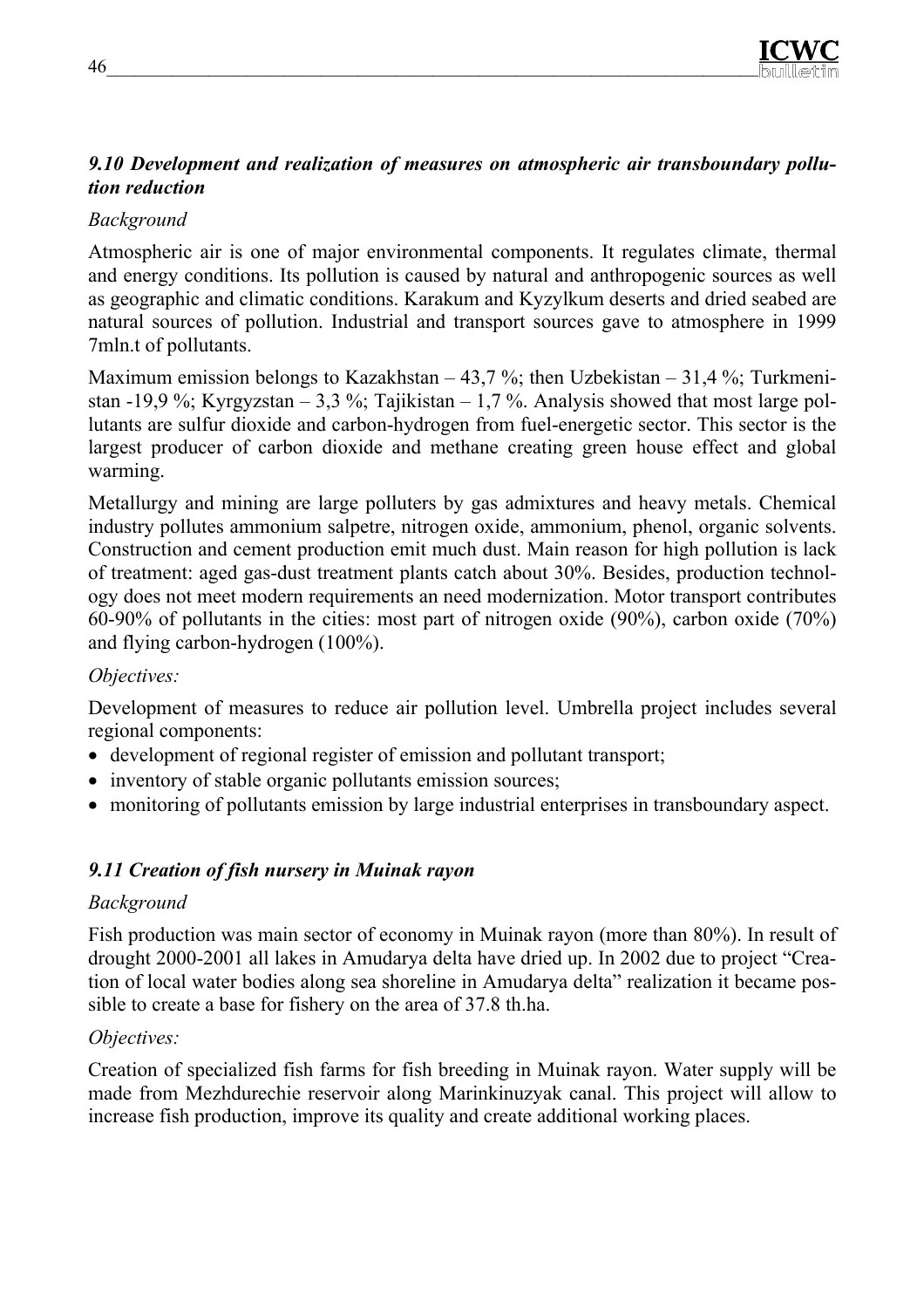#### **10. Development of international program of ecological sustainability and biological productivity rehabilitation**

#### *10.1 Waste management and reduction its negative impact on transboundary watercourses in Central Asia*

# *Background*

Analysis of current state of waste treatment requires take into account general changes in economy. Since 1991 economic decline started, which stopped only in 1995. Decline was accompanied by structural changes characterized by decrease in industry an growth in trade and services. It is worthy to note, that this decline developed on background of continuously growing able-bodied population (in spite of growing migration from the republic). It can be explained mostly be transition to market economy. Analysis revealed the following issues:

- there are no garbage processing plants in the region;
- existing dumps do not meet sanitary requirements;
- there are no centralized polygons for toxic industrial wastes disposal;
- there is no waste classification;
- waste utilization and re-use technologies are not introduced;
- measures on eliminating potential threat of radioactive waste depositories are not undertaken.

There are 130 waste depositories consisting radio nuclides, heavy metals (cadmium, zinc, lead) and other toxic matters. Along with toxic matters depositories, there are many rock dumps subject to transport by water and wind. Power engineering is also one of main polluter. In spite of population and number of small enterprises growth, waste volume reduced that is caused by aggravation of waste collection system functioning. At the same time, in agriculture waste volume increase is observed but these wastes are almost fully used within agricultural production cycle as cattle fodder or organic fertilizer.

#### *Objectives:*

Set of measures development on waste minimization and utilization in Central Asia.

Umbrella project includes several regional components:

- development of regional program «Waste management»;
- providing ecological security in Syrdarya, Zerafshan, Chu and Amudarya basin under transboundary impact of waste depositories and rock dumps;
- creation and widening capacities on industrial solid waste utilization located in transboundary river basin;
- Regional network of more clean production centers development.

# *10.2 Rehabilitation of ecosystems in Amudarya basin*

# *Background*

Significant diversity of flora and fauna species depends on pre-water ecosystems, which destruction led to diversity reduction.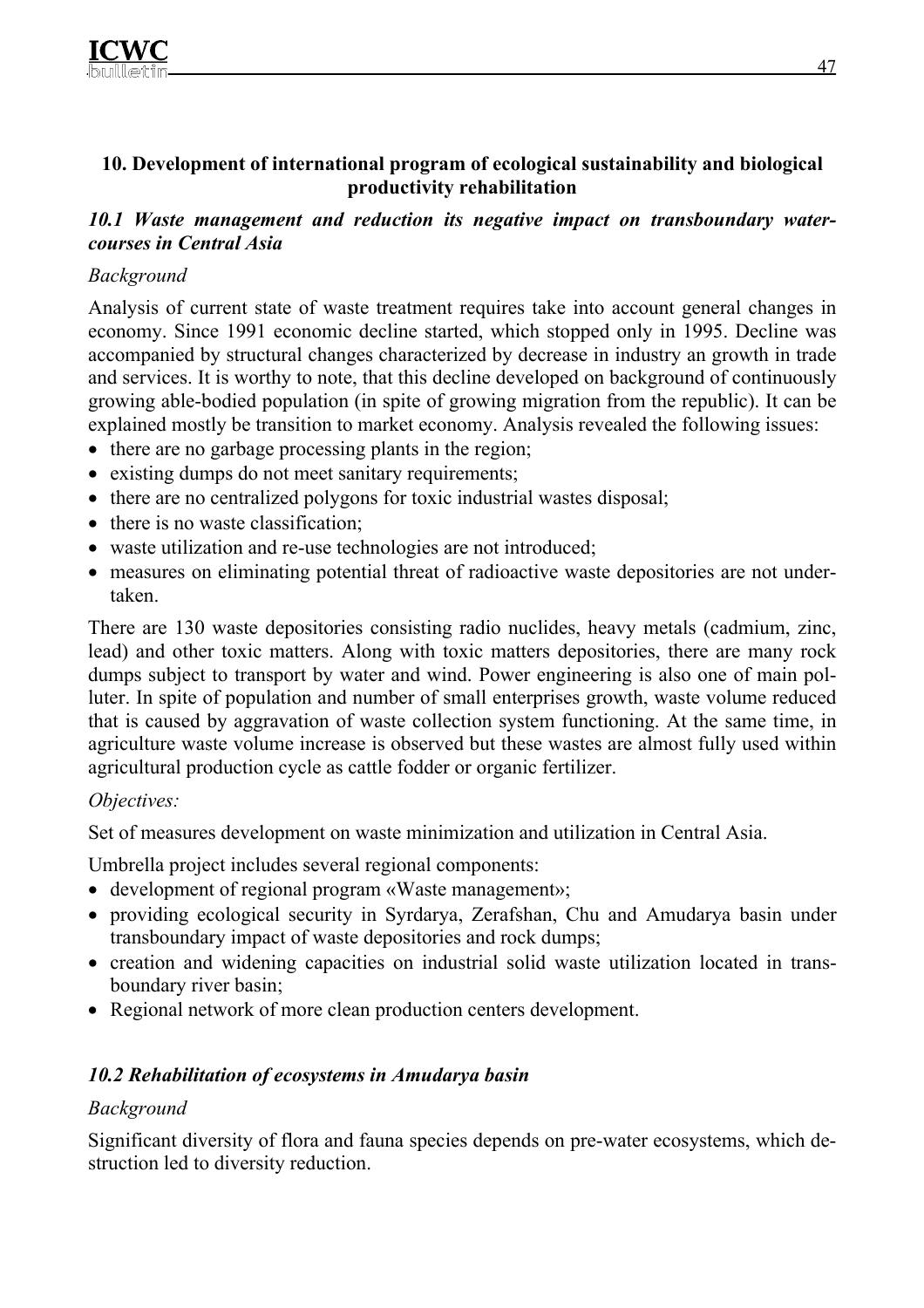# *Objectives:*

Development and realization of measures on water use optimal technologies utilization.

# **11. Development of sustainable development concept for the Aral sea basin**

## *11.1 Development of inter-sector economic cooperation in joint water-power and land resources rational use*

# *Background*

Since main goal of the program is prevention of social-economic crisis can be achieved only within the framework of sustainable policy, concept of sustainable development in the basin as one of priority directions of «Program of concrete actions in the Aral sea basin for 2003- 2010» has been approved.

In Nukus (1995), Issik-Kul (1995), Almaty (1997), Ashgabat (1999), Dushanbe (2002) declarations transition to the sustainable development policy, integrated approach, ecosystem and integrated management of natural and water resources was declared.

In Johannesburg Summit (2002) all countries confirmed once more their commitments on national and sub-regional strategies development. Main principle of ASBP concept is system of regional development goals and main directions of their realization (including mechanisms of coordination, financing and public participation), on base of which, with regard to economic, social and ecological conditions, Aral sea basin will be developed (Agenda 21 ASBP). ASBP-2 concept is based on its priority directions approved by the Heads of State and sub-regional and national reports, strategic documents, statistical data, etc. Upon ASBP-2 approval it is planned to start development of strategy (ASBP agaenda 21) in detail for long-term period.

# *Objectives:*

Development single long-term conceptual base for regional programs development, Agenda 21 preparation support for sustainable development at local, sectoral, national and regional level.

# **12. Regional program of combating desertification**

## *12.1 Combating desertification, elaboration of alternative options of economic development*

# *Background*

Land degradation in result of erosion, pollution, deforestation, salinization, etc. is caused by both natural-climatic factors and human activity. Recent years overgrazing is increasing, arable lands fertility is decreasing due to removal of nutrients with irrigation and rainfall waters, erosion and salinization, cropped area and crop yield are decreasing, soil and water pollution aggravates.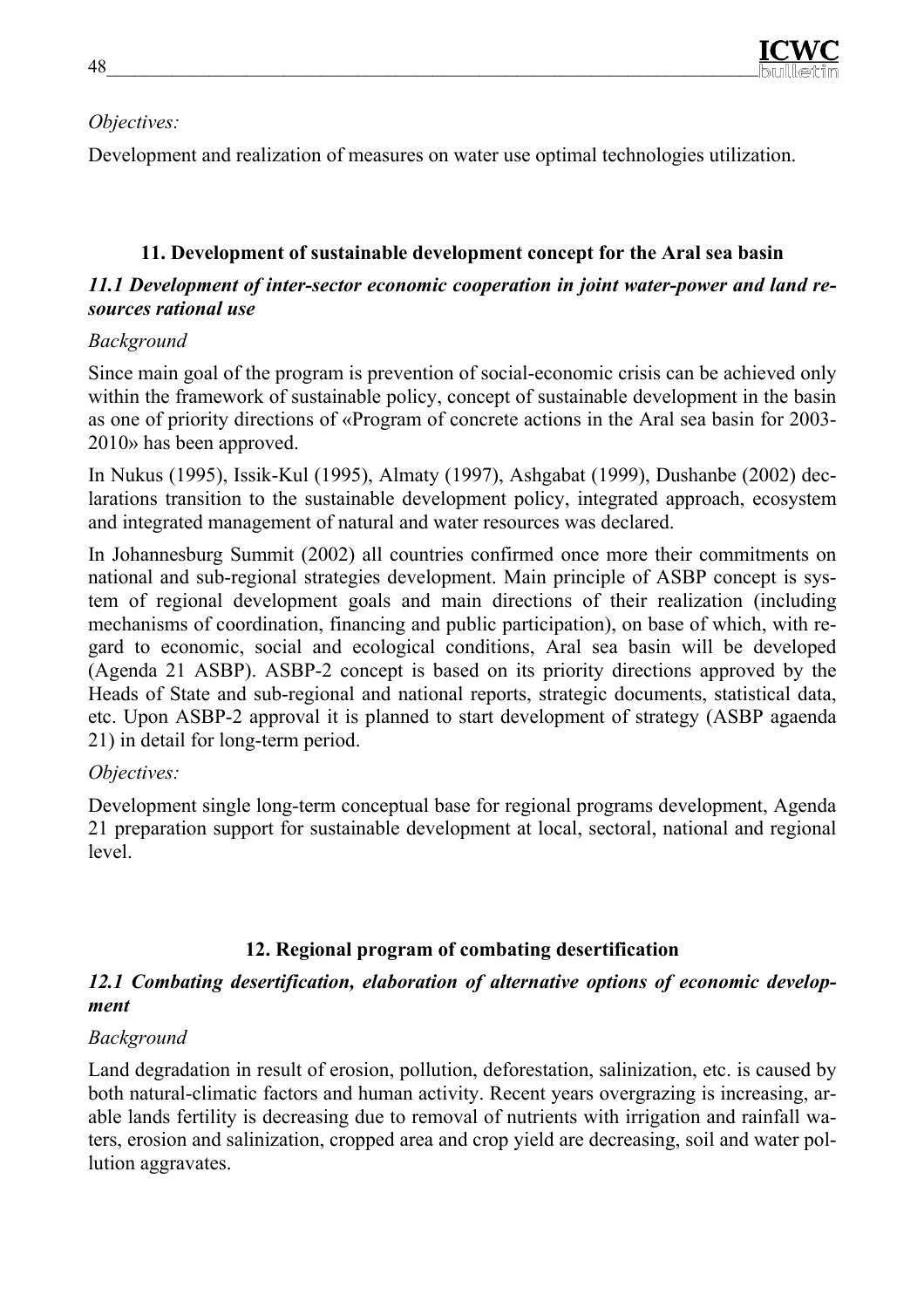Significant part of land resources is subject to desertification, vegetation degradation, sand deflation, soil pollution by industrial and municipal wastes, toxic matters, etc. These factors lead to soil function change, its properties worsening and value decrease. Desertification leads to economic decline in rural locality and reduce income, diseases dissemination and life expectancy reduction.

## *Objectives:*

Set of measures development on desertification and land degradation combat in Central Asia. Given project is directed at introduction of alternative kinds of economic activity in order to reduce economic pressure on land and vegetation resources and population wellbeing increase.

# *12.2 Land degradation preventing and rehabilitation in the Aral sea basin*

#### *Background*

Land degradation in result of erosion, pollution, deforestation, salinization, etc. is caused by both natural-climatic factors and human activity. Recent years overgrazing is increasing, arable lands fertility is decreasing due to removal of nutrients with irrigation and rainfall waters, erosion and salinization, cropped area and crop yield are decreasing, soil and water pollution aggravates.

Significant part of land resources is subject to desertification, vegetation degradation, sand deflation, soil pollution by industrial and municipal wastes, toxic matters, etc. These factors lead to soil function change, its properties worsening and value decrease. Desertification leads to economic decline in rural locality and reduce income, diseases dissemination and life expectancy reduction.

Analysis showed following major issues in land degradation:

- secondary salinization and water logging under irrigated farming;
- irrigation induced soil erosion in mountainous and pre- mountainous regions;
- -overgrazing;
- deflation and technogenic desertification under land agricultural and industrial development;
- pollution and soil fertility losses under agro-chemicals application, industrial and municipal wastes;
- soil salinization caused by the Aral sea shrinking.

#### *Objectives:*

It is necessary to survey lands and define trends of their degradation.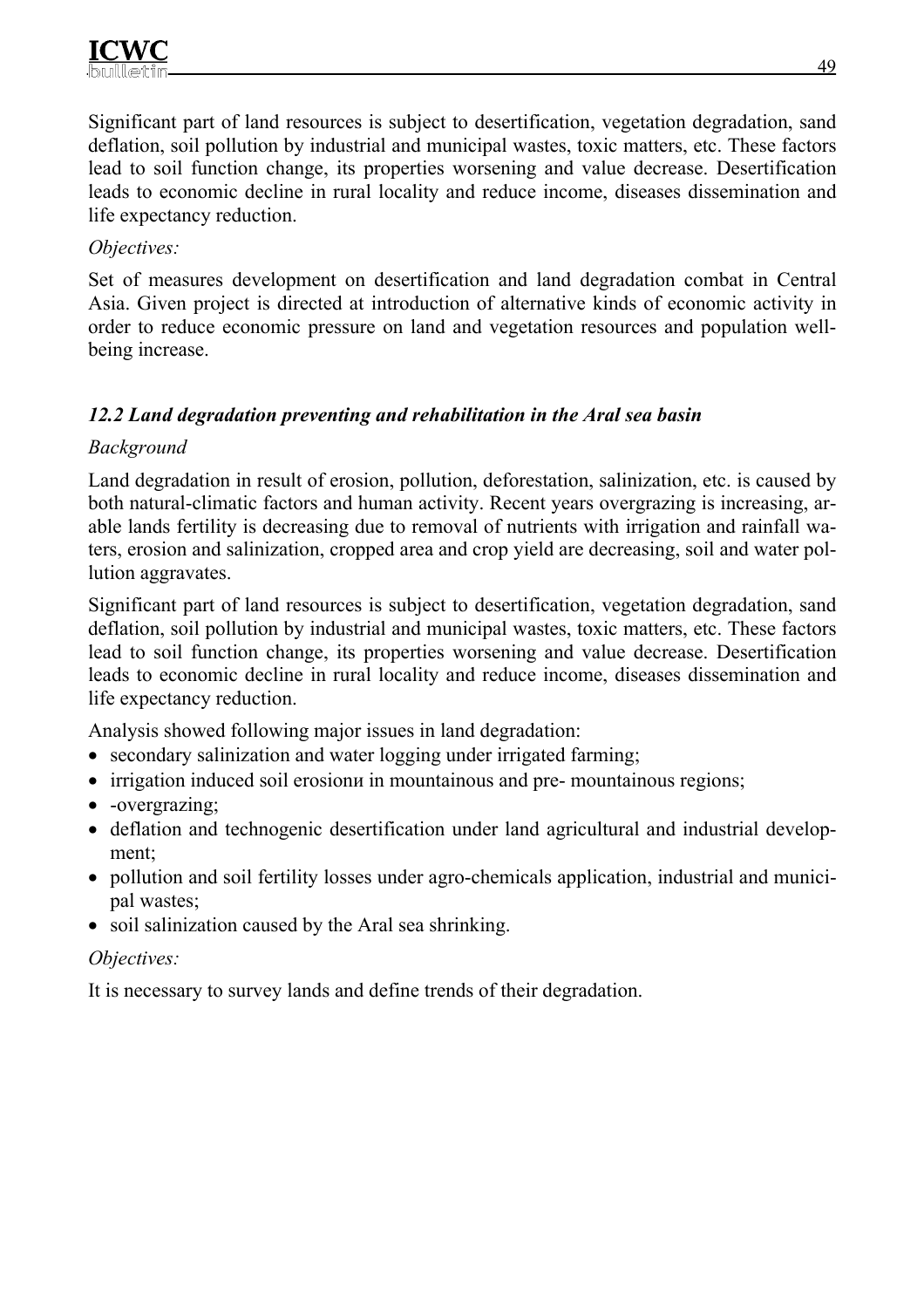

## **13. Wetlands development in Amudarya and Syrdarya lowlands**

#### *13.1 Wetlands development in Syrdarya delta*

#### *Background*

In connection with the sea retreat, existing Syrdarya channel has been washed out and deepened, lakes were not regularly inundated. In natural conditions water bodies productivity was supported under inundation as follow: lakes – 69 th.ha, wetlands – 59 th.ha, meadow hayfields – 81 th.ha. Aral-delta ecosystem does not exist more, lakes dried up, fishing is stopped, meadows are dried up too, delta desertification started. Part of lakes is planned to be inundated by earthen dikes and dam "Aklak" construction. In the future second dam "Raim" construction is planned for guaranteed lakes inundation. But taking into account limited water resources and lack of backwater from the sea, regulation of water level in delta is not guaranteed.

There is need for regulating dams and structures. For that, scheme of water regime regulation is foreseen. Within this scheme, priority projects development and realization on dams and regulating structures construction as well as Northern sea rehabilitation are planned.

#### *Objectives:*

1. Making conditions for delta lakes water regime regulation.

2. Realizing measures on partial rehabilitation of delta bio-productivity and socio-economic conditions improvement.

- 3. Making water body near Aralsk with stable water horizon both in dry and wet years.
- 4. Providing free navigation in Northern sea during ice-free period.
- 5. Improvement of ecological situation in city of Aralsk and in Northern sea coastal zone.
- 6. Working places making and unemployment reduction in Aralsk city.

#### *13.2 Wetlands development in Amudarya delta*

#### *Background*

Since the Aral sea shrinking beginning, desertification prevention becomes one of main goals. In the beginning of 90-es in order to improve ecological situation small water bodies creation has been started close to settlements of Muinak rayon but then they were stopped. Project is directed at wetlands preservation in lowlands through network of small water bodies , regulated lake systems and local experimental sites on wetland preservation and their biodiversity maintenance.

#### *Objectives:*

Project foresees urgent measures on engineering regulation of water regime and Mezhdurechie capacity increase, lake system rehabilitation in Muinak rayon with further entire delta rehabilitation. Such strategy takes into account existing financial limitations and water resources deficit.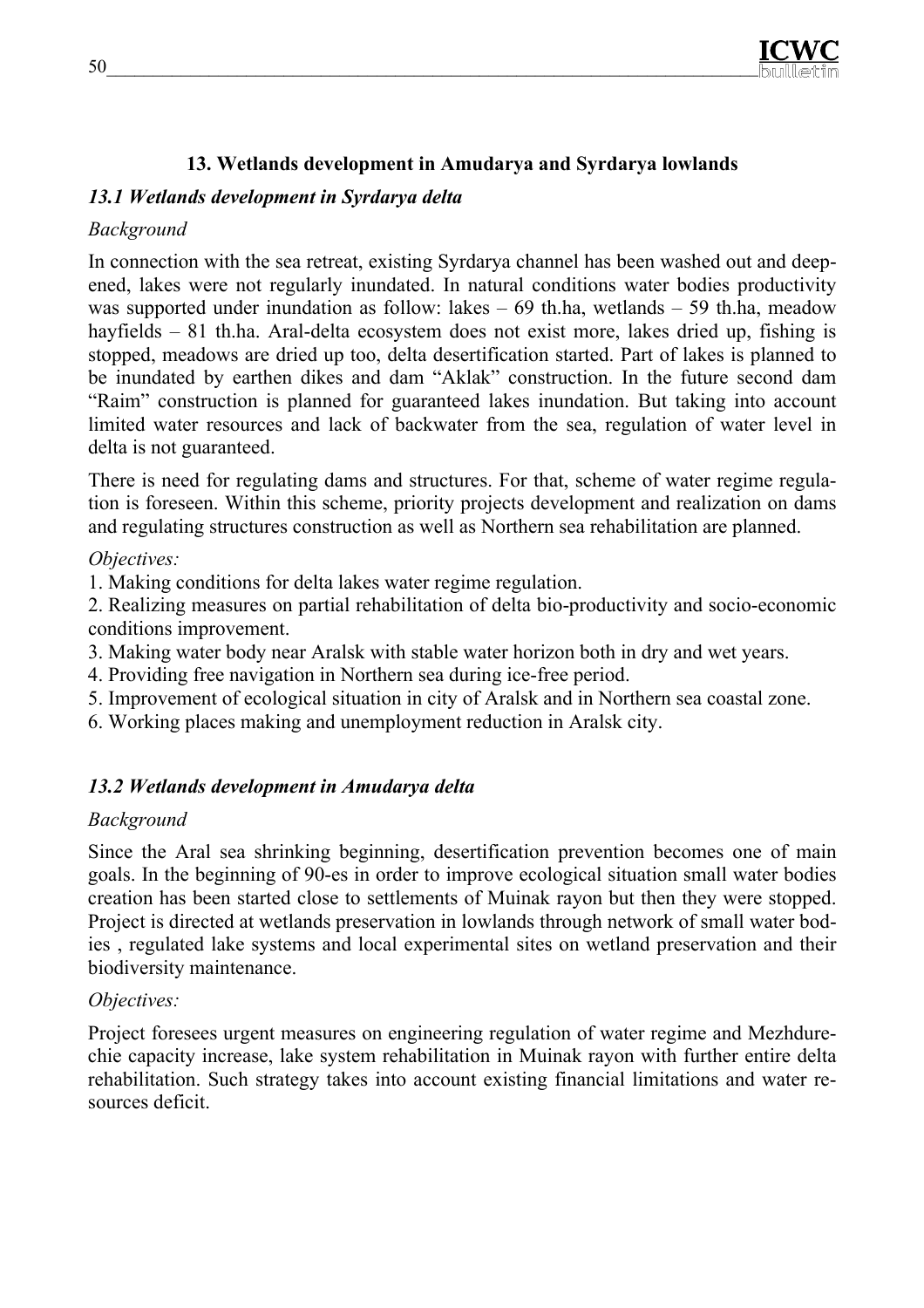#### **14. Saline collector-drainage water use rationalization**

#### *14.1 Management of transboundary return water in the Aral sea basin. Collectordrainage water regulation and utilization. Measures on collector-drainage water quality improvement for its re-use to cover water deficit*

#### *Background*

There are  $35-36 \text{ km}^3$  collector-drainage and waste water annually released into the rivers or local depressions – lakes and wetlands. In result of this, river water quality in middle and lower reaches aggravated that caused land salinization and threat to population health. Water salinity and pollution in desert depressions are growing, water and coastal ecosystems are degrading. Mainly collector-drainage water is transboundary one: water formation occurs in one state and its transit and pollution - in another. Under growing water deficit

Under growing water deficit drainage water could be additional source. But its quantity is unstable and quality can create new issues in places of its re-use. Drainage water impact on agro-landscape will lead to agricultural production decline. That's why, integrated assessment of drainage water quantity and quality, conditions and regime of its formation, forecast for various development strategies.

#### *Objectives:*

Establishing system of transboundary return water management providing river water quality natural biodiversity in desert depressions (water bodies and lakes) and utilization of secondary water resources as well as development of scientifically-ground measures on hydroecosystems and agro-landscapes on base of saline drainage water re-use.

# *14.2 Turkmen Lake of Golden Century completion.*

#### *Background*

Main issues, which Turkmenistan faced are as follows:

- drainage water release to Amudarya and as consequence irrigation water worsening in lower reaches where lands of Turkmenistan and Uzbekistan are irrigated;
- negative impact of collector-drainage water released from Uzbekistan through collectors Daryalik, Chagat-Atabent and Ozerny on irrigated lands of Dashovuz veloyat;
- Sarikamish lake area increase due to excessive water coming along interstate collectors;
- due to water recipients absent for drainage water from irrigated lands of Labap, Mary, Ahalsk and Balkan veloyats provisional decision has been made to release this water in Karakum desert where pastures were flooded.

Realization of Turkmen Lake of Golden Century project will allow use more rationally internal drainage outflow and improve ecological situation. Total length of collector system is more than 2650km and command area is 2240 th.ha. Total area of irrigated lands to be reclaimed exceeds 2mln.ha. lake construction has been started since 2000 at expense of state budget. Presently, part of water-pipes and head structures has been completed.

Water supply to the lake along open canal is planned for nearest 2-3 years.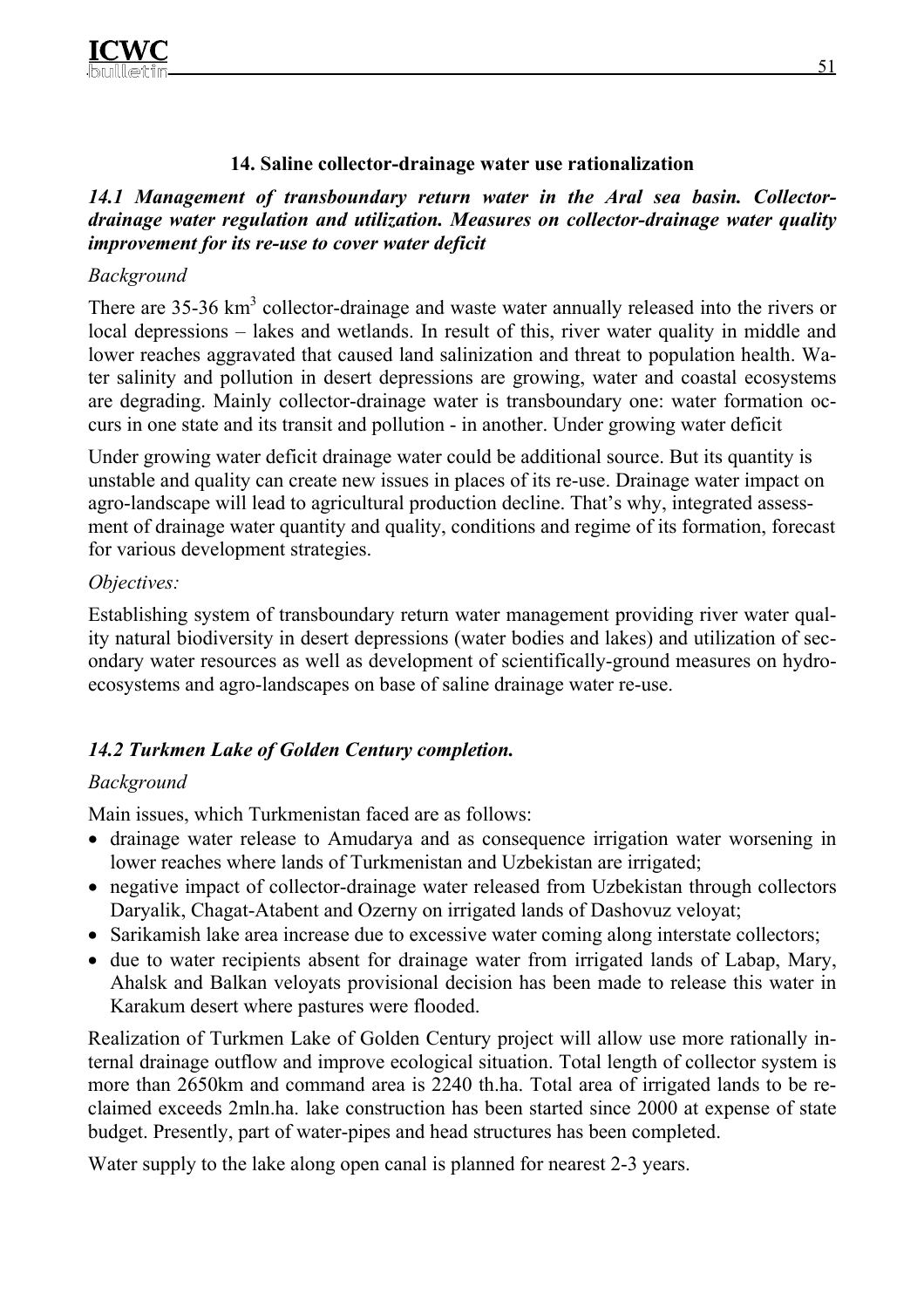# *Objectives:*

Improvement of ecological situation in Turkmenistan and in Amudarya lower reaches avoiding drainage water release to Amudarya, Tejen, Murgab and Central Karakum and increasing irrigated land productivity.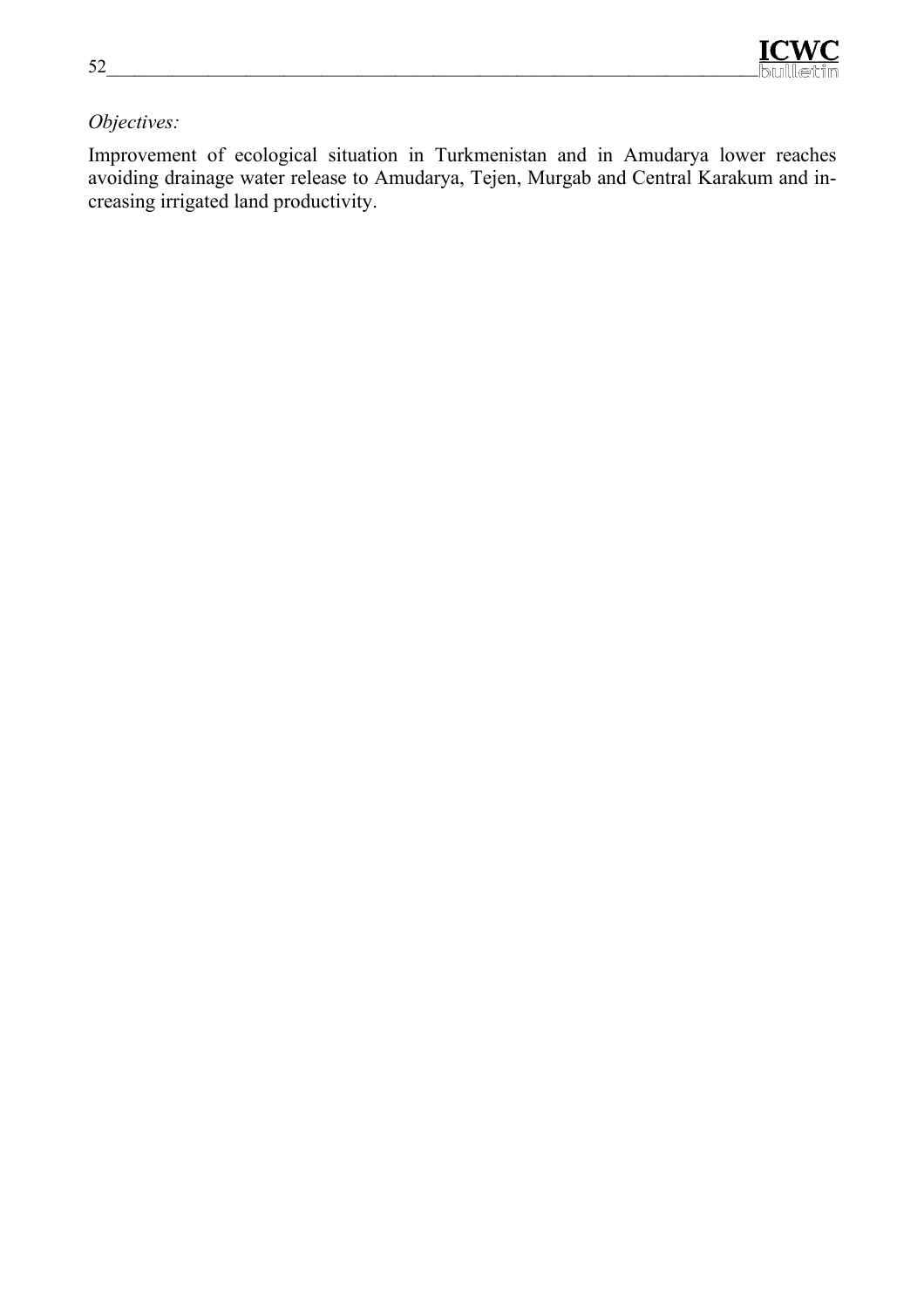# **WORLD WATER WEEK IN STOCKHOLM**

On August 10-16, 2003 in Stockholm  $13<sup>th</sup>$  international water forum has been held. Since 1991 each August lead water specialists come to Sweden capital to take parting the World Water Week. Within the framework of this Week, symposia and other events are being carried out where practical, political and scientific aspects of water resources effective management are considered.

By efforts of Stockholm International Water Institute annual forum is transformed into picturesque water festival involving fairs, concerts, exhibitions under slogan of water conservation.

Main theme of Symposium within framework of Water Week 2003 was formulated as follow: "Security of drained basin: balance of production, trade and water use".

Official opening started on August 11, 2003 with plenary session. Session was opened by Dr. Ulf Ehlin who gave word to Stockholm Institute Director Andreas Bertel for official inauguration of Water Week. He underlined that present water situation aggravation makes to take into account diversity of impacts on ecosystems. "Everybody lives in basin! Everybody has right on water, on nature conservation for his descendants as a memory of previous generations and previous prosperity! But this requires huge investments, additional investments in water sector and basin management!" Swedish government in person of the Minister of Environment Lena Sommestad greeted 1200 participants from more than 100 countries. "Understanding basin unity from position of needs satisfaction, pollution prevention and balance of possibilities and needs is main line in Swedish government behavior..."

After Johannesburg water remain major priority for Swedish government like rest of European continent…Sweden organized Stockholm Forum as a mean of cooperation with all organizations all over the world. This organization started to work in joint water resources use in Middle East – Israel, Jordan and in Asia - Pakistan, India. Along with transboundary issues, Swedish Home supports water supply as the first priority reducing number of people not having access to safe water and sanitation.

Norway Minister Berge Brende, Chairman UN Commission on Sustainable Development made key presentation. "In time of Johannesburg we added one important aspect – it is necessary to think about water disposal when you think about water supply but it is not only water supply and sanitation – it is unity of all nature protection measures in the basin regarding drainage basin state-of-art. IWRM was recognized as main direction of water movement because it both strengthens water management and security…

Irrigation in developing countries is main consumer and the Aral sea is an example what can happen. UN has this year big problems but only opportunity to show its power is to cope with environmental issues especially in water scarce regions. It will show power and importance of UN. Tranboundary water is another problem, which should not be closed but be a problem of relations between upstream and downstream".

Major issues were discussed within framework of eight seminars.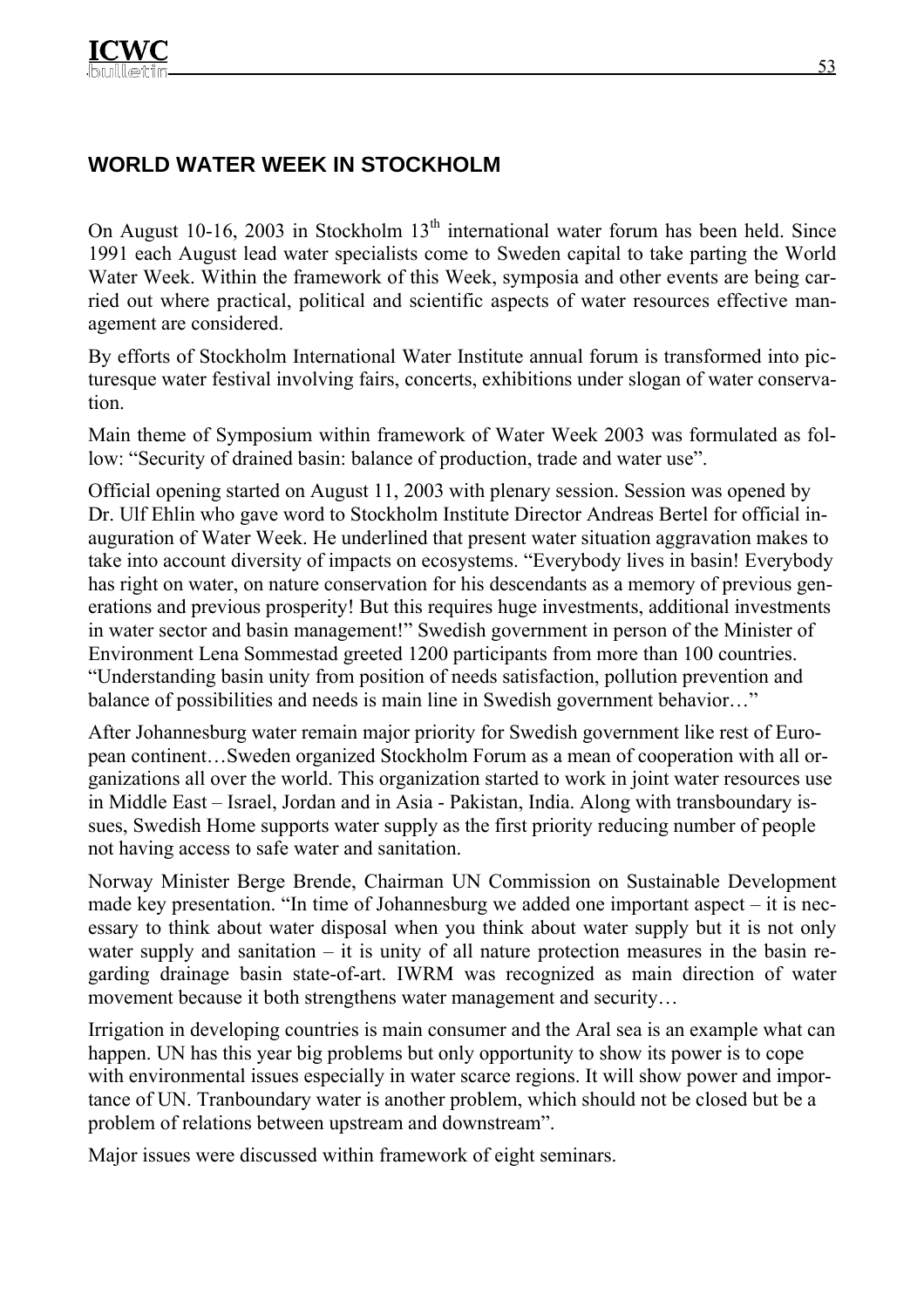*Seminar № 1* – "Strategy of water flows management" where prof.Torkil Jonch-Klausen from Denmark was a Chairman. Seven oral reports and6 posters were presented. It worthy note speech of James Pittock, "Live Water" program Director from Wild Life Fund, the Netherlands.

He declared that even in the Netherlands water diversion doubled during last 40 years, biodiversity index reduced for the same period from 1 to 0.7. He gave definition to eco-region as water and land space, which consists of completed assembles of different eco-populations with area of their dissemination. For many eco-regions he and his team studied peculiarities of hydro-ecological state coming out deep analysis of fauna and flora. For example, In Central Asia nobody links water and environment, everybody says about water use. From this point of view, suggested methodology is very interesting to demonstrate in different basins including Central Asia.

Well known in our region Dr.Patricia Wouters presented report "International water right in basin security". Her position is that "water laws" should fix principle "water for all". For this she proposed "model of water laws assessment" and presented interesting and universal, from her point of view, approach to water right assessment.

*Seminar № 2* – "Link between basins management and local plans of action and national policy" under chair of prof.Azit Biswas from Mexico. Fourteen oral presentations and 6 posters were presented; among them some papers from CIS countries: Natalia Davidova, Russia (report on Volga river where registration is being done without water specialists participation); Kuznetsov, Ukraine (report on Dnepr); U.Abdullaev and A.Voronov and G.Khasanhanova, Uzbekistan (Links between basin management and national water plans).

Young scientist from Germany Kai Vehler presented report about wrong approach to Amudarya downstream water resources management.

*Seminar №* 3 – "Climatic variability, water systems and management options" under chair of Bill Kosgrove, Canada. Seven oral reports and 4 posters were presented. Modern trends in climate variability and necessary measures for water management adaptation to these changes were presented.

*Seminar №* 4 – "Food security under climatic variability" under chair of prof. Ausaf Rahman, USA. Seven oral reports and 5 posters were presented. Solutions on agricultural production increase under climate variability were presented.

*Seminar №* 5 – "Water pollution prevention as a measure for ecosystems protection" under chair of prof.Tabet Chiuta, Zimbabwe. Eight oral reports and 6 posters were presented. Prof.R.Kulmanov from Uzbekistan presented poster "Problems of water-land resources sustainable development in Uzbekistan".

*Seminar №* 6 – "Flows monitoring, understanding and management in watersheds" under chair of Pit Odendaal, SAR. Six oral reports and 5 posters were presented. R.Torynnikova (UzGidromet) presented poster "Status and trends in water quality management in Syrdarya basin"

*Seminar № 7* – "Role of virtual water market right management" under chair of prof.Peter Rogers, USA. Seven oral reports and 1 poster were presented. One from key reports was made by prof.Peter Rogers, professor of Harvard University: "Virtual water flow and agricultural trade". Its main idea is –the world can feed itself even under current water supply level. "Water selling" as food import will amount according to different evaluations from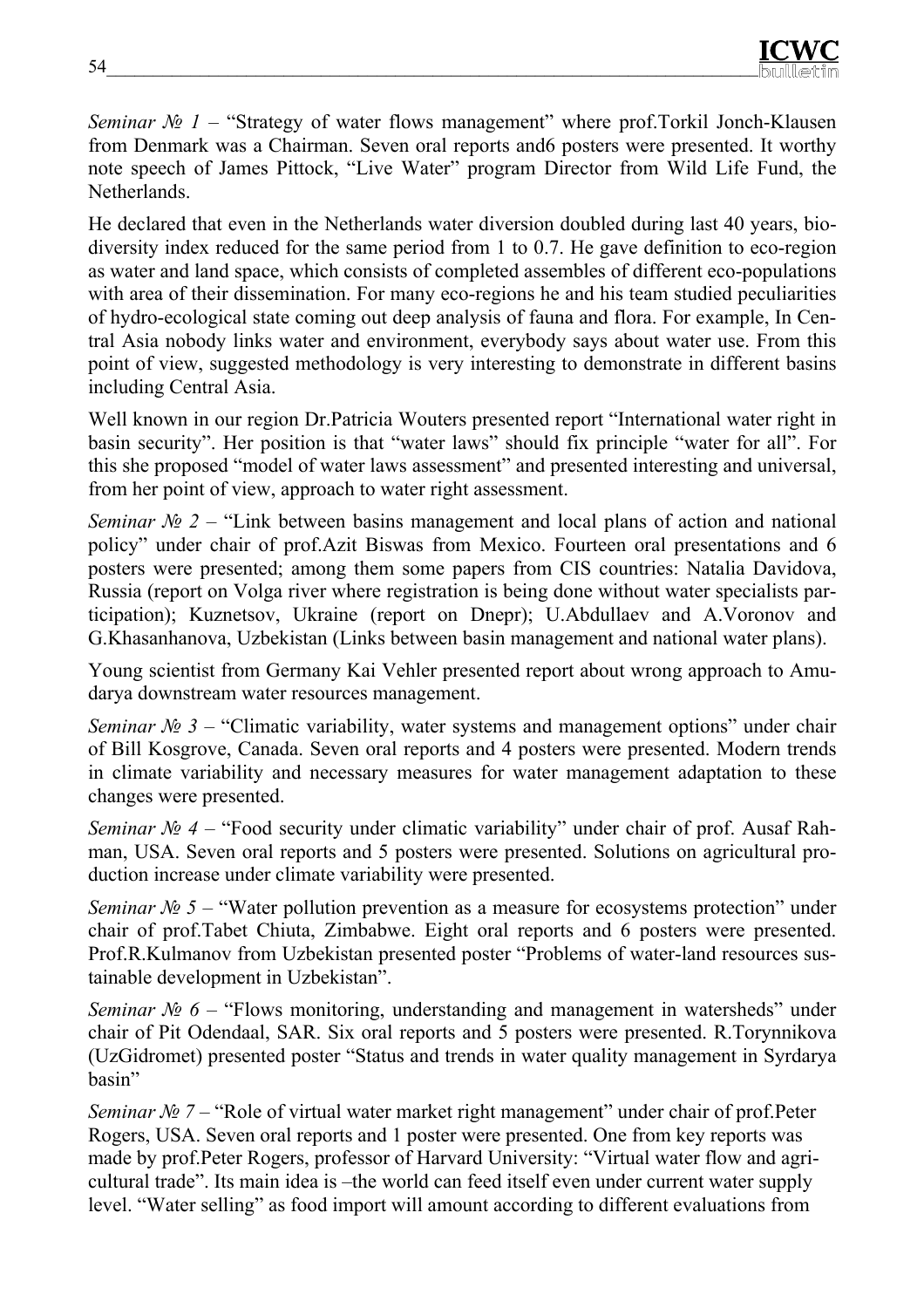685  $\text{km}^3$  (Rogers) to 1148  $\text{km}^3$  (FAO). Report caused wide discussion because forecast on price of agricultural production is too optimistic – already now under water scarcity prices on agricultural production increase by several times on internal market (we have similar examples when in dry years rice price is 3 times higher compared with the world one). Dr.Mohale, former director of India Water Commission presented report "IWRM in India". It stipulates that IWRM structure can't be typical: in each case it should be adapted to water users' interests and take into account management structure and methods as well as interrelations between provinces and local self-governance peculiarities.

*Seminar №* 8 – "Urban development and industrial growth management in the basin perspective" under chair of Antony Milburn, Great Britain. Five oral reports and 1 poster were presented. It worth to note, that competition was carried out among posters. Poster from Kenya "Poverty reduction and social development through IWRM realization" has won this competition. Winner obtained invitation with full coverage of all expenditures. One from brightest events was water prize awarding. Prize was established by Stockholm Water Fund (21 states) in 1991 and values 150th.\$US. Prize is annually awarded by His Majesty King of Sweden Karl XVI Gustav in Stockholm municipality. In 2003 this prize was awarded to prof.Peter Vilderer from Munich Technical University for "New approach to realization of sustainable water management systems in urbanized zones".

Within framework of symposium several special seminars were conducted in parallel outside main program. On August 10 seminar for young specialists (up to 20 years old) on theme "Water basin security – virtual water market application and subsidies for agricultural production at regional, national and local level" was held. Young specialists from 25 countries presented their reports. Prize of 5<sup>th</sup>.\$US for best report was awarded by Her Majesty Princess of Sweden Victoria to pupil from SAR Clair Rade for water saving in garden demonstration.

Special seminar "Aral sea present and future" was held on August 10 before official symposium opening. Seminar was organized by Japan Global Infrastructure Fund (GIF) because Aral sea issues were not enough stressed at the Third World Water Forum in Kyoto in March 2003. Moreover, GIF representatives expressed their insufficiency for not giving them a word in the Forum. According to GIF opinion, concerned parties last years did not present new ideas and did not take any commitments for nearest future. Group of specialists from Uzbekistan – R.Giniatullin, U.Abdullaev and G.Khasanhanova took parting symposium by special GIF invitation.

On August 12 seminar "Dialogue – Climate and Water" under chair of Bill Kosgrove where new program of the regional projects under auspice of GWP and International Dialogue Council was presented. Among 12regional presentations most detailed developed was program for the Aral sea basin (authors: V.Dukhovny, V.Sokolov, N.Agaltseva and V.Prihodko). Program leader Henkvan Sheik from Holland noted that "this presentation should be example for other regions".

On August 14-15 8<sup>th</sup> annual GWP meeting was held. V.Sokolov, Chairman of RTC GWP Central Asia and Caucasus (Uzbekistan), S.Aknazarov, RTC member (Kazakhstan Eco-Forum) and Maryam Makarova (Ministry of Environment, Georgia) took part in this meeting. GWP strategy for 2004-2008 was main subject of discussion. Strategy general provisions and details for each of 12 regions (including Central Asia and Caucasus) were discussed. Main strategy content is its support for practical measures on IWRM principles re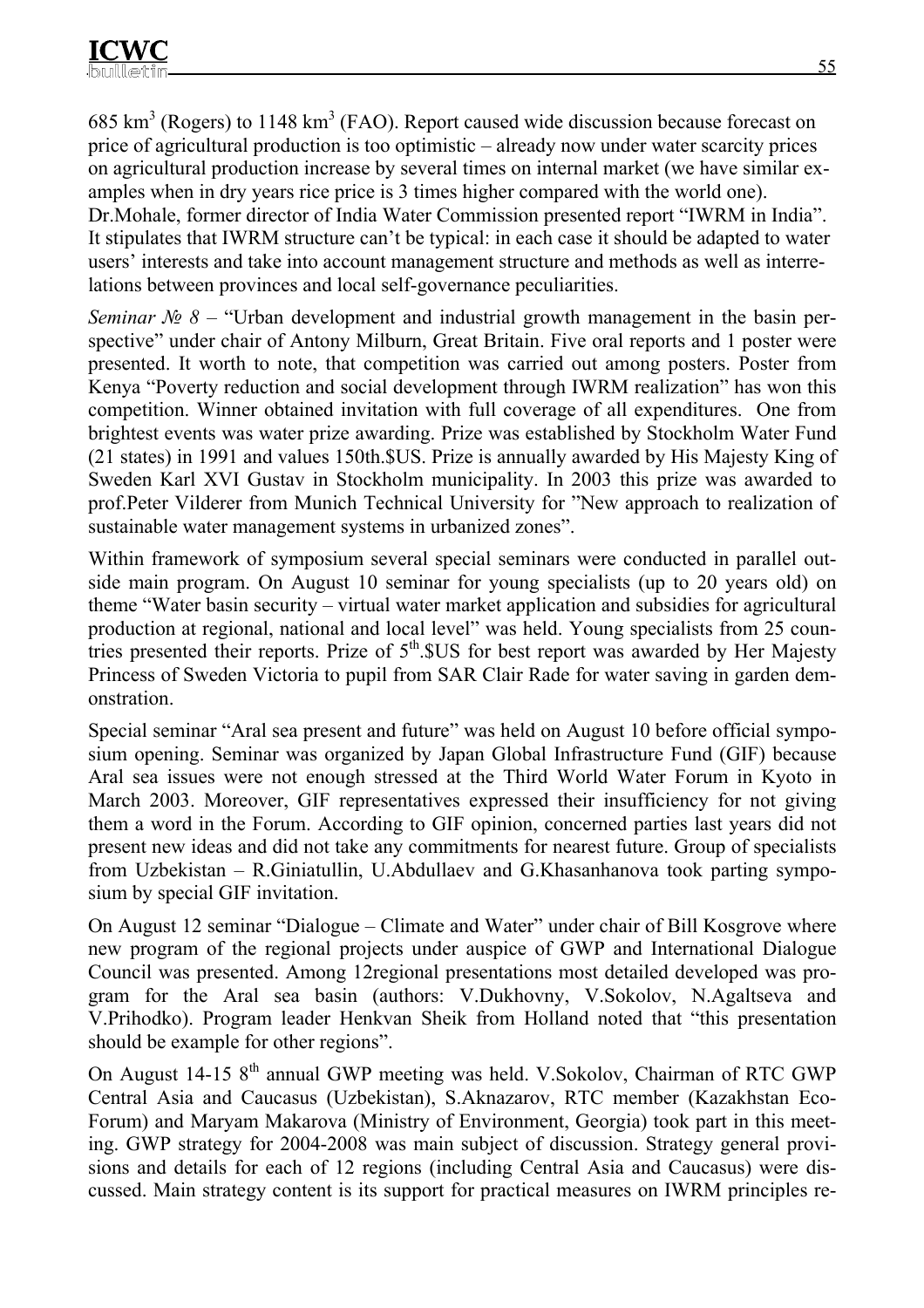alization at various levels and in different conditions. At GWP Steering Committee meeting on August 15 working programs and budgets were approved for all 12 regions. GWP program for Central Asia and Caucasus for 2004 will be funded from central budget in amount of 200 th.\$US. Other details of this meeting can be found on site www.gwpforum.org.

In last day of forum seminar of Stockholm International Water Institute was held where decision has been made to carry out next Forum on August 15-24, 2004 on theme "Drainage basin management: regional approaches to food and security of urbanized territories". First announcement will be officially circulated in the beginning of 2004.

More detail information about World Water Week can be found on site www.siwi.org.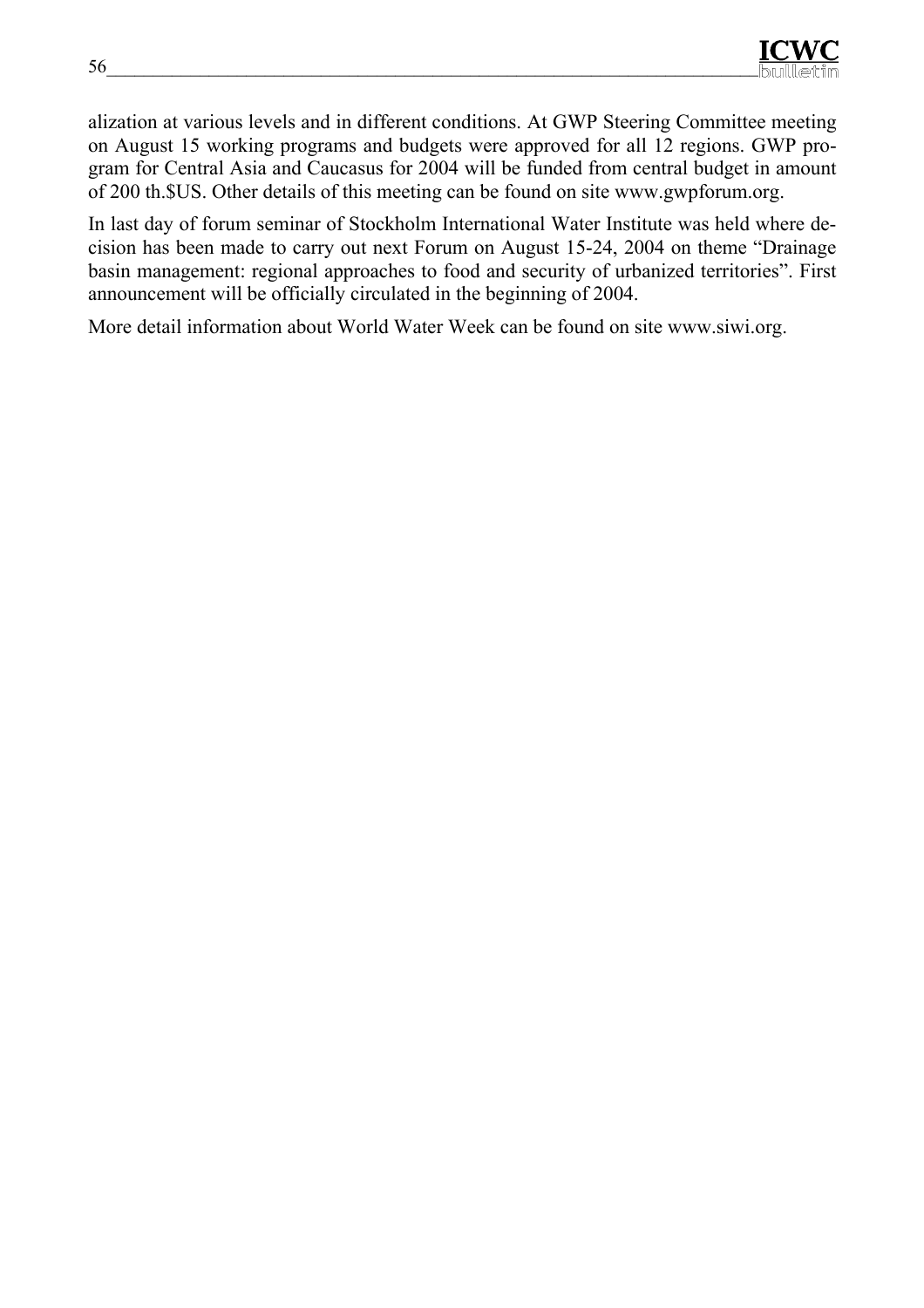# **THE THIRD GENERAL ASSEMBLY OF THE WORLD WATER COUNCIL**

**(Marseilles, France, September 29 – October 2, 2003)** 

### **Background**

Following principles of Dublin Declaration of 1992 and according to decisions of Ministerial Conference on potable water supply and environment conservation, which was held in March, 1994 in Noordwick, the Netherlands (which were approved by Sustainable Development Commission and UN General Assembly), the World Water Forum concept was adopted. International Water Resources Association (IWRA) on the meeting in Cairo in 1944 established special committee on preparation for the World Water Council (WWC) formation. This Committee gathered first in Montreal (Canada) in March 1995, and then in September of the same year in Bari (Italy). These two meetings defined WWC mission and goals, which was formally established in Marseilles on 14 June 1996. WWC actions are oriented on own Statute based on French Law of 1of July 1901. WWC headquarters is located in Marseilles (France), and its activity is funded at the expense of membership fees and partially financial support on part of French Government and the World Bank.

WWC goals are:

- identification of critical water problems of local, regional, and global significance on base of available assessment of water situation on the Earth;
- increase of awareness of critical water problems at all decision-making levels from high level officials to wide public;
- ensure forum for establishing general strategic vision on integrated water resources management on sustainability basis as well as promote implementing effective policy and strategy all over the world;
- provide recommendations and appropriate information for organizations and decisionmakers on development and implementation of complex policy and sustainable water management strategy with taking into account social and environmental factors as well as gender equality;
- contribute in transboundary water problems' solution.

Thus, WWC is a think-tank providing organizational feed-back for requirements of integrated actions of big number of agencies and institutions involved in water management in the whole world. It is implemented by organizing and conducting WWFs as well as issuing journal "Water Policy".

The First World Water Forum was held in March 1997 in Maraquesh (Morocco). There responsibility and mandate were defined for development of global "Vision for Water, Life, and Environment in 21" (Global Water Vision).

The Second World Water Forum was held in March 2000 in the Hague (the Netherlands), where 120 ministries and above 5500 participants from 156 countries took part. The WWF-2 adopted Global Water Vision – necessity of making water everybody's business.

The WWF-3 was held in March 2003 in Kyoto, Shiga, and Osaka (Japan). This Forum gathered above 2000 participants from the whole world. Two fundamental documents were pre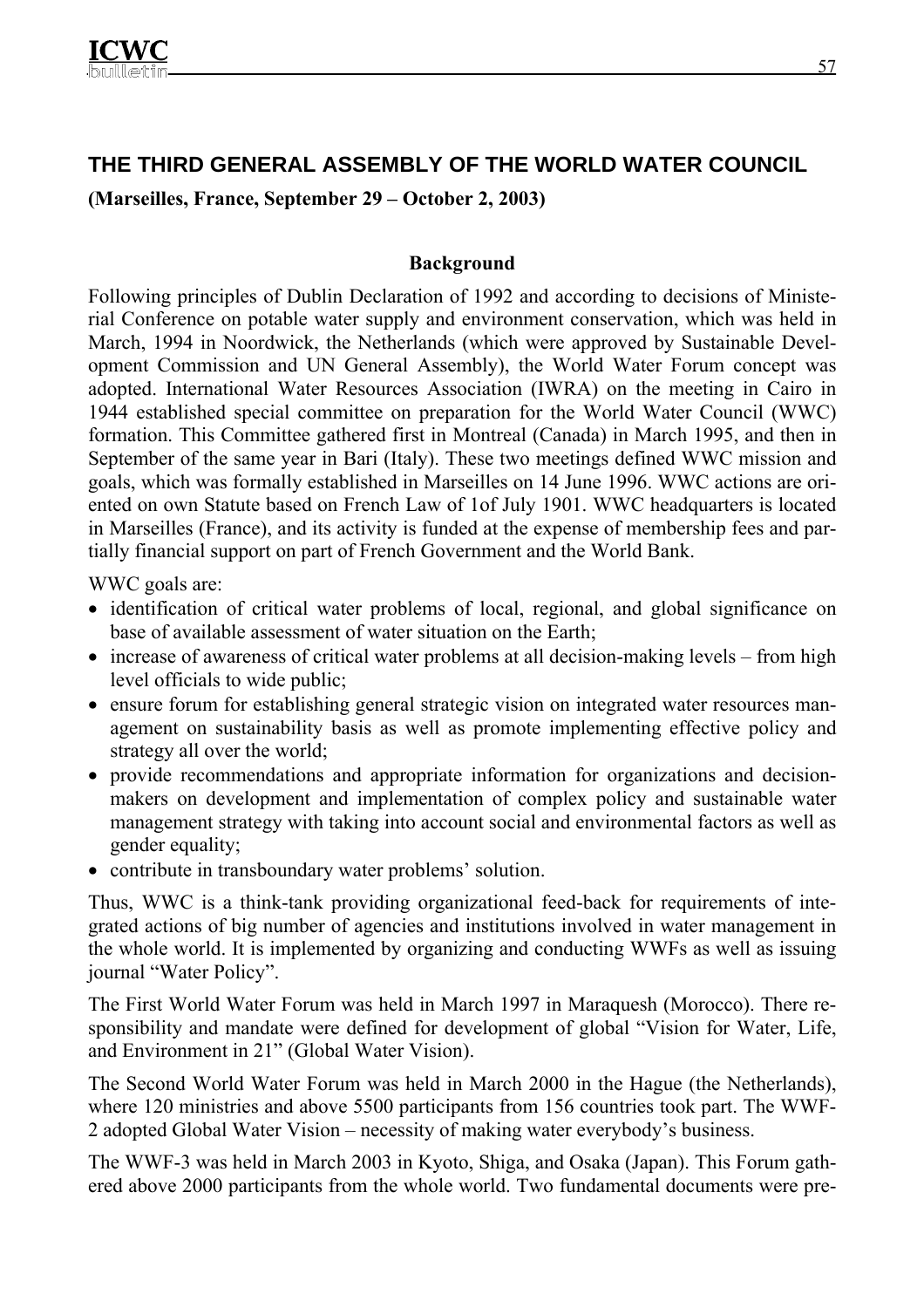sented there: "Global water actions – to make water flowing for all" and "Water Funding for all". Moreover, there hundreds initiatives were put forward.

The third General Assembly earlier (for 31 of August 2003) WWC included 300 members (216 active ones having the vote and 84 non-active - observers) representing 45 states and big range of international organizations. In period between General Assemblies WWC activity is executed by WWC Board – 36 members elected by voting on General Assembly.

# **The Third General Assembly**

Extraordinary WWC General Assembly, where above 75% of active members attended, was held on 30 September, 2003. Its conduction was caused by necessity of bringing changes in WWC Constitution. Need in revision is connected with institutional changes directed on ordering WWC activity that, in turn, was caused by changes occurring in common water situation in the world. The World Bank was initiator of such revision. Within frameworks of extraordinary General Assembly following decisions were adopted:

WWC work bodies were also changed:

**abolished:** Executive Committee, Financial Committee, Program Committee, Committee on relasionships, Regional Center and Committee on membership, World Water Committee Fund, as well as all temporary WWC workbodies;

**established**: two permanent committees – Committee on organizations and management and Committee on Science and Technologies; Commission on juridical and financial affairs; Advisory Committee as well as «Water Policy» Journal Board.

Some changes were brought in reforming regional and thematic WWC centers.

WWC Board was changed – to transform it to more representative body (over sectors and in geographical aspect).

Appropriate changes were made in election processes in all above mentioned WWC bodies.

WWC membership fees structure was also revised. Beginning since 2004 membership fees amount will be established basing on amount of GDP per capita.

| GDP per capita (US\$) |           |           |            |                                |
|-----------------------|-----------|-----------|------------|--------------------------------|
| < 1000                | 1000-2500 | 2500-7500 | 7500-20000 | >20000<br>and<br>international |
| 300                   | 500       | 700       | 900        | 1100                           |

WWC membership fees amount from 2004, USD

Appropriate changes were brought in WWC Constitution and Statute.

Within extraordinary WWC meeting frameworks the Board meeting was held, where the issue of conducting WWF-4 was considered. As it was reported to meeting participants – according to results of considering three applications for WWF-4 conduction in March 2006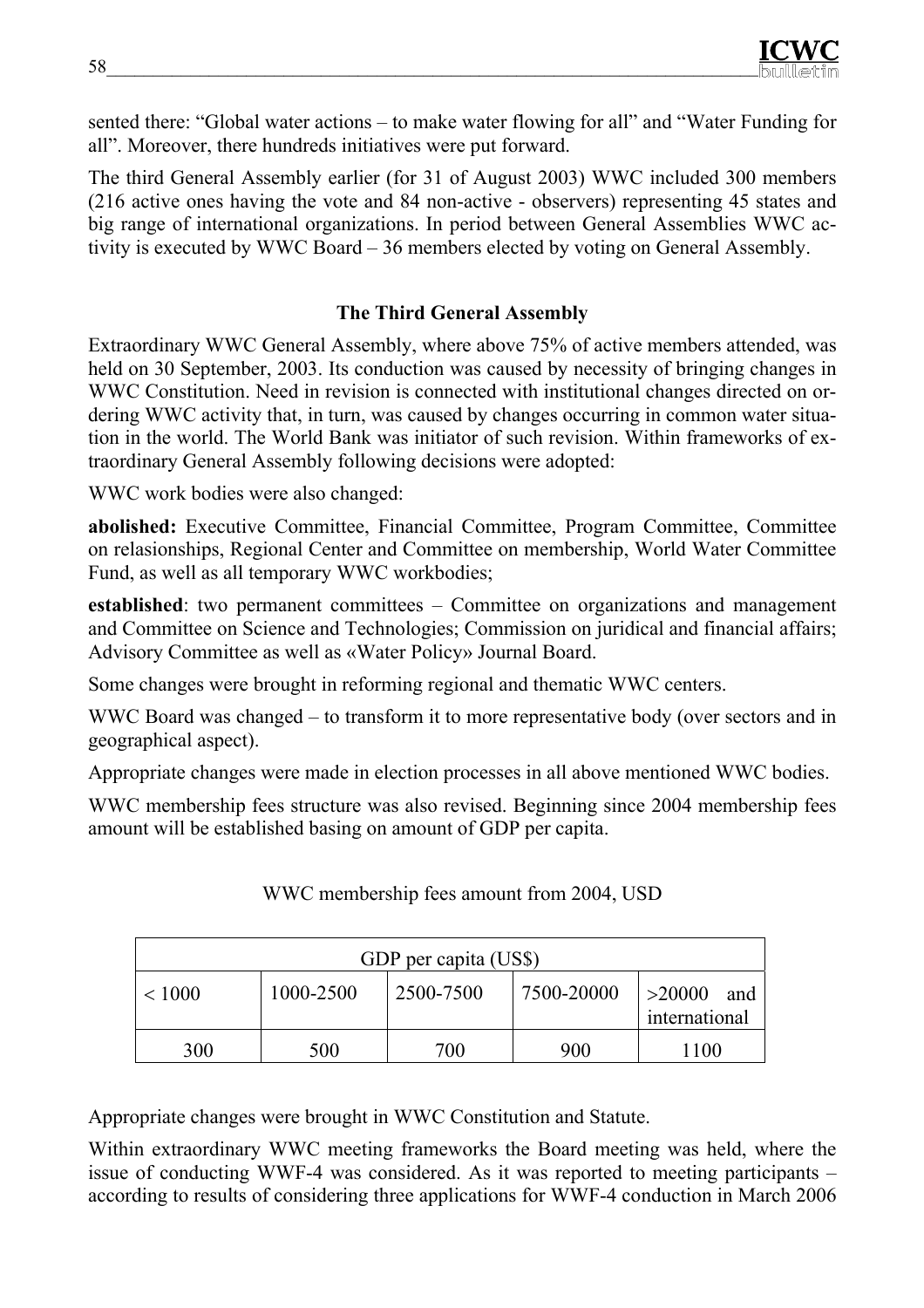from Canada, Turkey, and Mexico – by a majority of the Board members Mexico was selected as the place of next WWF conduction.

The next Third WWC General Assembly, where 77% active members attended, took place on 1 and 2 of October 2003. The first plenary meeting started with scandal – delegation from Turkey (29 active members), having protested against selecting Mexico as place of WWF-4, left Assembly. On their opinion, elections were conducted with procedure violation. Rest 62,5% active members composed demanded quorum (50%) for Assembly legality.

The Assembly considered following agenda issues:

- adoption of 3-year report about WWC activity;
- approval of financial and audit statements for 2000, 2001, and 2002 years;
- adoption of WWC work program for 2004-2006 years.

Moreover, Assembly participants took part in three parallel workshops on following themes: 1. Water funding for all – requirements and benefits.

- 2. Progress assessment WWC policy development and implementation.
- 3. How organize the  $4<sup>th</sup>$  World Water Forum and other global events.

In final Assembly part elections of 20 new members for WWC Board (within rotation frameworks) took place. Forty-two candidates from 18 states were presented. According to secret voting results Prof. V.A. Dukhovny, SIC ICWC Director, was elected as one of 20 newly elected members.

On October 2, at once after the 3<sup>rd</sup> General Assembly closing (at 19.00 p.m.) WWC Board meeting in its new staff was held. V.I Sokolov, SIC ICWC Deputy Director, took part in this meeting by proxy of Prof. V.A. Dukhovny absent because of sickness.

According to agenda following issues were considered at WWC Board meeting:

- 1. Presentation of new WWC Board members and their approval.
- 2. Election of new WWC President and two vice-presidents. The Board members expressed deep appreciation and gratitude for its fruitful work to the first WWC President PhD Mahmood Abu-Zeid, Minister of Irrigation and Water Resources of Egypt, who has been in this position for two years. William Kosgrow (Canada) was elected unanimously as WWC President for 3 years. Benedito Braga (Brazil) and Loik Faushon (France) were elected as WWC vice-presidents.
- 3. Elections of new WWC committees' chairmen.

Finally, it was decided to conduct next WWC Board meeting in March 2004 in Mexico city – having accepted polite invitation from Mexico National Water Commission.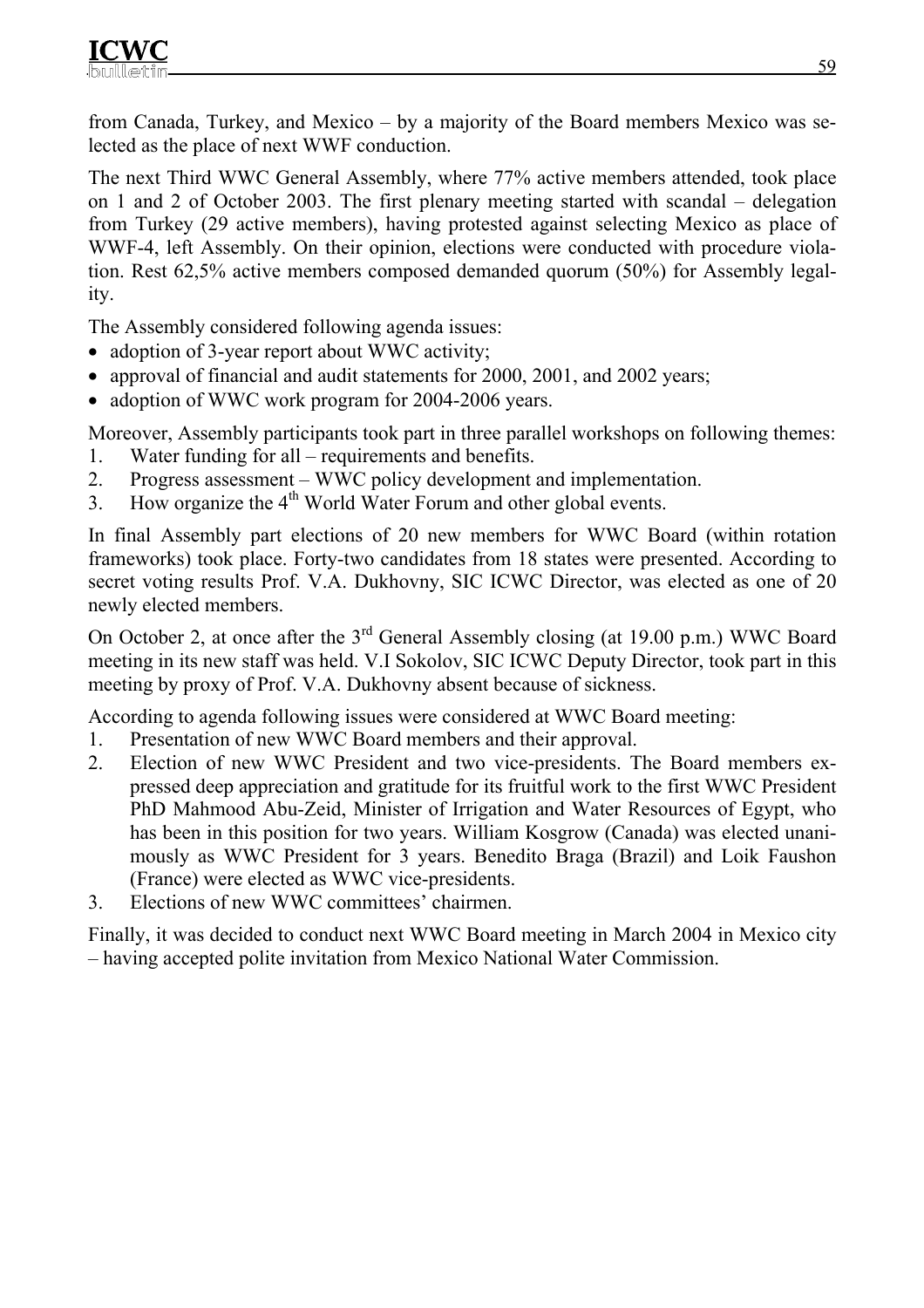# **ABOUT ICWC DELEGATION PARTICIPATION IN 54TH IEC ICID SESSION**

The 54<sup>th</sup> Session of International Executive Committee (IEC) of International Commission on Irrigation and Drainage (ICID) was held on September 14-19, 2003 in Montpellier, France. IEC is a supreme regulatory ICID body, which consists of president, 9 vicepresidents, and representatives from 101 state-ICID members.

At own sessions IEC considers aspects of scientific and technical activity implemented within ICID frameworks, including its administrative-executive and financial functions fulfilled permanently by acting Secretary in Central Office, New-Delhi (India). One of the main IEC objective – review and approval of the reports, recommendations, and working committees' plans (committees, working groups and expert groups with total number about 30) on different issues of irrigation, drainage, and flood control in regions of Asia, Africa, America, and Europe.

IFAS Board member, ICWC member, First Deputy Minister of Agriculture and Water Resources of Uzbekistan, Chairman of Uzbek National Commission on Irrigation and Drainage A.A. Jalalov, and SIC ICWC Deputy Director, ICWC Training Center Director, P.D. Umarov (leaving by proxy of SIC ICWC Director Prof. V.A. Dukhovny invited to this session).

ICWC Delegation took part in the work of specific working group on Aral Sea basin (ST-ARAL) conducted by ICID vice-president Prof. Ch. Madramotoo. The Chairman and other members of specific working group expressed a big regret about illness and absence of deputy chairman of specific working group Prof. V.A. Dukhovny and wished him to get better as soon as possible and come back to ICID family.

In response A.A. Jalalov thanked the Chairman and the members of specific working group and gave brief information on current Aral Sea basin problems, recent International Forum on Fresh Water and "Program of Concrete Actions on improvement of environmental and social-economic situation in the Aral Sea basin (ASB) for period 2003-2010", which was held in Dushanbe. According to meeting agenda other issues were considered too – inclusion of other ICWC members in ASB specific working group staff – representatives of Kazakhstan, Kyrgyzstan, Tajikistan, and Turkmenistan, ICID membership fees payment.

Representing ICWC members A.A. Jalalov promised to help in decision making of these issues up to the next session on technical irrigation and drainage IPTRID program, which is being implemented under FAO and will be held on 5-11 of September 2004 in Moscow.

IPTRID/FAO representative H. Denecke reported about that SIC ICWC jointly with MacGill University (Canada) and Wallingford Hydrology Research Institute (UK) executed the project "Sustainable irrigated agriculture strategy with economically acceptable investments in ASB drainage", on which it is planned to organize special workshop at the end of this year in Tashkent with involvement of the representatives from World Bank, CIDA, and other donor organizations. A.A. Jalalov offered to associate this workshop with the next ICWC meeting that will facilitate participation of all rest ICWC members.

Reporting on further IPTRID program initiatives H. Denecke informed about results of IX ICID International Drainage Workshop, which was held on 10-13 of September 2003 in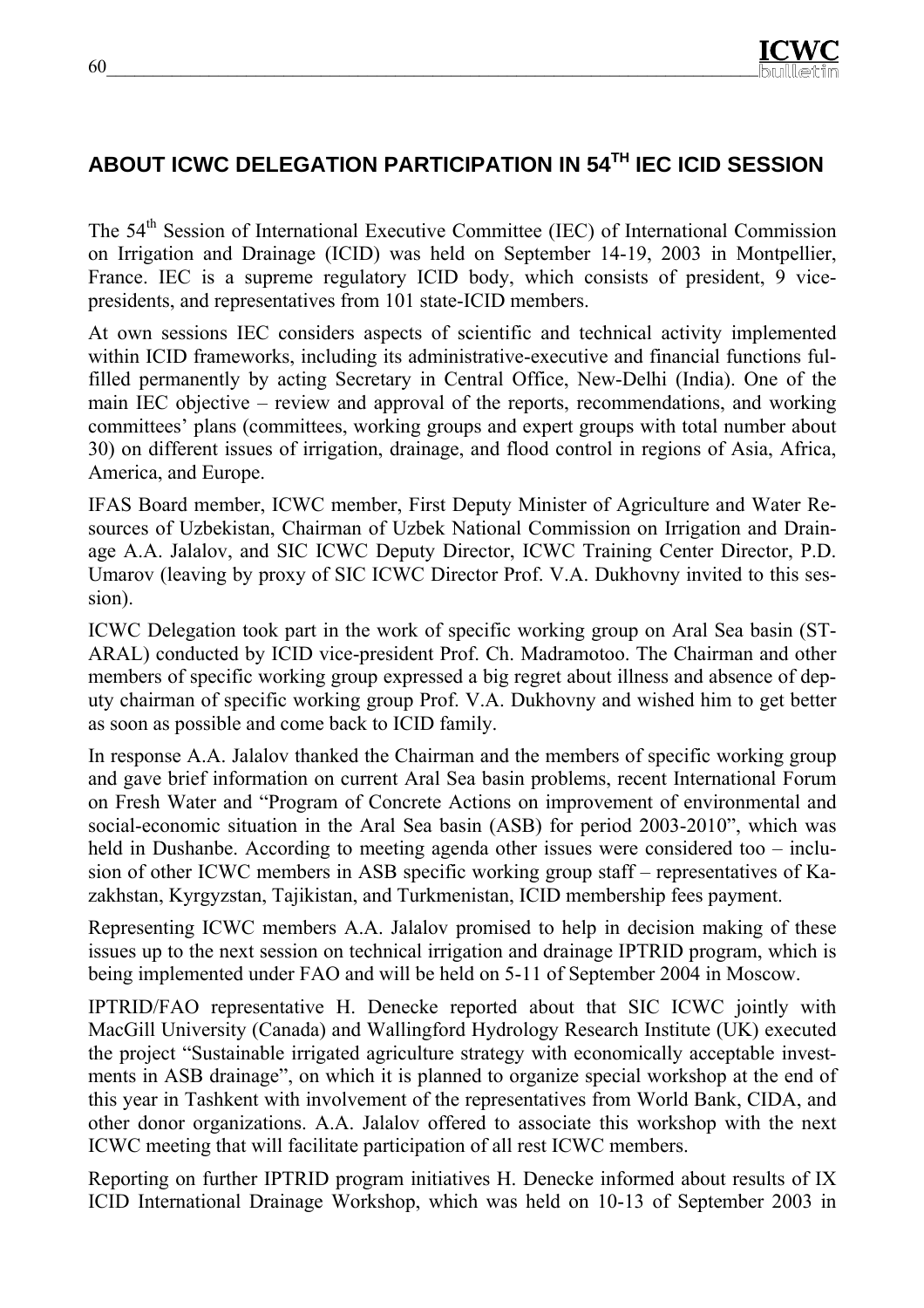Utreht (the Netherlands), where also the project "Sustainable irrigated strategy with economically acceptable investments in ASB drainage" was approved, and proposal of application to ICID about selecting place of the next X ICID International Drainage Workshop organization – Central-Asian region, was supported. The meeting participants decided to discuss this proposal on the drainage working group meeting, which has to be held next day.

Under discussion of issues of capacity increase in ASB region training program of high and middle level experts from water organizations of Central Asia, implemented by SIC ICWC jointly with MacGill University, was reported about. In result of this discussion conducted works and efforts on organizing ICWC Training Center branches in Osh and Urgench have been approved. Also it was recommended to accelerate works on opening other sub regional branches in purpose of decentralization and further training activity extension.

A.A. Jalalov presented final report on situation in water resources management in Central-Asian region as well as implemented in Uzbekistan reforms on introducing integrated water management. This report attracted big attention of the meeting participants, which ended by lively discussion.

Drainage working group meeting was presided by PhD U.F. Vlotman (International Reclamation Institute – ILRI, the Netherlands). As permanent monitors of this working group ICID vice-president, Prof. Ch. Madramotoo and IPTRID/FAO H.Denecke took part in the meeting activity.

According to meeting agenda along with such issues as joining of new working group members, review of published papers and papers under preparation for publication, interaction between drainage working group and other groups, development of database on drainage. The report of PhD Vlotman was discussed on results of IX ICID International Drainage Workshop (10-13 of September 2003, Utrecht, the Netherlands), where 120 experts from 25 world countries took part.

The main goal of this workshop – to discuss role and place of drainage in integrated water resources management (IWRM). Utrecht Declaration adopted on this workshop paid special attention to formulating plan of actions, which included also issues of drainage policy development in ASB in section 2: "Drainage – IWRM tool". Specific subject of working group discussion was the issue of next X ICID Drainage Workshop place in 2006. Representative of Finnish ICID Mr. R. Peltomaa suggested to make Estonia a place of next workshop in honor of its joining European Union. Alternative proposal was made by ICID vicepresident Ch. Madramotoo and IPTRID/FAO H. Denecke to adopt Central Asia as a place of the workshop, motivating that there the project on elaborating drainage strategy is implemented, and in the end of 2003 the workshop integrating with ICWC meeting will be held.

After discussion it was decided to prepare proposal in written form, and to adopt final decision on 55<sup>th</sup> ICID Session in Moscow.

Elections of ICID vice-presidents became main event of  $54<sup>th</sup>$  IEC ICID Session last day.

According to ICID Statute in this year three-year term of three vice-presidents' authorities should expire – Prof. Ch. Madramotoo (Canada), Dr H. Malacho (Australia), Dr Sun-kuk Kwun (Korea), and instead of them on presentation of National Committees of state-ICID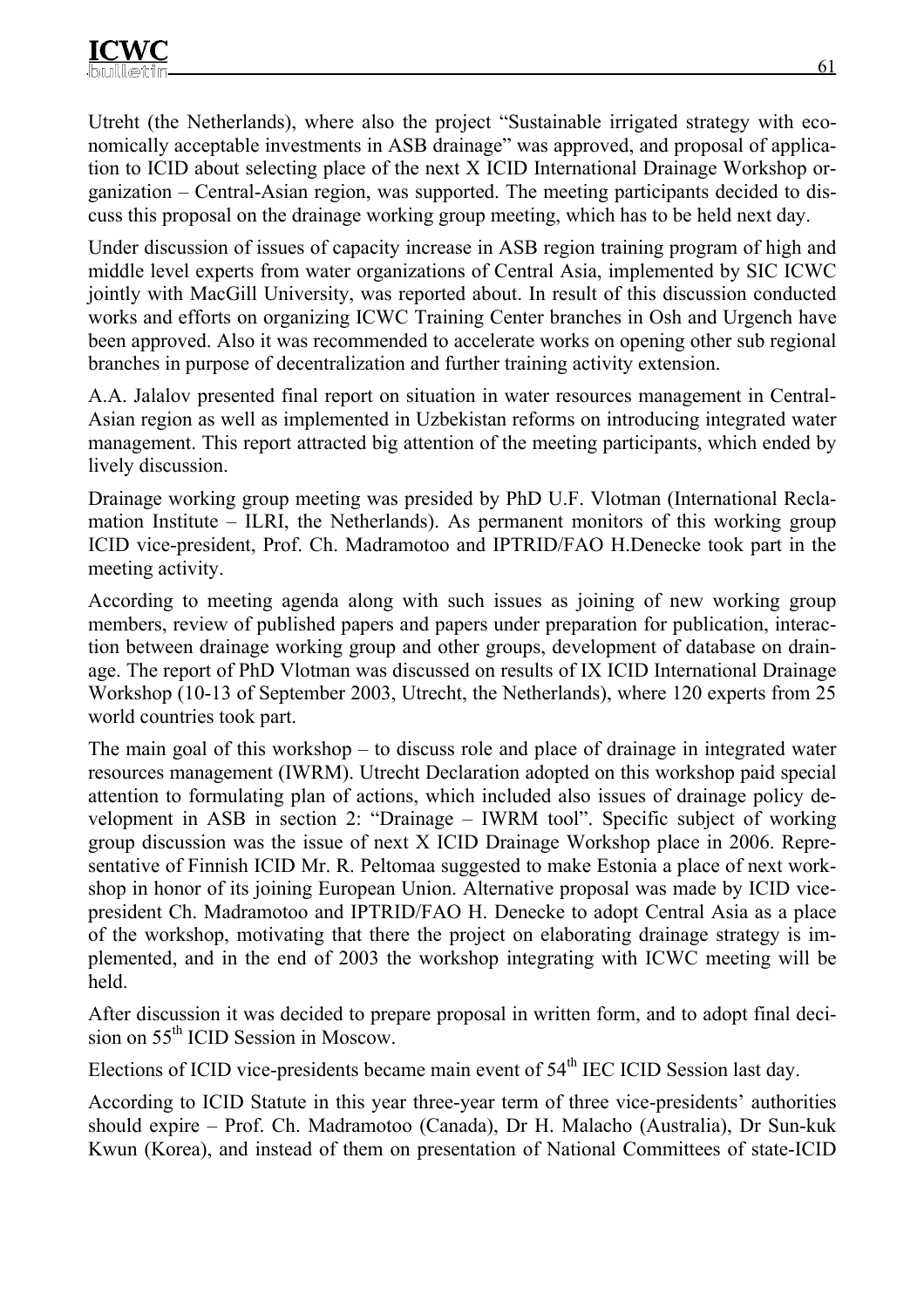

members ICID Secretary selected and included in bulletin for secret voting following 5 nominees:

- 1. О. Chukayev (Macedonia)
- 2. V. Dukhovny (Uzbekistan)
- 3. R. Zheyaslan (India)
- 4. О. Myaint (Mjanma)
- 5. А. Vidal (France)

According to results of conducted voting ICID vice-presidents for three years following persons were elected: V. Dukhovny (Uzbekistan), R. Zheyaselan (India), and A. Vidal (France).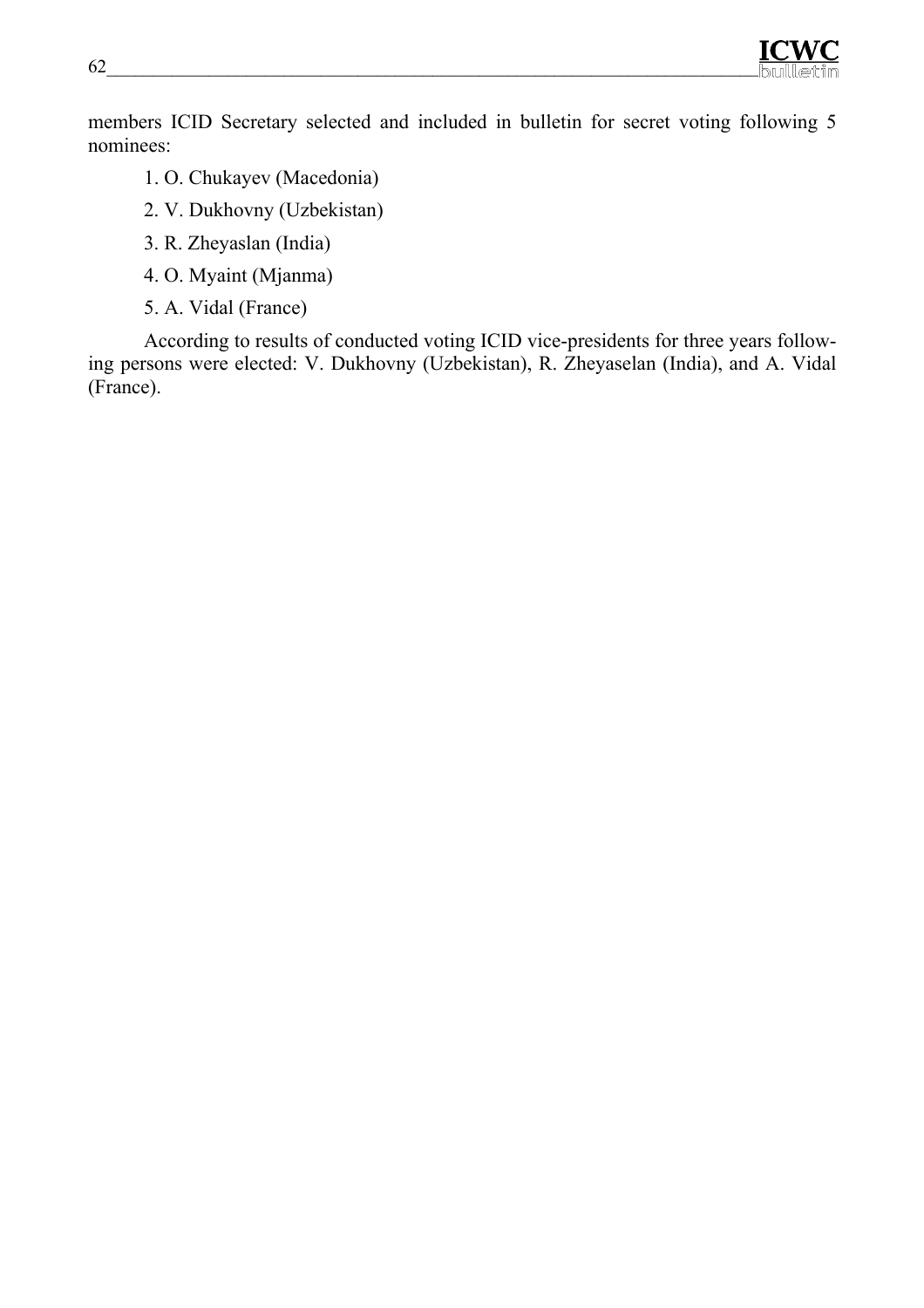# **ABOUT «IWRM-FERGHANA» PROJECT**

**Activity "Water and land use efficiency at farm level".** On 15 of September 2003 in WUA "Akbarabad" (Kuva rayon, Ferghana oblast) the workshop "Experience in effective irrigation and land treatment measures on increasing land and irrigation water efficiency" was held.

The project oblast monitor A. Fazylov opened the workshop. He greeted all participating farmers, thanked them for that in spite of their business they had found time for participation in such an important for farmers workshop. He expressed special gratitude to involved women-farmers and said that for the first time in this rayon on similar meeting women were active and constituted almost half of all participants.

Oblast executor on Ferghana oblast F. Rasulov presented the report "New institutional water management structure and its role for equitable water allocation and water efficiency increase ". He briefly touched the issues of water use and allocation at oblast level, the current problems in water sector of agriculture as well as significance of new institutional structures in effective water allocation at farm level. He told about main project aspects, underlined its importance for agriculture and water resources management within frameworks of agricultural and water reformation conducted in Uzbekistan.

Sh. Mukhamejanov and S. Nerozin in their report on theme "IWRM-Ferghana Project experience in water and land efficiency increase on demonstration plots" based on data of the first year monitoring (2002) told the farmers about shortfalls in private farms regarding irrigation water use and land treatment. Further they showed ways and opportunities of agricultural crop yield increase as well as effective irrigation water use in private farms. They demonstrated water management and account approaches, field certificates, and optimal technological irrigation schemes.

Engineer of the private farm "Khozhalkhon-ona-khozhi" I. Ganiyev told about monitoring organization in p/f "Khozhalkhon-ona-khozhi" and obtained results. On example of the private farm he shared experience of effective irrigation water use as well as land treatment application.

The farmer of this private farm B. Boltaboyev has demonstrated irrigation technique and planning sheet of land treatment.

The farmer M. Tozhiboyeva from p/f "Malikakhon" raised unstable water availability problem, and this problem is the main reason of yield loss.

After short break the workshop participants visited p/f "Turdiali", Kuva rayon. Engineer of this farm M. Mirzaliyev has shown demonstration plot, water metering devices, evaporator, told about carried out measurements and monitoring, shared with experience of effective irrigation water use as well land treatment application.

On the field the farmers were interested in water metering equipment, water discharge calculation methodic, regimes, dates, norms, and types of applied fertilizers, non-irrigation cultivation amount, vermin control and prevention issues. The discussion was held, in which the farmers, project experts, oblast and rayon project executors took part.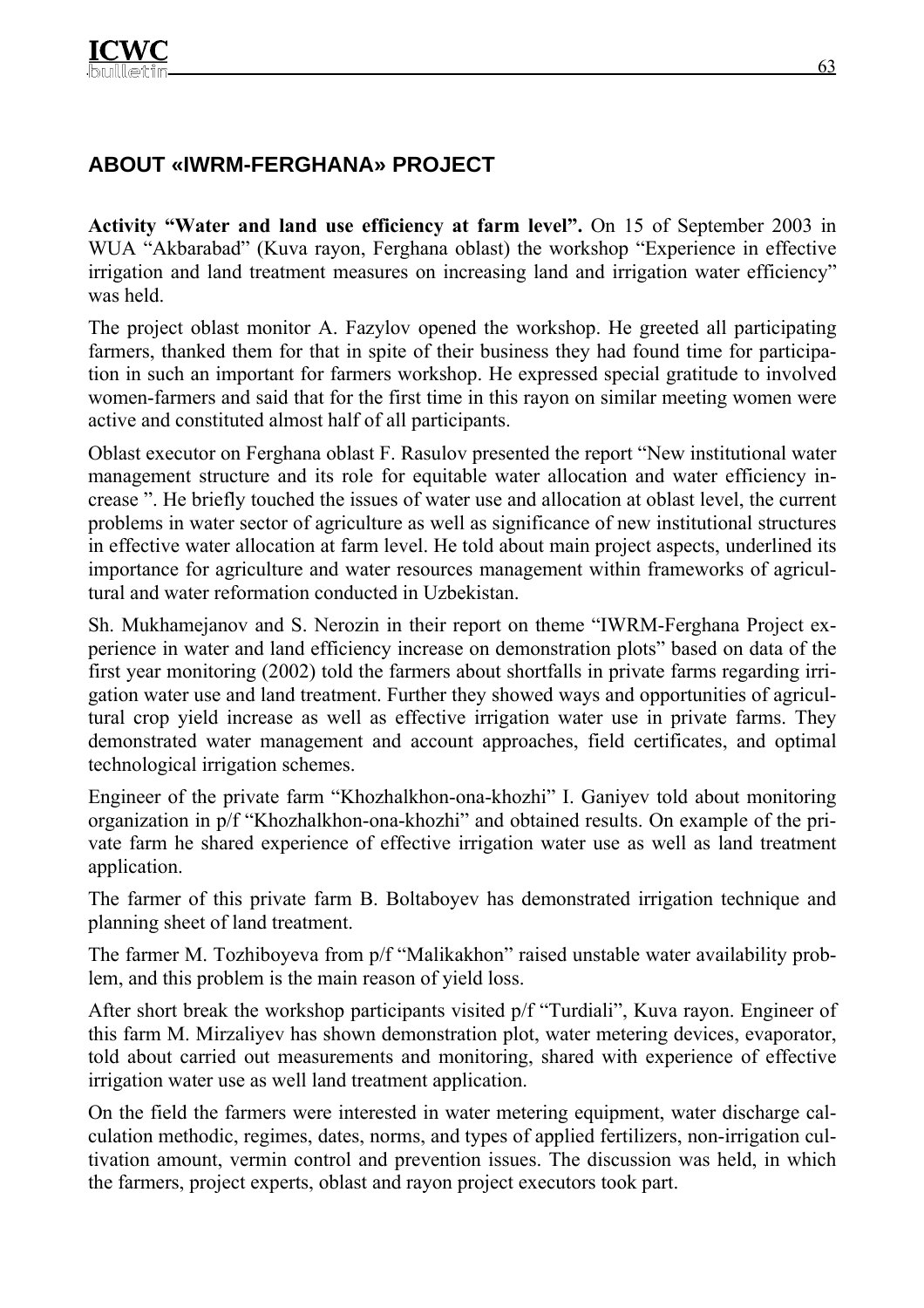

# **COMPLETION OF THE PROJECT "AUTOMATION OF UCHKURGAN WATERWORKS' GATES" FUNDED BY SWISS GOVERNMENT**

The Project "Automation of Uchkurgan Waterworks' gates" funded by Swiss Government has been completed successfully. Last month final examination was carried out, and final trench was implemented.

Total project duration: 01.01.2001 - 30.09.2003

Budget: 335 000 Swiss Francs.

Objective: automation of 25 gates on Uchkurgan Waterworks at Naryn River in north part of Ferghana Valley.

Project executors – BWO «Syrdarya», SIC ICWC, company «Sygma» (Kyrgyz Republic) under financial support of Swiss Development Cooperation agency (SDC). Works on Uchkurgan Waterworks were fulfilled with using experience from automation of Chirchik and Pakhtaabad waterworks funded by USAID under the project "Natural resources management".

Uchkurgan Waterworks plays important role in water distribution on the most part of Ferghana Valley through following main canals: Big Ferghana Canal, Khalkabad, North Ferghana Canal.

Result and impact:

1. Improved control and monitoring providing more accurate (in amount and time) water distribution over main canals.

2. Improved communication and information exchange between finite users (farmer) and waterworks' manager.

3. Report on test period (June 2002 –September 2003) prepared by BWO "Syrdarya" and SIC ICWC shows rather satisfactory system operation.

4. Hydropower located upstream Uchkurgan Waterworks under peak power generation causes high drops of waterworks discharge. These fluctuations can be balanced and smoothed by automated regulation system with positive economic effect.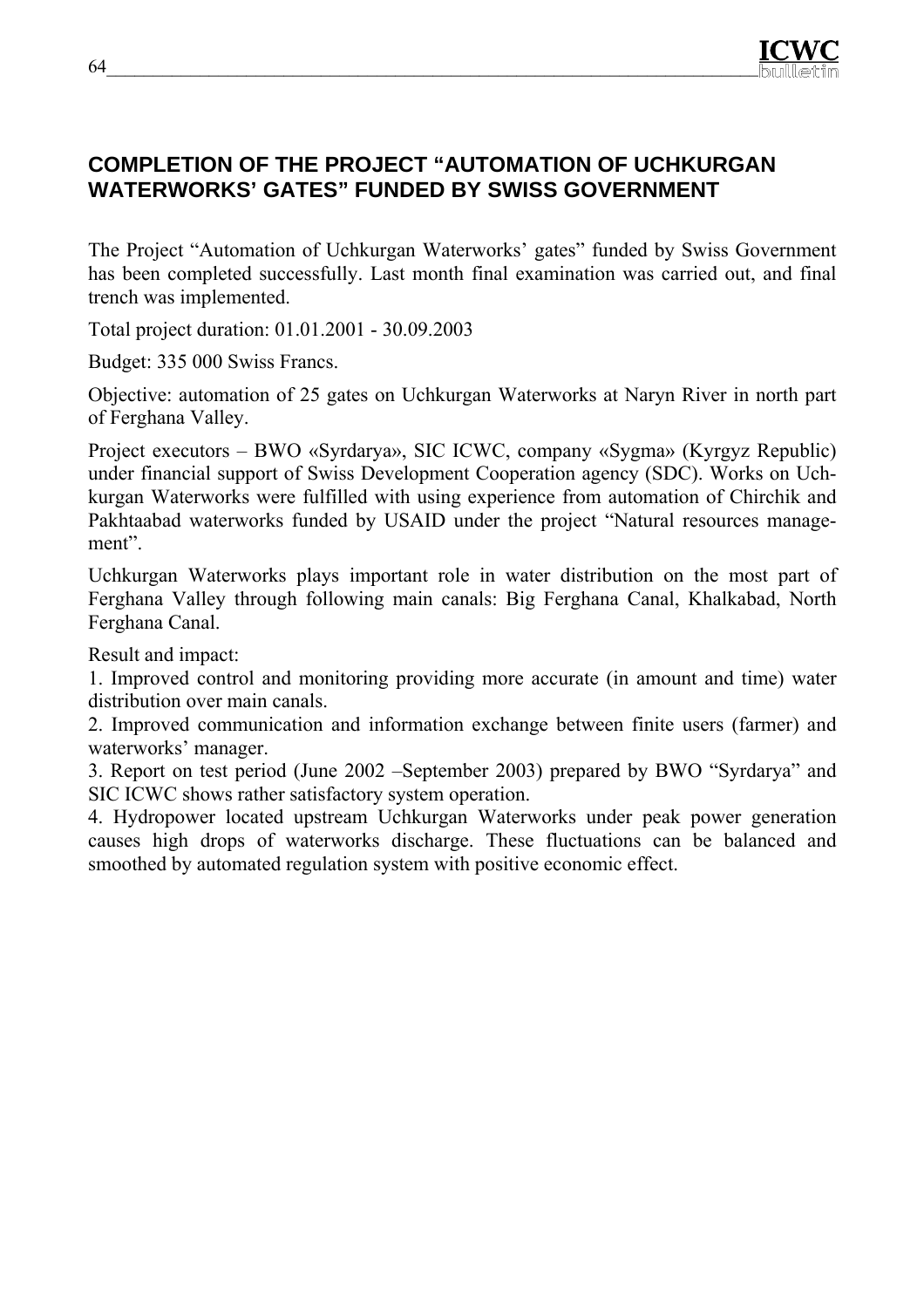# **WORKSHOP «INTEGRATED WATER RESOURCES MANAGEMENT– INTER-SECTORAL AND INTERSTATE APPROACHES»**

The workshop under program "Integrated water resources management – inter-sectoral and interstate approaches" was held on 3-7 November in ICWC Training Center. In this workshop experts of oblast, rayon, and basin water organizations, research institutes and NGOs took part.

Workshop participants elaborated recommendations for IWRM implementation in region:

The participants noted that for current moment regional organization are not having sufficient status, which allows carrying out successful activity in region. On their opinion, it worth to stipulate also water organizations' rights at national level as well as users' rights. To provide integrated water management legal base should be prepared, which could give an opportunity of IWRM implementation in CAR. IWRM dissemination at regional level calls the parties to join international conventions – as, for example, "Conventions on conservation and use of transboundary waterways and international lakes". In some countries certain property type for agricultural organizations still doesn't exist that, to some extent, hampers effective WUA activity.

Concrete measures recommended by the participants are:

- improvement of water legislation, investment and tax policy directed on promoting for IWRM principles implementation;
- development of clear ground for water users' concern about water conservation;
- clear definition of rights and responsibilities of agricultural organizations according to property types;
- improvement of WUA legal base.

Public participation in providing effective water use plays important part. In connection with this public access to information promotes increase of water users awareness and trust to water management reforms. NGO involvement in public notification process provides public participation process development. To form public opinion of careful water use many levers can be used such as:

- water companies and specific measures;
- specific radio and TV programs;
- free access to data.

The participants underlined following specific measures in this field:

- organization of regional conferences, workshops on different aspects of water management and sectors concerning issue of IWRM concept ensuring with NGO involvement;
- preparation and dissemination of materials of IWRM concept background for wide public awareness in region with NGO help;
- encouragement of process of public council development on water issues, consisting of representatives of different water user levels;
- establishment of public basin regulation council;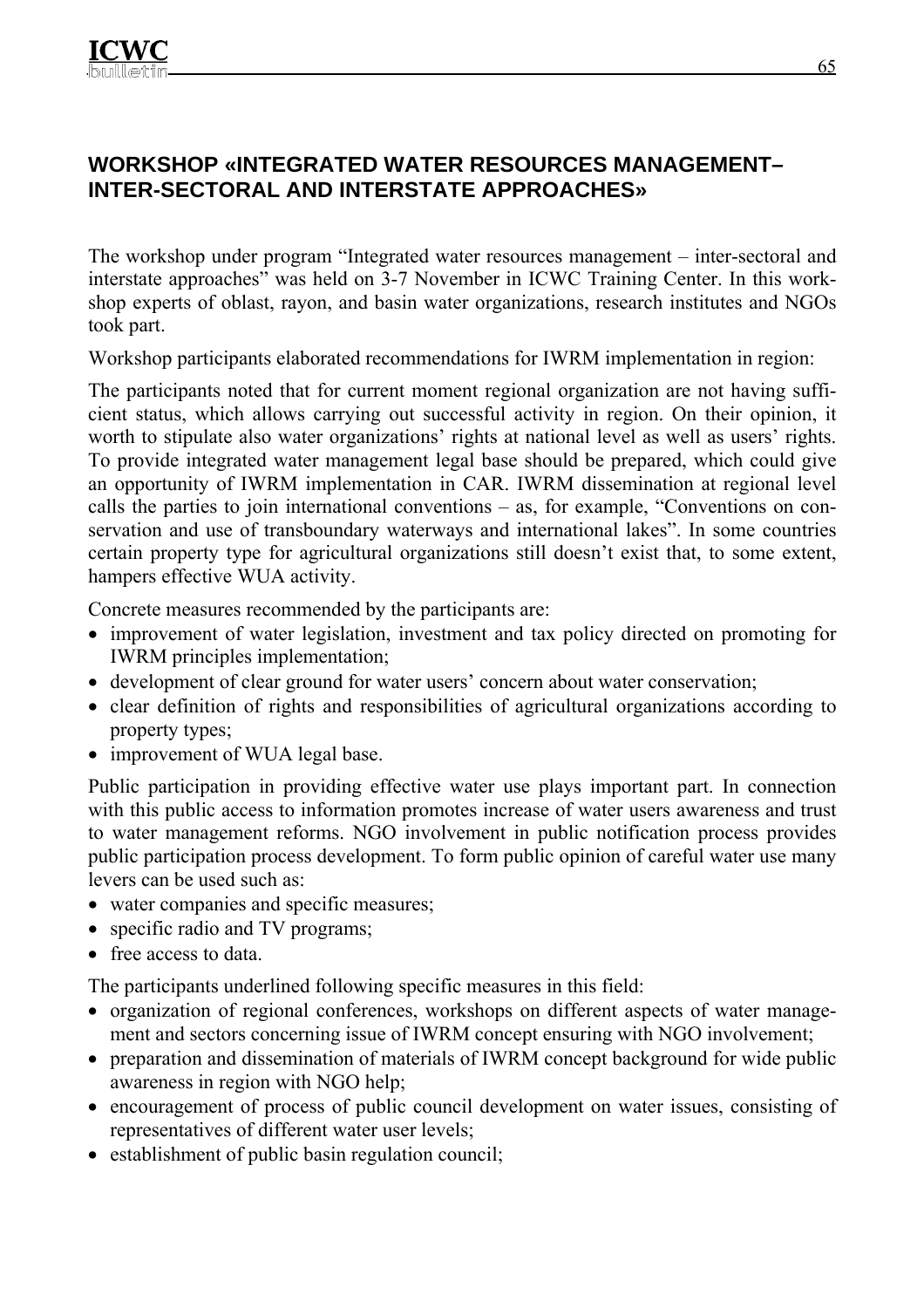• organization of series of seminars in above-mentioned fields for broader disseminating IWRM concepts.

The participants noted that in water economy of CAR states the trend of some IWRM principles' introduction exists, for example, transition to basin water management principle. But economical situation of states doesn't allow providing of sustainable water economy development. Lack of finances creates many problems to water workers.

Having orientation on sustainable water economy development, the participants put forward following practical proposals on improvement of economical and technical sector supply:

- definition of certain mechanisms and funding sources, formation of basis for financing attraction from these sources;
- gradual replenishment of WUA technical service.

The workshop participants recommended following measures for providing water conservation:

- use in practice revision acts on water use between rayons and oblasts;
- develop water users' encouragement mechanism for water saving in the form of bonus in size of public costs for water resources formation, release from taxes, and other additional material stimulus;
- development of service centers for farmers on providing consulting services in fields' certification and water efficiency increase;
- vide use of information technologies and programs in planning and supervision of agricultural lands' water consumption;
- strict observance of irrigation and drainage requirements;
- organization of on-farm water account and irrigation regime observance.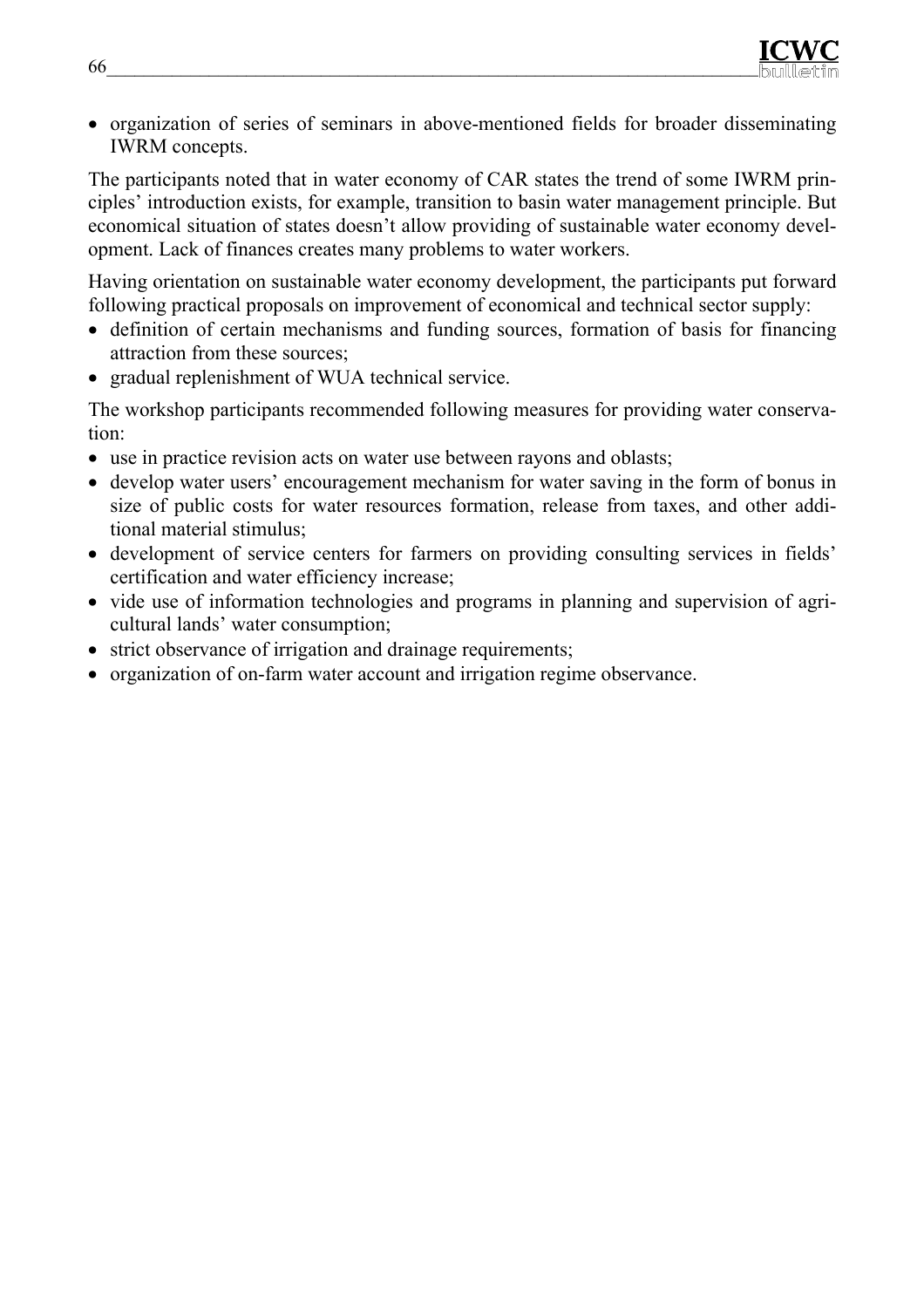# **HYDROPOWER NEWS**

## **Reconstruction of hydropower Dniepro-11 has been completed**

In the Ukraine reconstruction of 6 units of one of two hydropower plants of Dniepr River water sector – Dniepro-1. Turbine rotor blades and entrance blades, regulators, excitation system, control and protection systems of each from six units were replaced. Hydropower capacity increased by 42 MWt.

Dniepr River water sector includes reinforced concrete dam of height 52 m with emergency spillway intended for discharge 22 300 m3/sec, and hydropower Dniepro-2 with capacity 888 MWt operating since 1975. Firstly hydropower Dniepro-1 was ut into operation in 1932 with installed capacity 648 MWt.

During the Second World War the dam and hydropower Dniepro-1 were seriously damaged. After war the plant was equipped with Francis' turbines, six of which were installed by LMZ (Russia) and three – by Newport Newsy (USA).

Since that moment each water works at Dniepro-1 was operated  $280-320 \times 10^3$  hours. By present time the equipment has been critically deteriorated, its performance parameters declined, and costs for its maintenance significantly increased. Moreover, during operation period in result of strong cavitations water wheels were seriously damaged.

Main developer of given reconstruction program is company "Ukrgidroproject Ltd". Such leading Ukrainian manufacturers as "Turboatom", "Elctrotyazhmash", and "Zaporozhtransformator", supplied hydropower and hydro-mechanical equipment. To supply with electric equipment and control system, international auction was conducted. Finally ABB and Alstom won this tender. Under Swiss Government support Swiss companies "Alfa" and "Haefeli Trench" installed disconnectors and instrument transformers.

Works carried out at Dniepro-1 constitute the first program stage on large-scale reconstruction of the Ukrainian hydro powers, implemented since 1996 under World bank financial support. The second stage will last to 2012.

# **Automation of Kentucky hydropower<sup>2</sup>**

Kentucky hydropower was constructed recently and is the eighth in the list of 29 plants, which should be automated by Tennessee Valley Administration (TVA). From the beginning of June 2002 operators were demanded for round-the-clock control in connection with full control system functionality, which provides opportunity of remote control and monitoring for Supervisory Administration at TVA Power Trade Center locating in Chattanooga, Tennessee.

The work was started in 1997, and by 2005 transition of all 29 plants to automated control system is planned. Six other plants (Wilber/Watoga, Wilson, Great Waterfalls, Hivassi,

 <sup>1</sup> The International Journal on Hydropower and Dams, Vol. 9, issue 6, 2002

<sup>&</sup>lt;sup>2</sup> The International Journal on Hydropower and Dams, Vol. 9, issue 6, 2002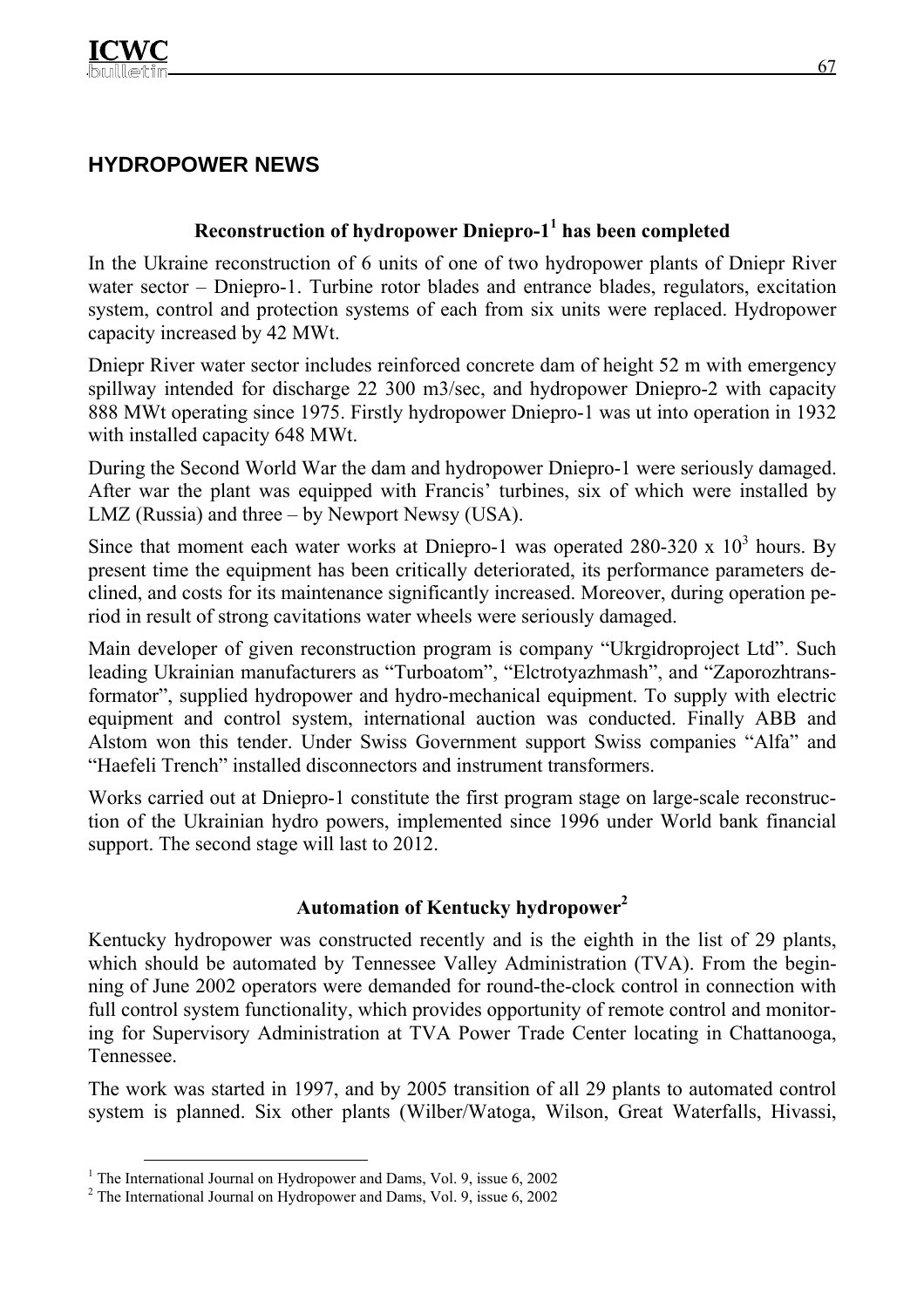Watts Bar, Bun, and Wiler) are currently in different development and/or introduction phases of control system.

Voith Siemens Hydro Power Generation of York, (Pennsylvania, USA) is the main contractor on ACS installation as well as fulfillment of associated works. Currently under project this company is in close cooperation with TVA engineers to provide overall control system, develop techniques and software, and introduce automated system.

# **Design elevation reaching on Shamaldysay3**

Recently at hydropower Shamaldysay with capacity 240 MWt, whcih is under construction in Kyrgyzstan, dam head water lining and modernization up to design elevation 574 m were completed. Moreover, bridge basement concreeting was ended. Installation of lever and beams for downstream reservoir, concreeting of left-bank wall, and finally, providing access for downstream reservoir workers should be carried out only.

Shamaldysay is located in Naryn River lower reaches between Uchkurgan hydropower reservoir and Tashkumyr hydropower, which, in turn, is located to south from Tashkumyr town. Nary River water collector is located in Tien Shan mountains and surrounded by Akshirak, Borkoldoy, Atbash, Kyrgyz, Talas, and Ferghana mountains with height 4000-5000 above see level.

This hydropower construction was started in 1984 under leadership of USSR Ministry of Power. Its main task is to provide power generation on base of hdyrpower flow regulation located upstream. Hydropower project includes following components:

- rock-fill dam with height 42 m with reservoir capacity 40,9 x  $10^6$  m<sup>3</sup>;
- hydropower with three units with capacity 80 MWt, which will produce on average 902 GWt/h annually;
- bottom spillway with maximal flow rate 3090 m3/sec;
- connecting block between hydropower spillway and left bank;
- power distribution through transmission lines 110 kwt and 220 kWt up to substation Kristall located at distance 3 km.

The project is planned to launch in 2004.

# **Opening of Center on Water Resources in Syria4**

Recently Syrian minister of irrigation and Ambassador of Japan in Syria opened Tore (Tishrin, Syria) Center of information on water resources, which costs 1 mln USD.

This Center founded under Japanese International Cooperation Agency support will be source of statistical data on seven water basin in Syria.

The first step in forming integrated water resources network will be establishment of Center branch in each basin to solve water lack and pollution problems basing on reliable data.

Syrian Government is planning to get 10 mln USD more from Japanese grant for further center supply with proper equipment.

<sup>&</sup>lt;sup>3</sup> The International Journal on Hydropower and Dams, Vol. 9, issue 6, 2002

<sup>&</sup>lt;sup>4</sup> The International Journal on Hydropower and Dams, Vol. 9, issue 6, 2002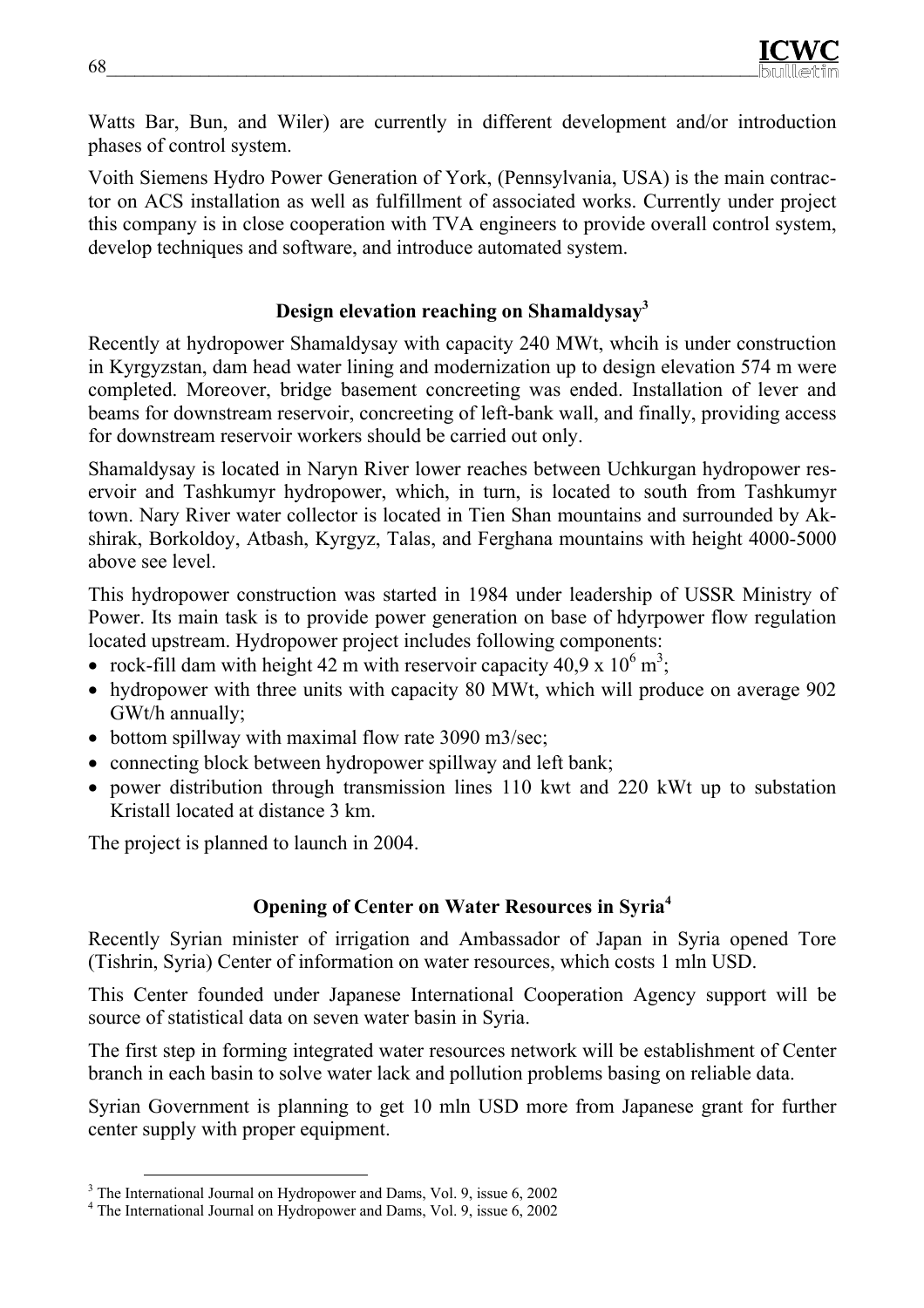# **China plans to double its hydropower capacity by 2010 5**

China reported that up to 2010 it will invest 36 bln USD to double its present hydropower capacity in attempt to replace plants, which burn coal, and, hence, significantly pollute environment. On opinion of Chan Dongping, deputy Director General of State Power Corporation, which is the largest enterprise in the country, hydropower capacity during next 8 years will increase up to 150 th. MWt. He said that new plants will replace present ones, which burn coal, produce 4/5 of total power amount in the country and are one of the largest air polluters. He also noted that new hydropower plants could be simply financed by obtaining loans from state banks, since high costs for their construction make them less attractive to investors.

New dams can be constructed, mainly, on the rivers flowing through highlands in poor western provinces such as Unnan and Sichuan, which government is trying to develop. To fund construction, China will use money from electric power sale, produced by existing water sector.

"It is easy to impel state banks allocate money as a loan, but when the number of dams increases, and they will help funding of other projects, it won't be necessary no more," - Chan said.

## **Mekong River Commission was awarded for the best river management**<sup>6</sup>

On the river symposium of current year, which is annually held in Brisbane, Australia, Mekong Commission was awarded with International Teess Award for the best river management.

International Award for the best management, which confirms excellence in river management, is the largest prize among such kind- of awards in the world for amount 100.000 Australian dollars (56.028 USD). In the first time award is given for river management shared by developing countries.

Mekong Commission is international river basin administration formed in 1995 on agreement between governments of Cambodia, Laos, Thailand, and Vietnam. This Commission assists state-participants in basin planning and development as well as transboundary water problems' solution for population living in Mekong lower reaches in number above 60 mln. Management by the largest fresh water fish-husbandry in the world, navigation, and flood control and mitigation are main directions in Commission activity.

Annual International Award Tiess ceremony for the best management has been held since 2000. Before it was given for Mercy River management in Great Britain and Grand River management in Canada. In this year the list of nominees includes organizations regulating Danube River, which crosses European countries, Fu-Nan River in China, Umber in Canada, and Kissimmi in USA.

 <sup>5</sup> The International Journal on Hydropower and Dams, Vol. 9, issue 6, 2002

<sup>6</sup> The International Journal on Hydropower and Dams, Vol. 9, issue 6, 2002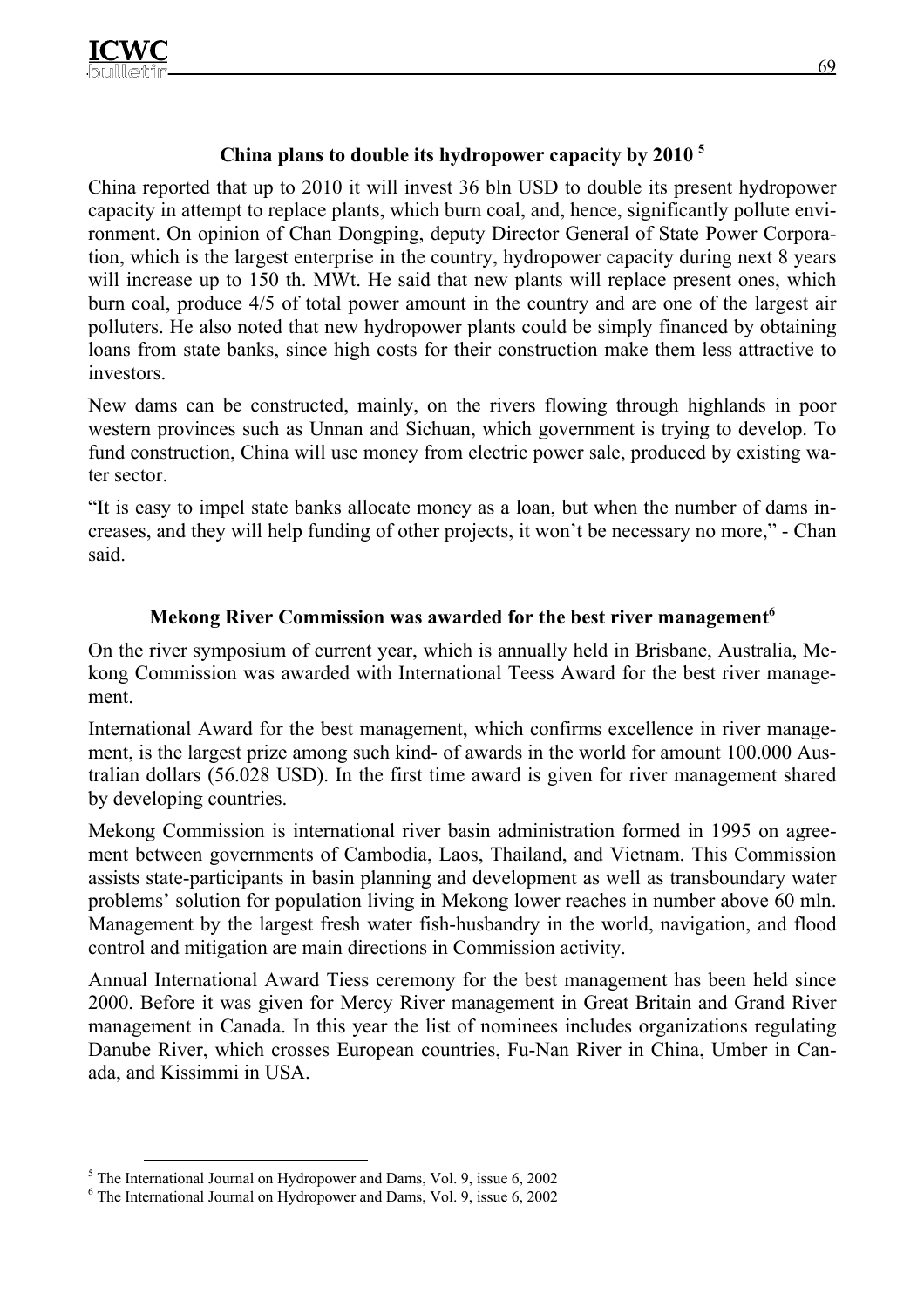# **Aga Khan Fund promotes Pamir infrastructure restoration7**

World Bank and Aga Khan Fund for Economy Development (AKFED) integrated for investment of 26 mln USD in the project on hydropower generation and transmission in Tajikistan.

This project established under support of Tajikistan Government will promote formation of new power company "Pamirenergiya" for producing and supplying power in Gorno-Badakhshan region located in Pamir mountains. As AKFED workers reported, the region is poorly supplied with electric power because of aging hydropower structures, and its power system is almost destroyed. During decade 250 th. Inhabitants of Gorno-Badakhshan region have been using firewood to heat and cook, and thus brought significant damage to the wood cover of the region and created critical situation of internal pollution.

The Fund will help "Pamienergiya" company to complete construction of hydropower Pamir-1 located in 25 km from Khorog town as well as increase capacity from 14 to 28 MWt. This company will also implement maintenance works at hydropower with capacity 8 MWt, located in Khorog itself, and reconstruction of two other plants in Vanj and Namrangut, located further appropriately to the north and south from Khorog.

"Pamirenergiya" will also improve structures on transmission and distribution as well as install regulatory device on near lake to provide proper water flow in winter period, when requirement for water reaches its peak. Companies "Pamirenergiya" will obtain all assets available in public utility "Bark-i-Tajik", and will be responsible for supplying 30 th. people with electric power and broadening permanent customers' staff.

# **Settlement announced to decommission Powerdale 8**

PACIFICORP HAS ANNOUNCED that its Powerdale hydroelectric project on the Hood river in Oregon, US, will be decommissioned and portions of it removed beginning in 2010, under an agreement reached on 6 June 2003.

The cooperative agreement among PacifiCorp, state and federal resource agencies, the Confederated Tribes of the Warm Springs Reservation of Oregon, American Rivers and the Hood River Watershed Group, was welcomed by US Governor Theodore R. Kulongoski.

"I'd like to commend all parties to the settlement process for working together to reach common ground,' said Governor Kulongoski. 'Constructive, collaborative settlement talks like these are the model for how difficult natural resource issues should be handled.'

The 6MW Powerdale hydroelectric project - which was first put into operation in 1923 - is owned by PacifiCorp and can serve the needs of about 3000 typical residential customers. Powerdale's federal operating license expired in 2000, and rather than accepting a new license, PacifiCorp approached parties to the licensing process to see if an alternative to a new license could be negotiated.

"We believe this agreement is in the best interests of our customers because Powerdale will

 <sup>7</sup> The International Journal on Hydropower and Dams, Vol. 9, issue 6, 2002

<sup>8</sup> Water Power & Dam Construction, July 2003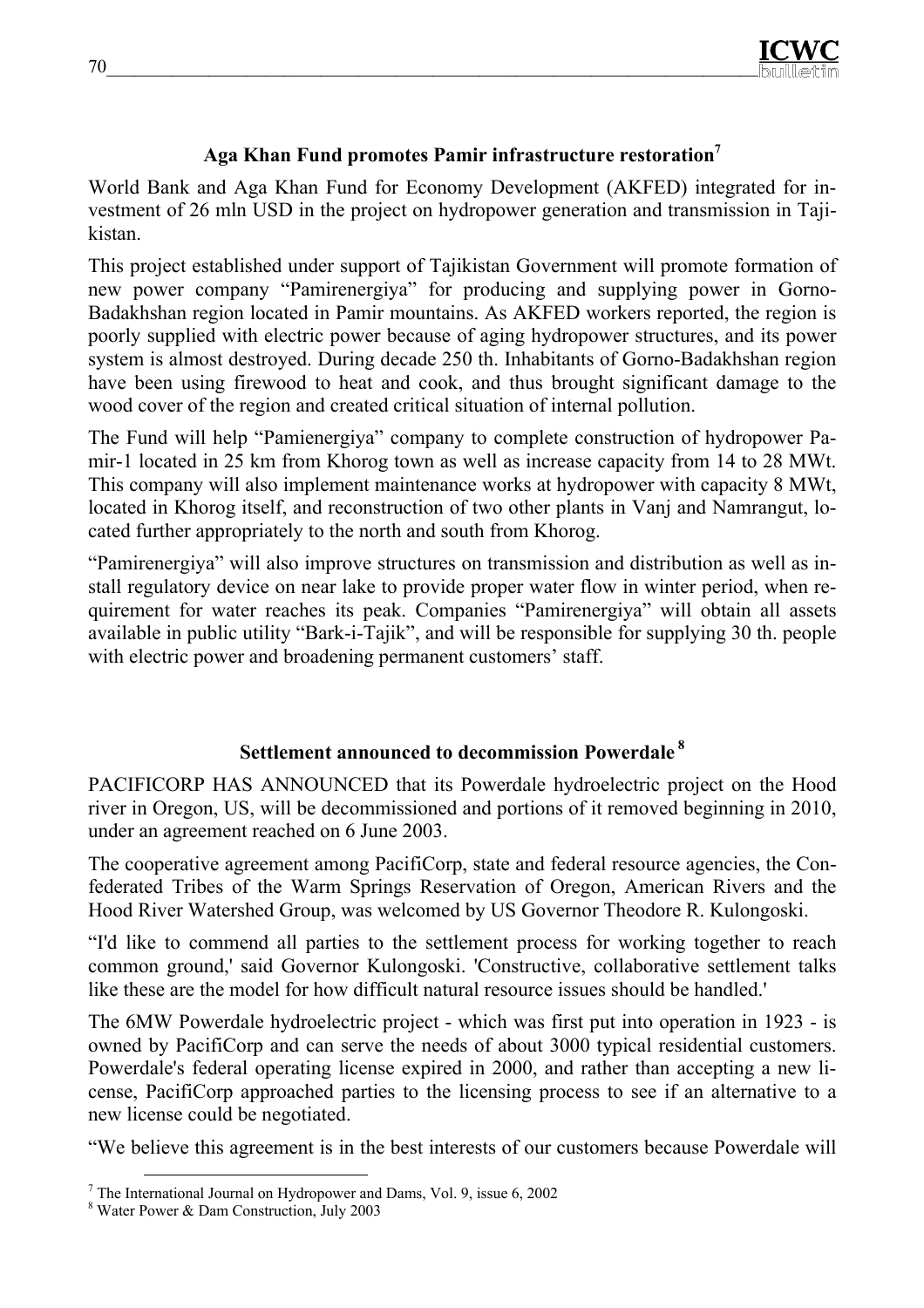continue to operate for several more years providing low-cost power," said Judi Johansen, chief executive officer for PacifiCorp. "But at the same, time the agreement supports the long-term objectives of the resource agencies and other interest groups in the Hood river basin".

If PacifiCorp had chosen to accept a new operating license, Powerdale's future economic viability was doubtful. A new license would have come with more-restrictive operating conditions, and the plant would have also required a considerable amount of new capital investment to keep it operating for the next 30 to 50 years. The company determined that it made more sense for its customers to close the plant in 2010 and use its capital resources for other more cost-effective generating sources.

The Powerdale project now has a small diversion dam with an operating fish ladder. Water is conveyed via a 4.8km long flow line to the downstream power house close by where the Hood river flows into the Columbia river.

A fish-counting station connected to the dam's fish ladder is owned by the Bonneville Power Administration and operated by the Oregon Department of Fish and Wildlife and the Confederated Tribes of the Warm Springs. The facility is critical to fish research that will help with salmon and steelhead recovery efforts in the basin. For this and other reasons, the agreement permits continued project operation until 2010, at which time the dam will be removed.

"We are pleased that the parties were able to reach agreement that meets everyone's interests," said David McAllister, Orleans's DFW habitat division administrator. "This agreement ensures restoration of the Hood River and protection of riparian habitat for fish and wildlife".

The fish ladder, which was installed when the dam was built, continues to allow the sorting of fish at the station as well as passage of anadromous fish into the upper Hood river basin.

PacifiCorp will not be required to install new fish screens for operations through 2010. However, all other operating measures that would have been required in a new license will be in effect until the project is decommissioned. Further, the project will be closed each year between 15 April and 30 June to ensure protection of downstream-migrating juvenile fish.

This agreement demonstrates that we can work together and do what is right for rivers and the fish, wildlife, and people who depend on them. We commend PacifiCorp for its leadership. The Hood river will be healthier thanks to the improved flows and fish passage,' said Brett Swift of American Rivers.

# **Investment in Bureisky hydro in 20049**

UNIFIED ENERGY SYSTEMS (UES) says it plans to invest USS256M in the construction of the Bureisky hydroelectric power plant in Russia's Far East in 2004, according to the Interfax news agency.

The first and second generating units of 185MW capacity each will be commissioned at the plant this year, with a third unit of the same capacity to be commissioned next year.

 <sup>9</sup> Water Power & Dam Construction, July 2003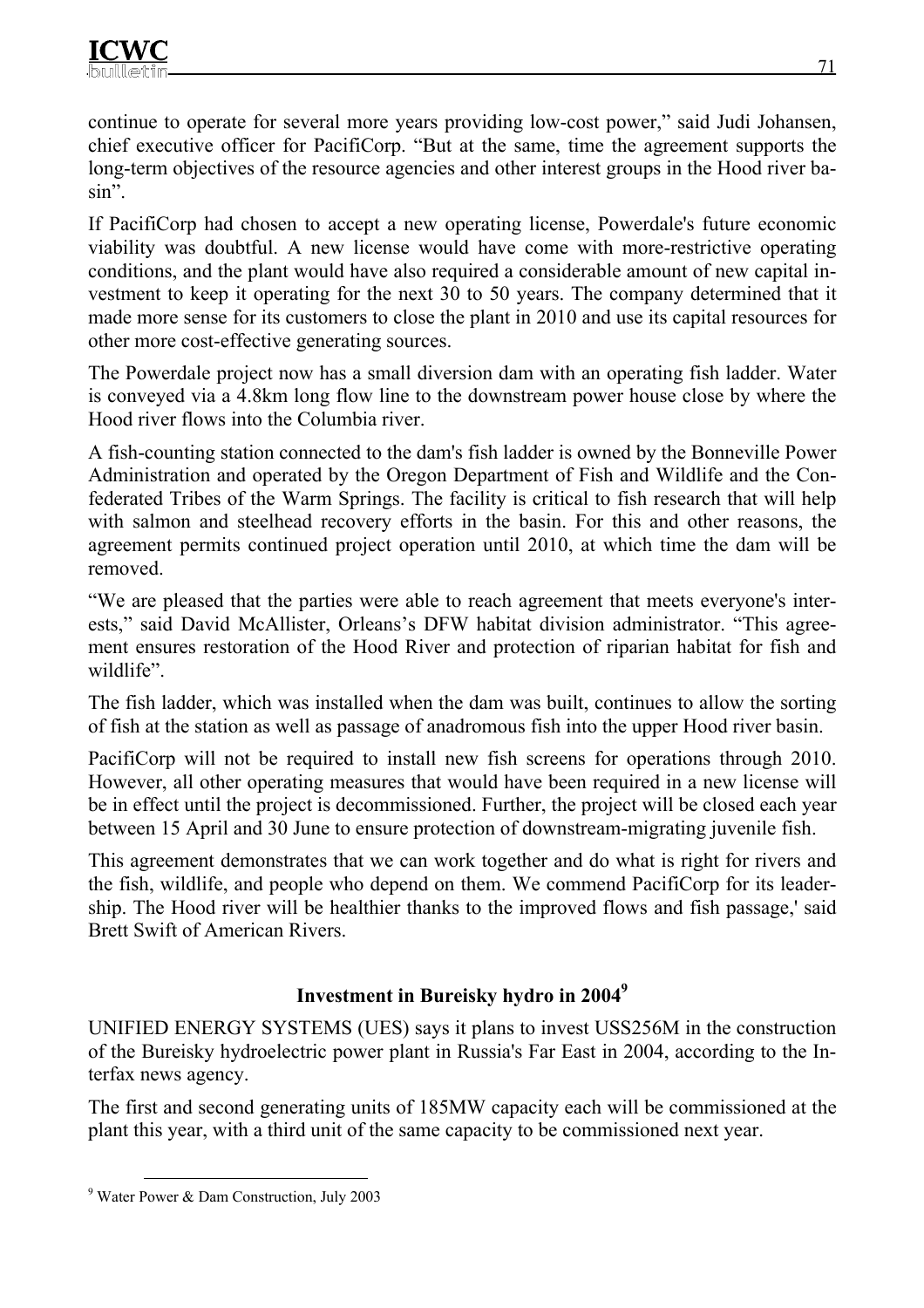UES has submitted a request to the Federal Energy Commission for the fixing of a tariff for electricity produced at the Bureisky plant of US\$0.0130.020 per kWh over the next six months.

The plant, when completed in 2007, will have a total installed capacity of 2000MW, generating an annual average of 7.IB kWh of electricity.

# **Controlling the Nile10**

Neil Ford reports on the ongoing struggle for control of the Nile waters.

THE NILE and its tributaries have long played a key role in the development of eastern Africa, firstly by enabling the creation of Egypt itself and now by providing a major source of energy for much of the region. Egypt has long attempted to maintain control of the Nile waters for its own use but a rapid increase in population pressure in the Nile Basin over the past 30 years has prompted other states with territory within the watershed to push for a reallocation of resources. Now, at last, it seems as if the Egyptian government is prepared to negotiate a redistribution of the Nile waters, in a move that could encourage the construction of new hydroelectric power plants along the length of the Nile Valley.

The present division of the Nile waters is based upon a series of colonial agreements which were largely determined outside Africa. Under a 1902 agreement with Great Britain, Ethiopia agreed to refrain from interfering with the river, in order to protect the flow of water into Egypt. A second agreement in 1929, under which the East African countries of Kenya, Tanzania and Uganda all agreed not to take water from the Nile, was facilitated by the fact that Great Britain was the colonial ruler of all three territories.

The construction of the Aswan dam caused a breakdown in relations between Egypt and Sudan, prompting the Egyptian government to recognize some Sudanese rights to the river. A third agreement was therefore signed in 1959 between the two governments, allocating 55.5Bm3 of water per year to Egypt and 18.Bm3 to Sudan, whilst effectively excluding the other Nile states from this vital resource.

All of these treaties remain in force today and access to the Nile and its tributaries for power generation, agriculture and other requirements is legally restricted to Egypt and Sudan. In practice, however, several other countries already have hydroelectric power plants on the river system and no legal action has been forthcoming. However, the threat of legal action by the two northern Nile countries may have been a factor in dissuading further projects on the river during the 1990s.

Egypt's reluctance to loosen its grip on the river's resources is quite understandable. The Nile is important to Egypt not just with regard to hydroelectric power production, but because the river feeds an entire nation. The agriculture of the Nile Valley relies on the river to such an extent that the 4% of the country's land surface, comprising the Nile Valley and Delta, is able to support 98% of the Egyptian population. Without the Nile there would be no Egypt.

While the river is important to the Cairo government on both an emotional and economic level, the Nile offers the most obvious source of new power generating capacity in several countries to the south. Sudan and Uganda are both developing new hydroelectric power

<sup>&</sup>lt;sup>10</sup> Water Power & Dam Construction, July 2003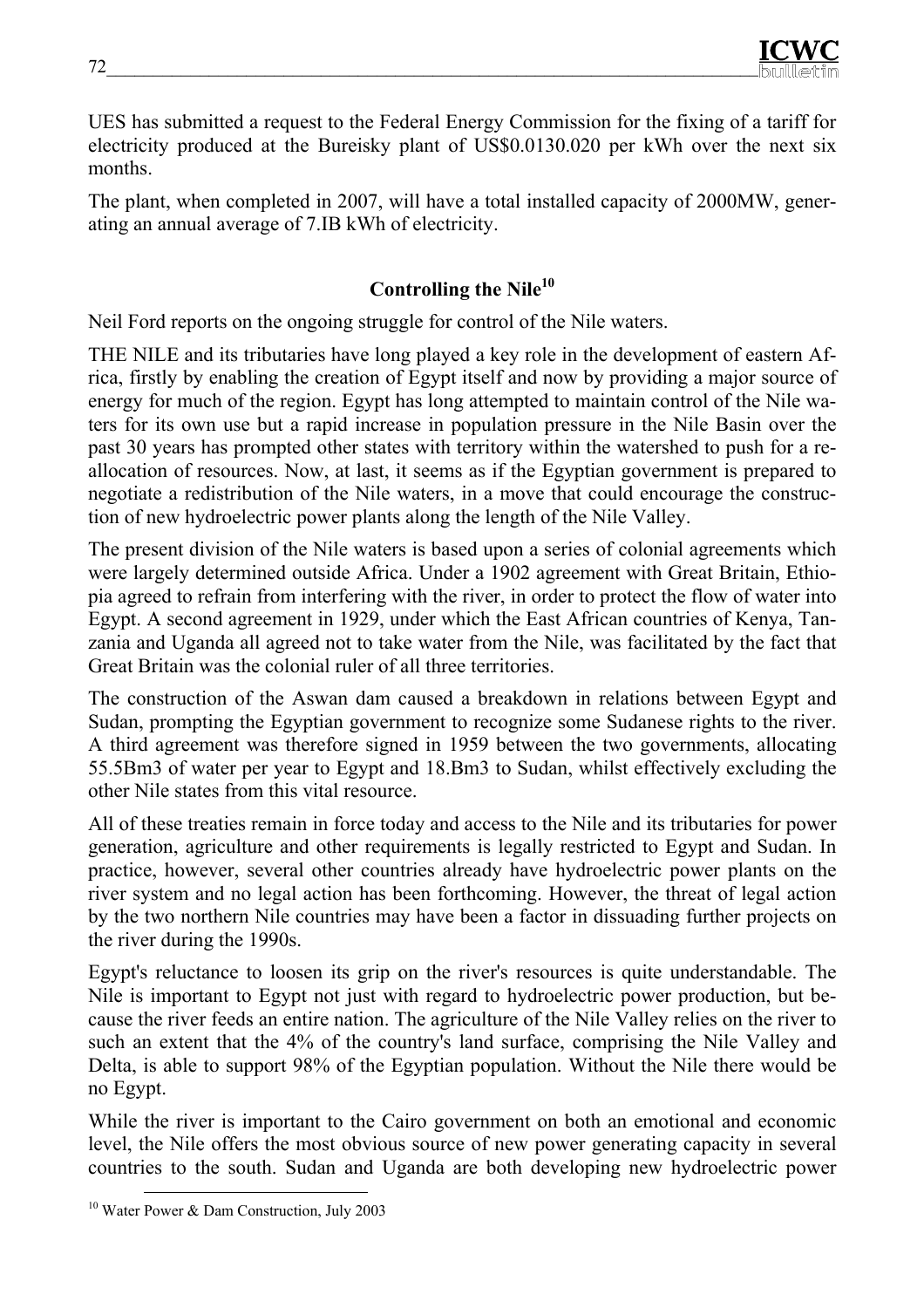plants on the river, while the China National Water Resources and Hydropower Engineering Corporation is managing the construction of the US\$224M Tekeze hydroelectric scheme in Ethiopia. It is difficult to predict whether Egypt would have any success in blocking such schemes and this uncertainty may have forced the country to the negotiating table. The level of its dependency on the river and its location downstream from the other Nile states means that it is the most vulnerable and has the most to lose.

Ten countries hold territory within the Nile watershed: Egypt, Sudan, Eritrea, Ethiopia, Uganda, Kenya, Tanzania, Rwanda, Burundi and Democratic Republic of Congo (DR Congo). Around 160M people live in the Nile Valley, a figure which the World Bank predicts will double by 2025. Not only will these people place greater pressure on water resources for household use and agriculture, but increased population is certain to translate into increased demand for power. Moreover, the more general trend of improving power coverage in Africa is certain to require increased generating capacity in the region. According to Antoine Sendama, a coordinator at the Nile Basin Initiative (NBI), 98% of Egyptians have access to electricity generated on the Nile, in comparison with Kenya, where less than 10% of the population have access to any type of electricity.

Pressure upon Egypt from other Nile governments has come in a political form, as well as through their plans for new hydroelectric plants. The Kenyan, Tanzanian and Ugandan governments have all voted to renegotiate the 1929 agreement, while some Ugandan MPs have suggested charging Egypt for the supply of clean water.

Ethiopia's exclusion from the current official partition of Nile waters is even more remarkable. The Blue Nile and River Atbara, which provide around 85% of the Nile's volume, are both sourced in the Ethiopian Highlands. Now that the decades of civil war and conflict with Eritrea have come to an end, the government in Addis Ababa has promised to turn its attention to developing domestic infrastructure, including the construction of several new hydroelectric plants.

#### **THE NILE BASIN INITIATIVE**

Egypt's readiness to negotiate and other countries' determination to draw up a new agreement have culminated in several new organizations being set up to promote Nile cooperation and has injected new confidence into the NBI, which acts as an umbrella organization for other efforts in the region. Through a variety of projects, the NBI is seeking to 'to achieve sustainable socio-economic development through the equitable utilization of, and benefit from, the common Nile Basin water resources'.

Based in Entebbe in Uganda, NBI membership includes all ten Nile Valley states. Under the organization's Eastern Nile Subsidiary Action Programme (ENSAP), 13 dams are to be constructed in Ethiopia with the aim of creating 590,000ha of new agricultural land. The head of the hydrology department of the Ethiopian ministry of water resources, Kidane Asefa, estimates that the project will cost around US\$400M, most of which will be provided by donors. Hydroelectric power projects are also expected to be included in the dam plans but these will obviously require additional financing.

However, the organization may be being over-optimistic with regard to the scope of the projects it has planned. World Bank President James Wolfensohn has said: 'The World Bank will be prepared to underwrite a substantial share of those investment needs and along with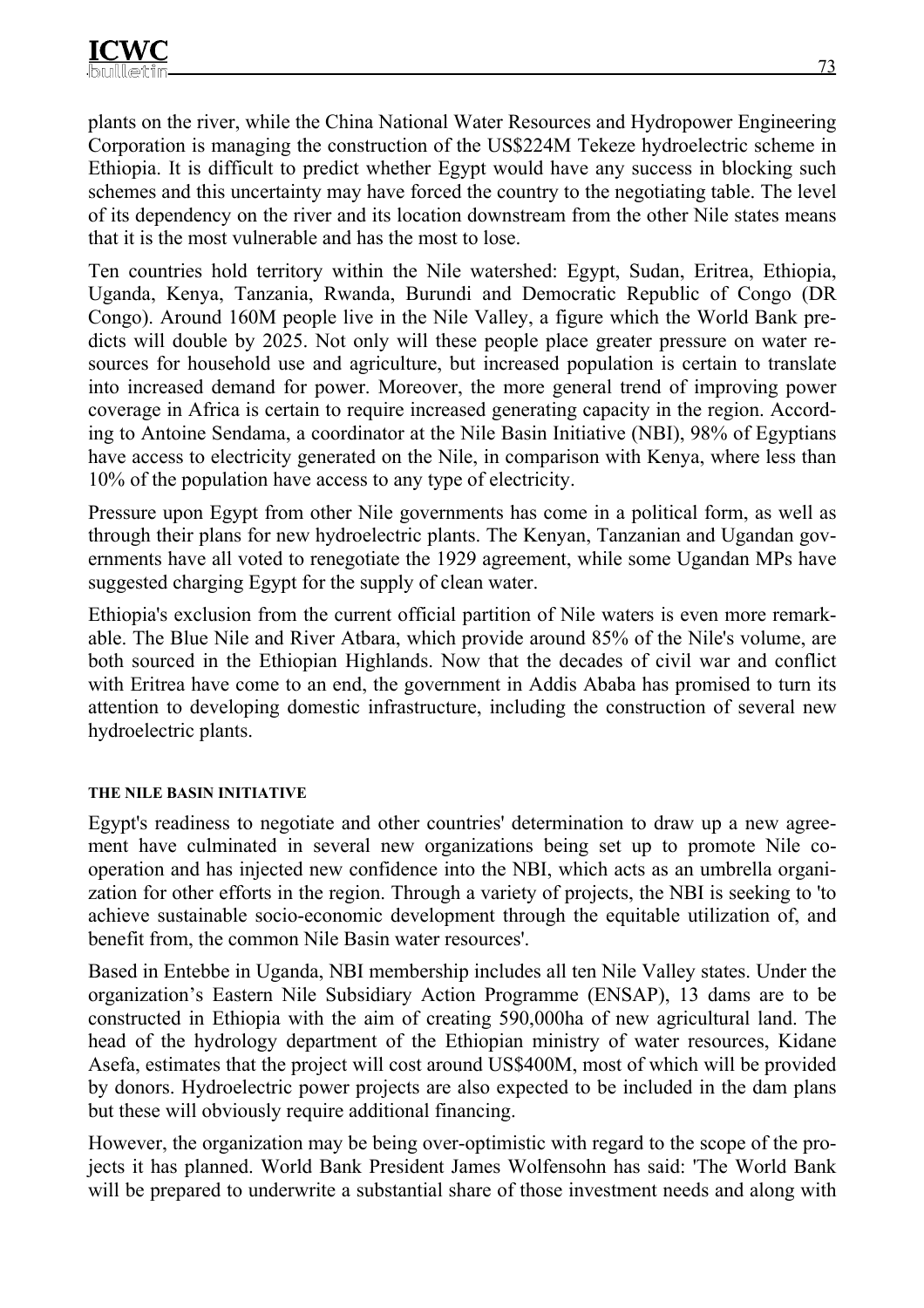the international community will seek to provide whatever level of financing can be effectively absorbed.' At least US\$3B worth of investment has been scheduled on a range of projects but donor funding has yet to reach a fraction of that level. Moreover, while several interim agreements have been signed by the NBI member states, the main agreement:

- which has been promised for almost a year
- has not been forthcoming.

The construction of new hydroelectric power plants in Africa has also been encouraged by increasing co-operation in the African power sector. A series of power pools around the continent will enable power trading and new transmission lines are completed almost every year. While the great drawback of hydroelectric power production in Africa is the seasonal and erratic nature of rainfall in most countries, the creation of regional or even continentwide power grids will encourage the sale of electricity from seasonally power-rich areas to seasonally power-poor regions, particularly given that different parts of the continent receive rain at different times of the year.

While water politics plays a role in determining the success of new hydroelectric schemes, other factors have generally played a more important role in deciding the success or otherwise of Nile schemes. The Bujagali project in Uganda, for example, has been opposed both on environmental grounds and because of fears that it is not economically viable. Concerns have also been raised over the details of the power purchase agreement (PPA) and over how the construction companies involved were able to secure the contract without a full bidding process.

The Ugandan government seems keen to see the plant built. The Ugandan minister for energy and mineral development, Sayda Bumba, says: "As far as the Bujagali issue is concerned, the project has been certified as environmentally acceptable. The people at the Nile Basin have not raised any objections. Neighboring countries have not objected". Under the terms of the take or pay deal, the government is obliged to purchase all power produced at a set tariff, even if there is not sufficient demand.

However, while the project's opponents may be right to argue that there will be insufficient demand within Uganda, neighboring Kenya and Tanzania are both crying out for additional power supplies and transmission links in the region are already being improved in preparation for more power exports from Uganda. Bujagali aside, other hydroelectric projects in Uganda are progressing and Alstom has already begun work on installing the final 40MW turbine at the Kiira plant.

While Bujagali has attracted most of the headlines, the biggest hydroelectric project planned on the Nile is actually the US\$1.73B Hamdab dam project at Merowe, north of Khartoum. While the dam will control flooding in northern Sudan, the 1200MW power plant will vastly increase the country's current generating capacity of 580MW. However, the government has not indicated the new plant's level of generating capacity when the Nile waters are at their lowest. Capacity at the existing Rosairis hydroelectric plant is halved by the end of the Ethiopian dry season.

It is expected that around US\$700M will be spent on the construction of the Hamdab plant between now and the scheduled opening date in 2009. The council of ministers of water affairs of the Nile Basin (NILE-COM) has approved the plans, while the Abu Dhabi Fund for Development, the Arab Fund for Economic and Social Development, the Kuwaiti Fund for Economic Development and the Saudi Fund for Economic Development have jointly agreed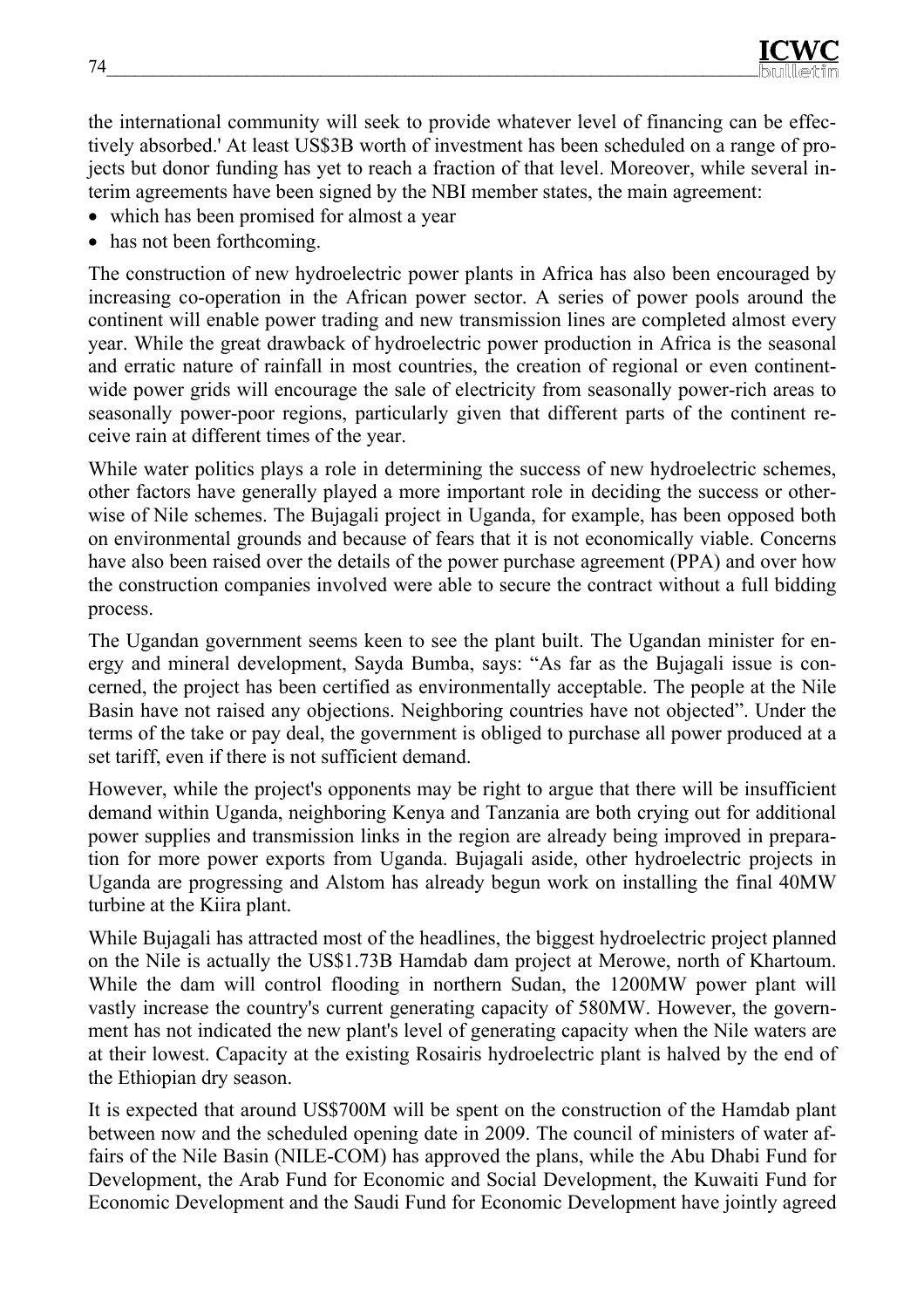to fund US\$780M of the project's costs.

## **OUTLOOK**

While Egypt retains control of 80% of the Nile waters under existing agreements, the International Court of Justice in The Hague or any other possible court of arbitration in a dispute would be unlikely to look kindly on the present arrangement. Under the system of uti possidetis, African states agreed to adopt and maintain international treaties signed by the former colonial powers, but a partition of resources which allocates absolutely nothing to eight of the ten Nile powers would surely be open to challenge.

The Egyptian government has therefore surely acted sensibly in agreeing to a negotiated settlement. The Hamdab and Tekeze hydroelectric schemes will probably go ahead with or without Egypt's support, so with pressure on water resources likely to increase over the next decade, it is as well that the ten states begin co-operating on water use now rather than waiting until shortages become permanent and neighboring states have adopted entrenched positions.

Moreover, improved cross-border cooperation in the African transmission sector makes the creation of a single power pool that includes all the Nile states increasingly likely. Power pools in North and East Africa are already under development, while a settlement of the conflict in Sudan would enable the construction of a link between Egypt and East Africa. As a result, all the states of the region could benefit from hydroelectric plants, wherever they are located on the Nile.

If and when a final agreement on the redistribution of the Nile waters is finally reached, it is difficult to predict the impact upon new dam and hydroelectric power plant construction. Countries gaining a bigger share may decide to channel their new freedom into irrigation schemes, while others are likely to combine power generation with agricultural necessity. The stumbling block in each case is obviously financing, but whatever form the final agreement takes, it is likely that an increasing number of dams will be built. If agreement is not reached, the region faces a bleak future, with a growing risk of resource conflict.

## Colorado water supply initiative launched<sup>11</sup>

As part of the State of Colorado's (USA) effort to prepare for its future water needs by better management of its water resources, the Colorado Department of Natural Resources (DNR) and the Colorado Water Conservation Board (CWCB) have launched the Statewide Water Supply Initiative (SWSI). Through SWSI, for the first time, Colorado, will conduct a forward-looking supply and demand analysis and recommend solutions to meet current and future needs for water.

G. Walcher, Executive Director of the DNR, said that the 18-month intensive process was perhaps the most inclusive and public in Colorado's history. The primary goals are to identify future demand in every region, and identify potential solutions. Such solutions include improving existing facilities, adding new storage, conservation measures, and non-structural alternatives such as water exchanges.

<sup>&</sup>lt;sup>11</sup> NEWS Hydropower and Dams, Issue 5, 2003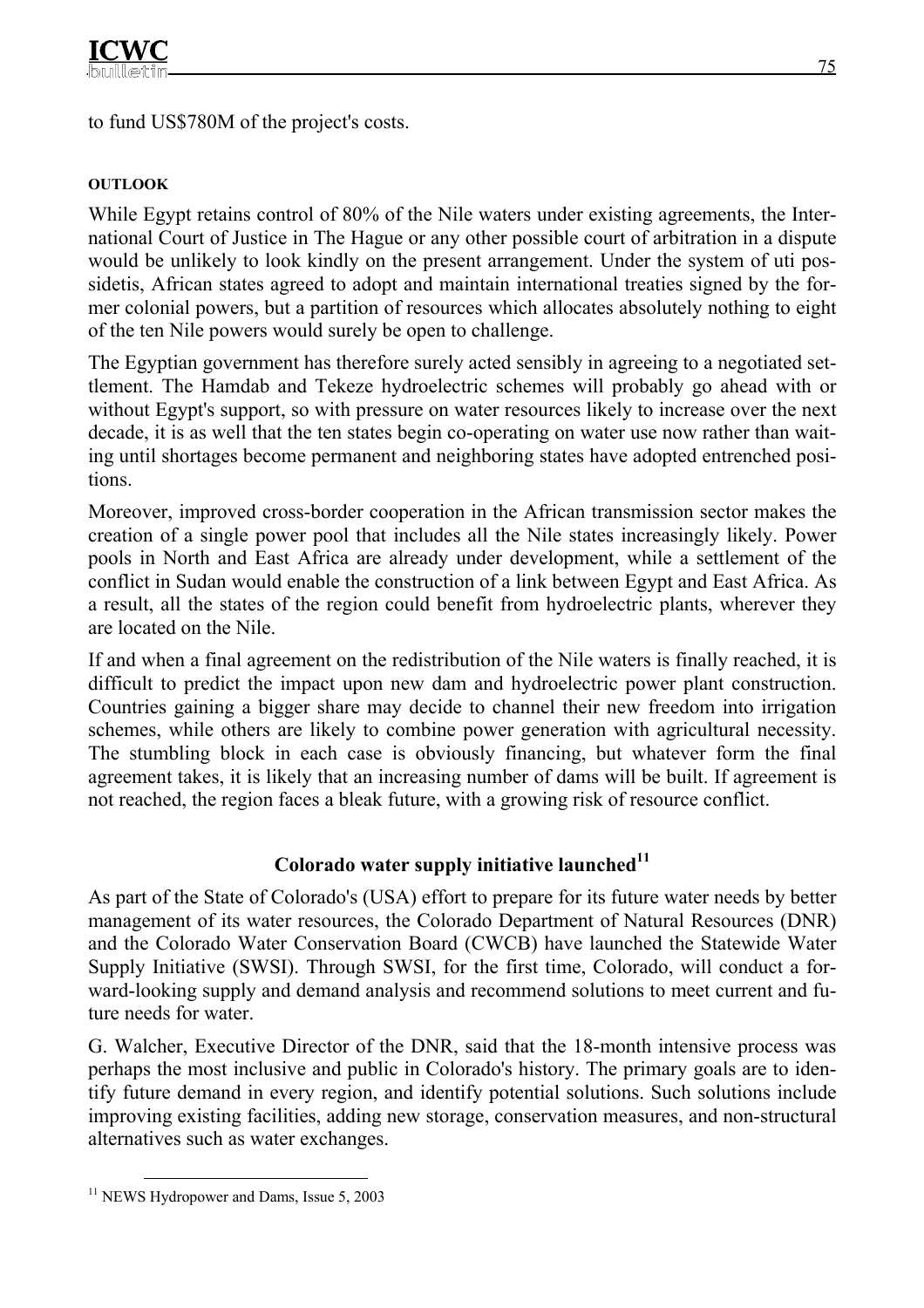SWSI was scheduled to begin in August with a series of public meetings in each of the eight major river basins throughout Colorado. Throughout the course of the project there will be more than 70 public meetings, including numerous technical roundtables in each river basin for complex analysis of engineering, forecasting and other water management issues. These meetings will provide a forum for citizens to provide substantial public input into the water needs of their area, and possible solutions.

With a drought of such major proportions, and the ever-increasing demands on Colorado's water resources for recreation, environmental purposes, municipal use, and agriculture, the need for such a comprehensive analysis as SWSI is evident. The US Department of the Interior predicts a water crisis by the year 2025, when water supplies in Colorado will be inadequate to meet demands even in normal water supply conditions.

SWSI will create a common understanding of Colorado's water issues by incorporating the perspectives and input of all local people, bringing together the diverse interests of agriculture, industry, the environment, recreation and municipalities. Through the process, SWSI invites public input and will make it as easy and convenient as possible for all citizens to make their opinions known to State leaders.

## **Аfghans get solar-powered clean water<sup>12</sup>**

A solar-powered water treatment installation has been provided for a Kabul high school, to provide clean water to the school and community residents, by Empower Consultants, Inc, a development consultancy based in New Zealand and specializing in community infrastructure, according to a report in Wind Energy Weekly. Empower received funding from the Government of New Zealand, and the Afghan Ministry of Rural Reconstruction and Development provided engineers and support staff to the project.

The power system consists of a Bergey XL. 1 1 kW wind turbine on a 14 m tilt-up tower, a 280 W photo-voltaic panel, a small battery bank, and an inverter. The water treatment technology is based on the generation of ozone, which is highly effective in the treatment of harmful organisms in water. A supply of about 160 W will generate 2 g/hour of ozone. Treatment on a batch basis and lots of 500 1 are treated and dispensed at a time.

Most communities are using the system to treat around 2000 to 40001 of drinking water per day.

The consultants have also installed two Bergey 1 kW wind turbines for water treatment, one in Parwan and the second in Kapisa. By eliminating fuel requirements and generator maintenance, the logistics burden for military or relief agency sponsors is greatly reduced. These small hybrid systems are easy to ship and install; a 1.2-kW hybrid unit can typically supply 3-5 kWh of electricity a day, enough energy for the manufacture of ozone or to power small refrigerators, or lighting for a small community, school or clinic.

At the time of going to press, 11 stand-alone systems had been installed. They include systems in the villages, in the districts of Parwan, Wardak and Kapisa. These communities are home to thousands of refugees returning home from Pakistan and Iran, following the demise of the Taliban regime.

<sup>&</sup>lt;sup>12</sup> NEWS Hydropower and Dams, Issue 5, 2003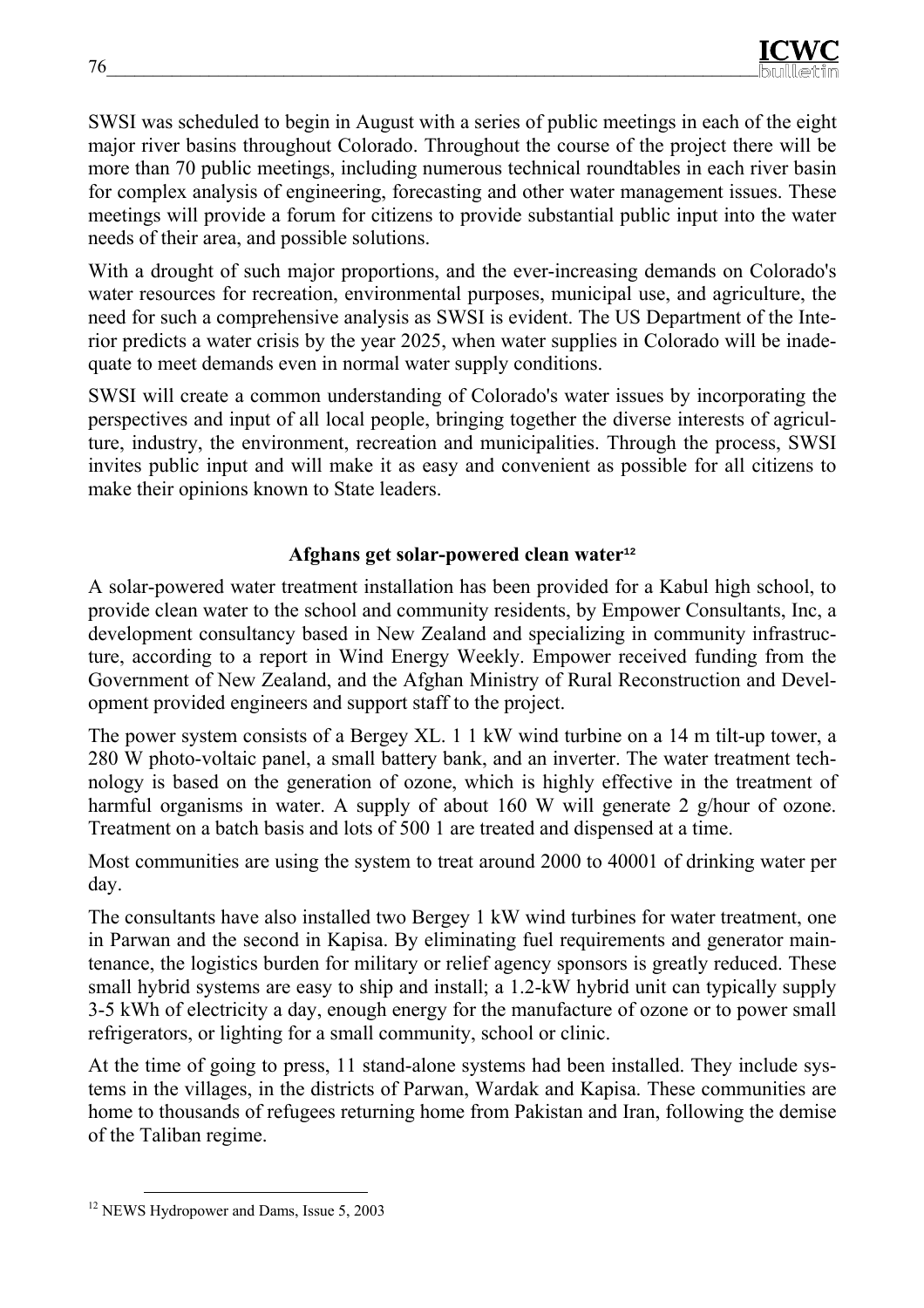## **Russia acquires electric energy from Kyrgyzstan**

RAO "EES Rossii" started to implement electric energy supply from Kyrgyzstan to Russia through power system of Kazakhstan. According to RAO leadership report, appropriate contract was signed between affiliate company of power holding "Inter RAO "EES" and power company "Electrical stations of Kyrgyzstan". Electric energy supplied to Russia is produced on Toktogul hydropower. Power holding administration reported officially that according to expert estimates, total power supply amount from Kyrgyzstan in next two months can reach 800 mln kWt/h. The power holding considers that cheap electric power import produced by Toktogul hydropower to Russia will promote improvement of FOREM cost balance. RAO "EES" Department on relations with media mass underlined that the project implementation became possible due to parallel power systems' operation of Russia, CIS states, and Baltic states.